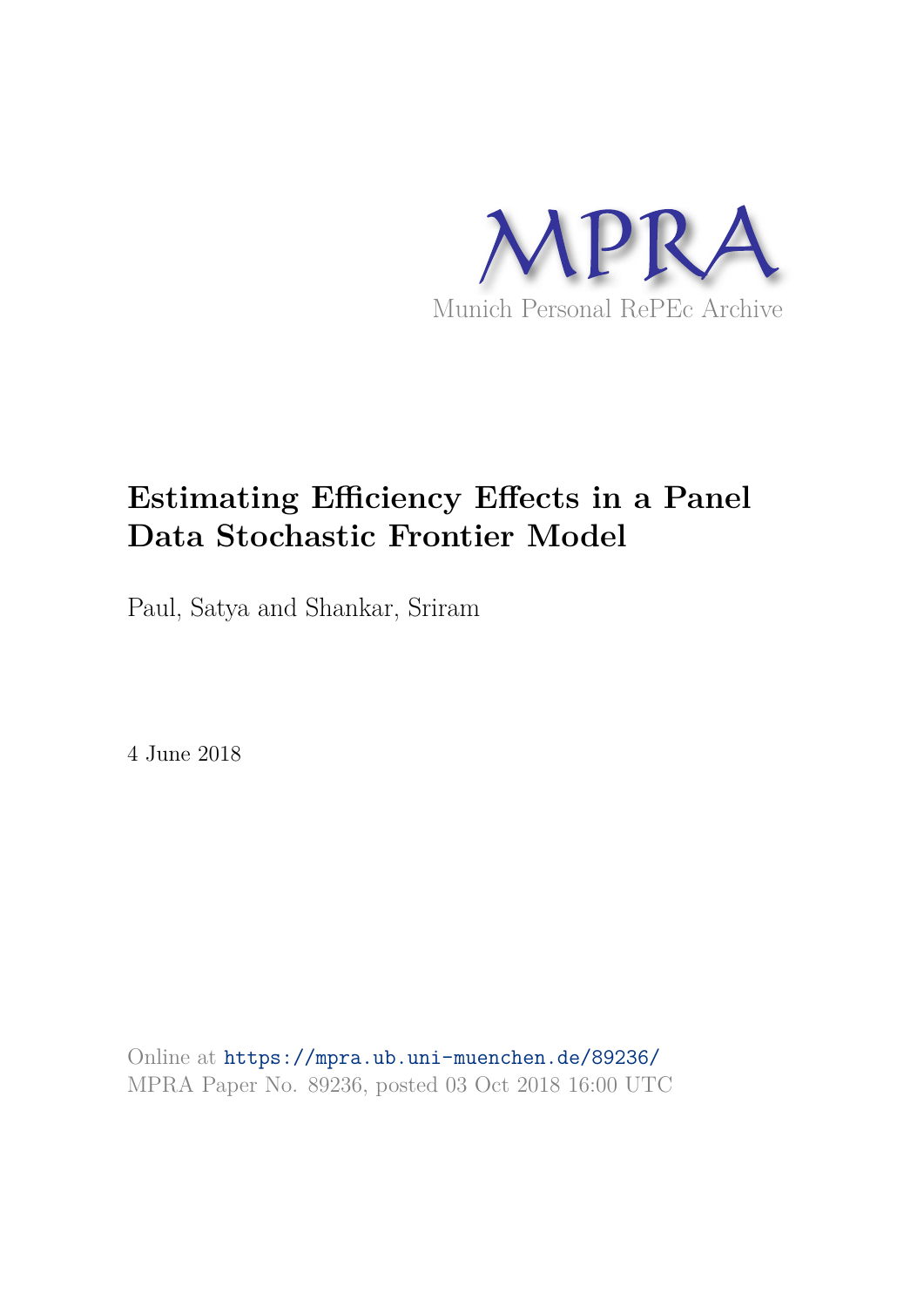#### **Estimating Efficiency Effects in a Panel Data Stochastic Frontier Model**

Satya Paul<sup>+</sup> and Sriram Shankar<sup>\*</sup>

28 September 2018

#### **Abstract**

This paper proposes a stochastic frontier model which includes time-invariant unobserved heterogeneity along with the efficiency effects. The efficiency effects are specified by a standard normal cumulative distribution function of exogenous variables which ensures the efficiency scores to lie in a unit interval. The model parameters are consistently estimated by non-linear least squares after removing the individual effects by the usual within transformation. The efficiency scores are directly calculated once the model is estimated. An empirical illustration based on widely used panel data on Indian farmers is presented.

**JEL Classification**: C51, D24, Q12

**Keywords**: Fixed effects; Stochastic frontier; Technical efficiency; Standard normal cumulative distribution function; Non-linear least squares.

**Acknowledgement:** We are grateful to Hung-Jen Wang for providing us the farm level data that we have used for empirical exercise in this paper.

<sup>+</sup> Centre for Economics and Governance, Amrita University, India, and 14 Grafton St., Eastlakes, Sydney 2018, Email: satyapaul@outlook.com.

<sup>\*</sup> Corresponding author: Centre for Social Research and Methods, Australian National University, Email: Sriram.Shankar@anu.edu.au.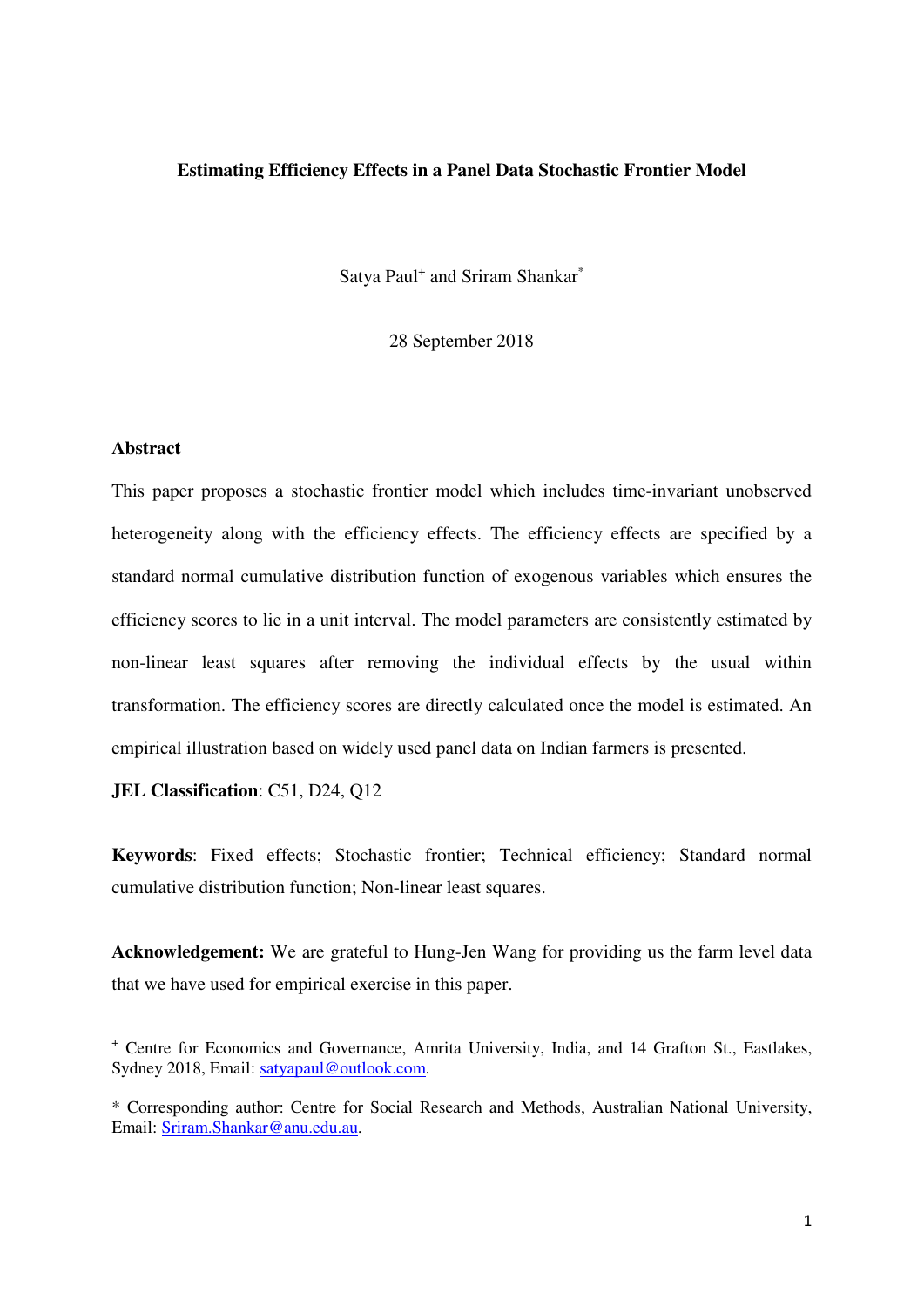# **1. Introduction**

-

There is a vast literature on the measurement of technical (in) efficiency based on stochastic frontier models ever since the pioneering studies of Aigner et al. (1977) and Meeusen van den Broeck (1977). In most of the models, inefficiency is captured by a half normal or truncated normal distribution, and a transformation proposed by Jondrow et al. (1982) (popularly known as JLMS estimator) is utilised to derive the technical inefficiency scores. A number of subsequent stochastic frontier studies have focussed on explaining inefficiency. For this purpose, some studies notably by Kalirajan (1981) and Pitt and Lee (1981) have followed a two-step procedure. In the first step, the production frontier is estimated, and the technical inefficiency scores are obtained for each firm. In the second step, these technical inefficiency scores are regressed against a set of variables which are hypothesized to influence firm's inefficiency. Given the drawbacks associated with the two-step method<sup>[1](#page-2-0)</sup>, some recent studies estimate the inefficiency scores and exogenous effects in one single step. Amongst these studies, the most popular are those of Kumbhakar et al. (1991), Huang and Liu (1994) and Battese and Coelli (1995). In order to examine the exogenous influence on inefficiency, these authors parameterize the mean of pre-truncated distribution. These models are further complemented by Caudill and Ford (1993), Caudill et al. (1995) and Hadri (1999) who account for potential heteroscedasticity by parameterizing the variance of pre-truncated distribution. Wang (2002) proposes a more general model that combines these two strands of one-step models.

Availability of Panel data has led to further improvements in the stochastic frontier modelling, allowing for time-invariant unobserved heterogeneity. Some of the earlier panel data stochastic

<span id="page-2-0"></span><sup>&</sup>lt;sup>1</sup> See, for example, Battese and Coelli (1995), Simar and Wilson (2007) and Wang (2002).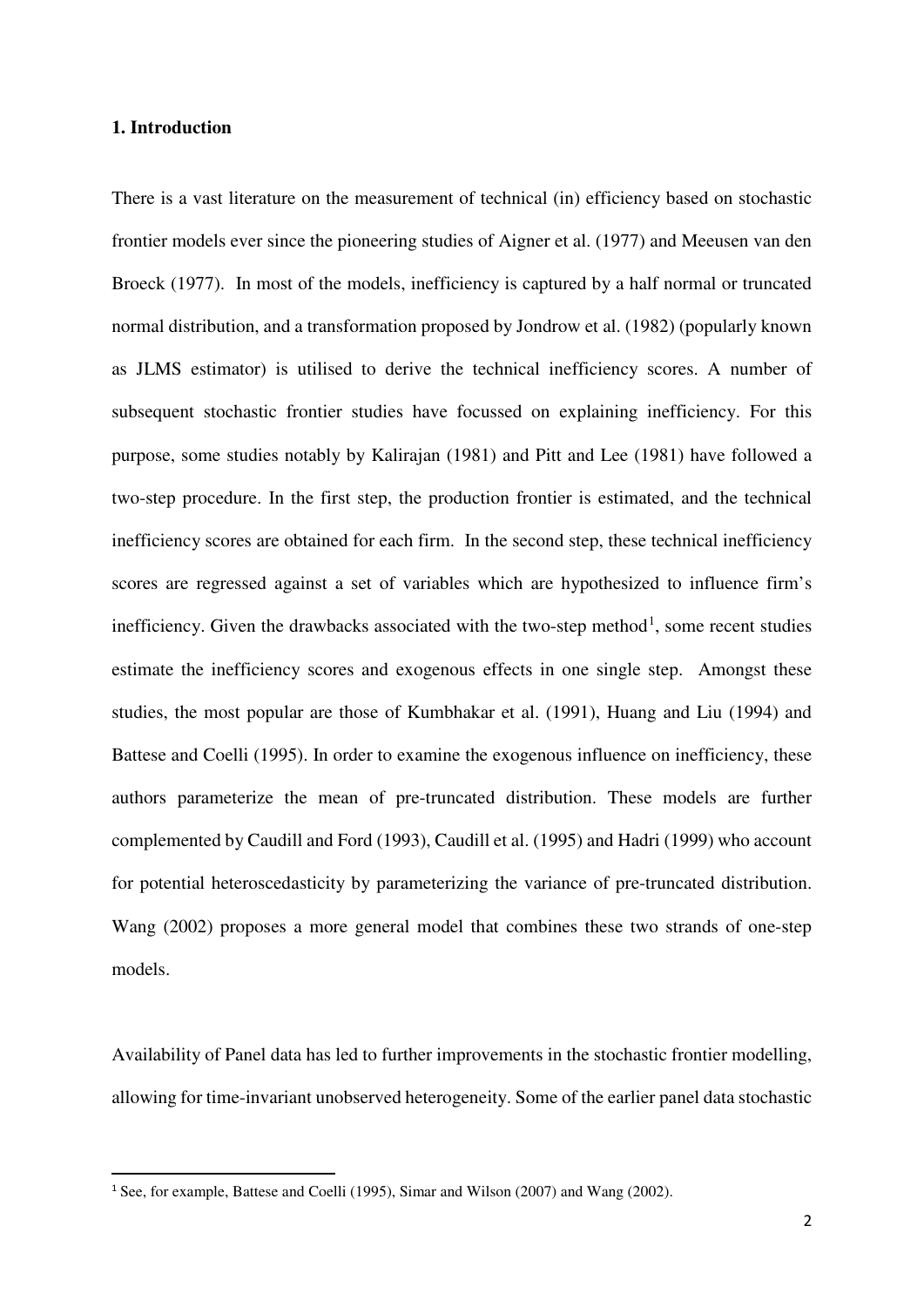frontier studies treated unobserved heterogeneity as a measure of inefficiency (eg. Schmidt and Sickles, 1984; Kumbhakar, 1990; Battese and Coelli, 1992). This approach does not allow for individual effects (in the traditional sense) to exist alongside inefficiency effects.

Greene (2005) proposes a "true fixed-effect" model, which is essentially a standard fixed-effect panel data model augmented by an additional one-sided error term, whose mean is a function of inefficiency effects. In this model, the heterogeneity is represented by dummy variables and the problem of incidental (nuisance) parameters is encountered. Greene's Monte Carlo simulations reveal that this problem does not affect the frontier coefficients, but it leads to inconsistent variance estimates. A similar result is reported in Wang and Ho (2010). The error variances are important in the stochastic frontier context because they affect the extraction of inefficiency scores from estimated composite residuals (Jondrow et al., 1982).

Chen et al. (2014) and Belotti and Ilardi (2017) adopted different estimation approaches to estimate Greene's model. The estimators proposed in these studies provide consistent estimates of the frontier parameter vector  $\beta$  and composite error variance  $\sigma^2$  even for small *N* (number of firms) and *T* (time observations for each firm). However, these and couple of other studies which explicitly account for 'persistent' (time-invariant) and 'transient' (time varying) inefficiencies, (eg. Colombi et al., 2014) utilise JLMS transformation (Jondrow et al., 1982) to derive the inefficiency scores. As shown in Schmidt and Sickles (1984), the JLMS estimator is not consistent in that the conditional mean or mode of the random variable representing inefficiency component (*u*) given the composite error (*v*-*u*) term, that is,  $u|v - u$  never approaches *u* even when the number of cross-sectional units tends to infinity. However, if the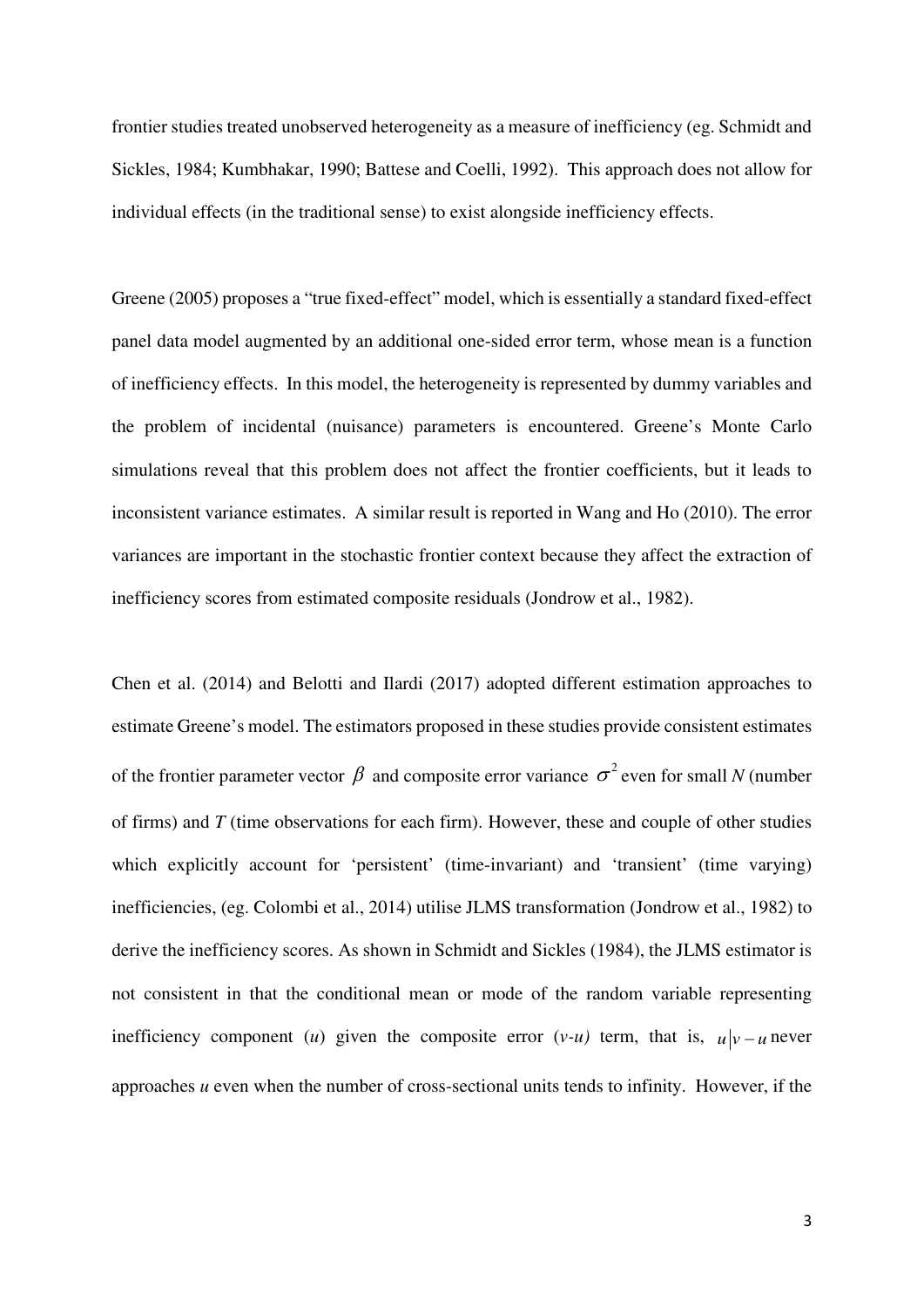panel data are used, this limitation can be overcome under certain other assumptions, some of which may be less realistic (Parmeter and Kumbhakar,  $2014$  $2014$ )<sup>2</sup>.

Parmeter and Kumbhakar (2014) discuss a distribution free inefficiency effects model which was first proposed in Simar et al. (1994) and later explained in Wang and Schmidt (2002) and Alvarez et al. (2006). Parmeter et al. (2017) non-parametrically estimate distribution free inefficiency effects using a partly linear model initially proposed by Robinson (1988). This model is similar to the one proposed by Deprins and Simar (1989a, 1989b) and extended in Deprins (1989). Paul and Shankar (2018) propose a distribution free efficiency effect model to estimate technical efficiency scores<sup>[3](#page-4-1)</sup>. The efficiency effects are specified by a standard normal cumulative distribution function of exogenous variables which ensures the efficiency scores to lie in a unit interval. Their model eschews one-sided error term present in almost<sup>[4](#page-4-2)</sup> all the existing inefficiency effects models.

However, none of the existing distribution free models including more recent ones by Parmeter et al*.* (2017) and Paul and Shankar (2018) account for unobserved heterogeneity. The present paper extends Paul and Shankar's (2018) model to account for unobserved heterogeneity within the framework of a panel data stochastic frontier. While this technique can be applied to

-

<span id="page-4-0"></span><sup>&</sup>lt;sup>2</sup> Battese and Coelli (1988) have proposed an alternative estimator  $(E(\exp{-u}) | v-u)$ . Kumbhakar and Lovell (2000, pp.77-79) discuss this and the JLMS estimator in details and also refer to related findings of Horrace and Schmidt (1996).

<span id="page-4-1"></span> $3$  In the efficiency literature, the term 'distribution free' is mentioned in Parmeter and Kumbhakar (2014) to refer to the fact that inefficiency estimation need not utilize the truncated normal distribution. Parmeter and Kumbhakar (2014) utilize a scaling function and Paul and Shankar (2018) use a cumulative distribution function to derive efficiency scores. The relevant details are provided in Section 2 of this paper.

<span id="page-4-2"></span><sup>4</sup> Even though the model as proposed in Parmeter and Kumbhakar (2014) requires no distributional assumptions for the inefficiency term, it does invoke the scaling property in which the inefficiency term is initially assumed to have a basic distribution such as half or truncated normal distribution. Further, Parmeter et al. (2017) make no distributional assumptions concerning the inefficiency term but the estimation is performed in a non-parametric framework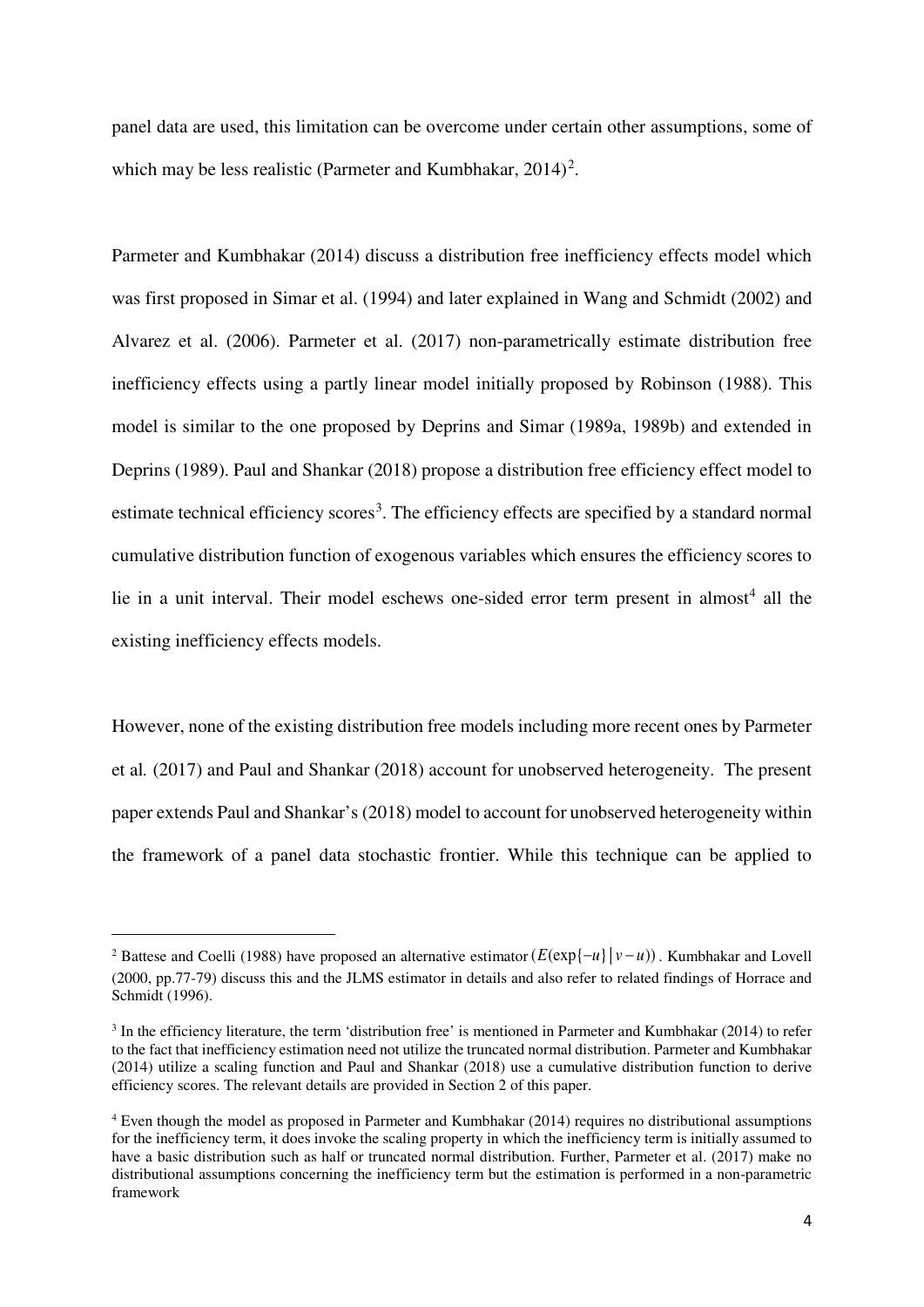stochastic frontiers of any type, production, cost or any other, the analytical framework and empirical application presented in this paper are specific to a production frontier. The parameters of the production function and efficiency effect specification are estimated by nonlinear least squares (NLS) after removing the individual effects by the usual within transformation. Unlike existing parametric stochastic frontier models, the JLMS transformation is not required to compute the efficiency scores. These scores are directly calculated once the model is estimated.

The paper is organised as follows. Section 2 provides a review of existing panel data based stochastic frontier models of inefficiency. In Section 3, we propose a stochastic frontier model to estimate efficiency effects, accounting for time-invariant unobserved heterogeneity. An empirical illustration based on panel data on Indian farmers is presented in Section 4. Section 5 provides conclusions.

# 2. **A Review of Literature on Efficiency Measurement Based on Panel Data Stochastic Frontier Models**

The literature on efficiency measurement based on panel data stochastic frontier is quite rich and comprehensive. However, our review of literature presented below is brief and selective. It covers topics such as unobserved heterogeneity, true fixed effects, persistent and time varying inefficiencies, and distribution free (in) efficiency effects.

# *(i) Modelling Unobservable Firm Effects as a Measure of Inefficiency*

The role of unobservable individual effects in the panel data estimation of stochastic frontier models has been recognised for long. In some of the early panel data stochastic frontier studies,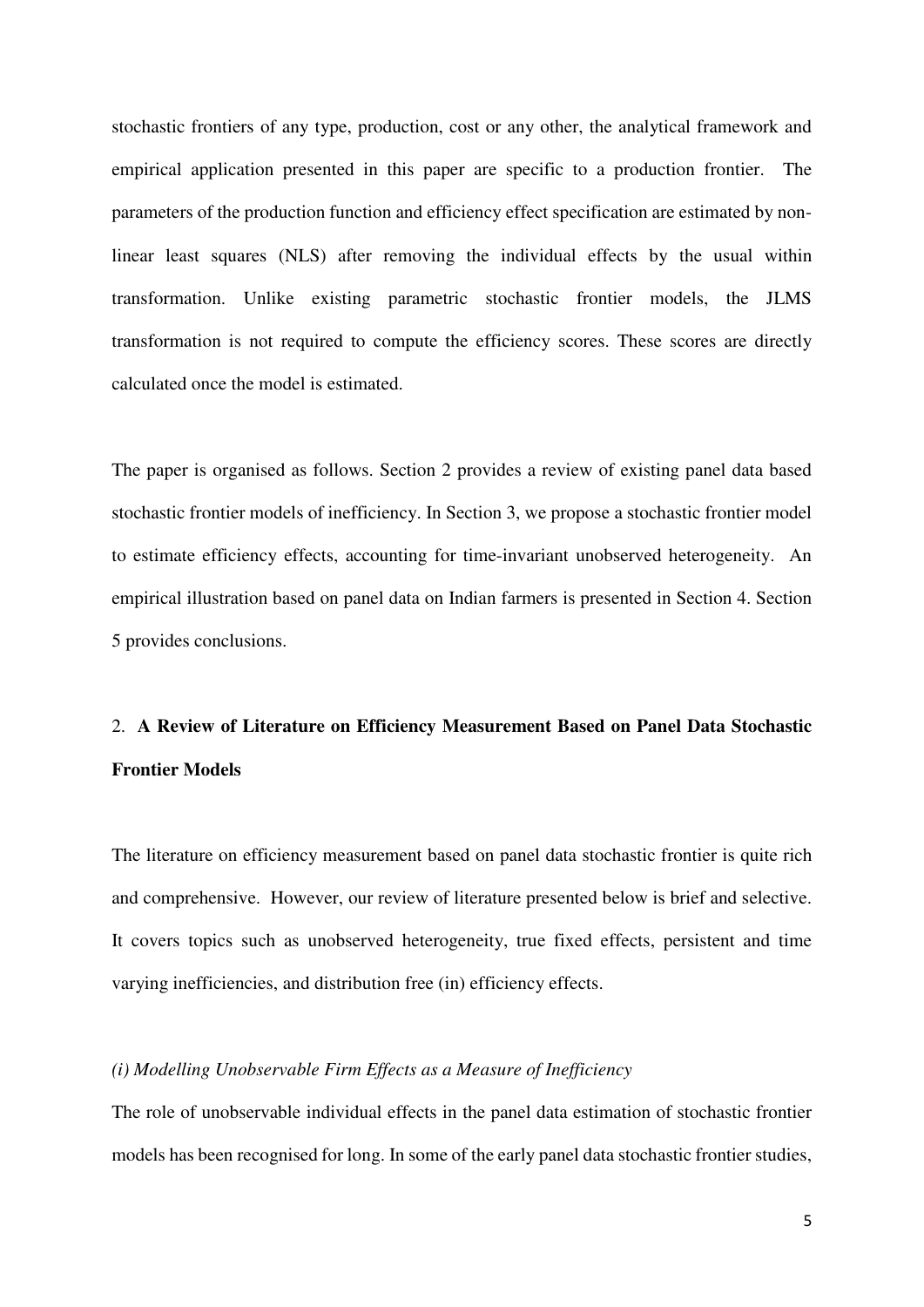individual effects are interpreted as inefficiency. For example, Schmidt and Sickles (1984) consider the following stochastic production frontier specification.

$$
y_{it} = \alpha_i + x_{it}\beta + \varepsilon_{it}, \qquad i = 1, ..., N; t = 1, ..., T.
$$
 (1)

where  $y_{it}$  is log of output and  $x_{it}$  is a vector whose values are functions of input quantities and time, i and t are cross section and time subscripts respectively,  $\alpha_i$  is time-invariant unobserved firm-specific (individual) effect, and  $\varepsilon_{it}$  is a random noise term. Equation (1) is consistently estimated by 'within group' ordinary least squares. After the model parameters are estimated, individual effects are recovered and then adjusted to conform to an inefficiency interpretation as

$$
\hat{\alpha}_i^* = \alpha - \hat{\alpha}_i \qquad \text{where } \alpha = \max \hat{\alpha}_i \tag{2}
$$

That is, inefficiency is measured as the difference between a particular firm's fixed effects and the firm that has the highest estimate of the fixed effects in the sample.By interpreting the firm specific term as 'inefficiency' any unmeasured time invariant cross firm heterogeneity is assumed away. The inefficiency estimates so obtained are time-invariant. Obviously, this approach does not allow for individual effects (in the traditional sense) to exist alongside inefficiency effects.

The time-invariant inefficiency assumption has been relaxed in a number of subsequent studies, including Kumbhakar (1990) and Battese and Coelli (1992). These studies specify inefficiency  $(u_{i}$ ) as a product of two components. One of the components is a function of time and the other is an individual specific effect so that  $u_{it} = G(t) \times u_i$ . For example, in Battese and Coelli (1992)  $G(t) = \exp[-\eta(t-T)]^5$  $G(t) = \exp[-\eta(t-T)]^5$  and  $u_i \sim N^+ (\mu, \sigma^2)^6$  $u_i \sim N^+ (\mu, \sigma^2)^6$ . In these models, however, the time varying

<u>.</u>

<span id="page-6-0"></span> $\frac{5}{\eta}$  is an unknown scale parameter of the exponential function.

<span id="page-6-1"></span><sup>&</sup>lt;sup>6</sup>  $N^+(\mu,\sigma^2)$  refers to truncated normal distribution.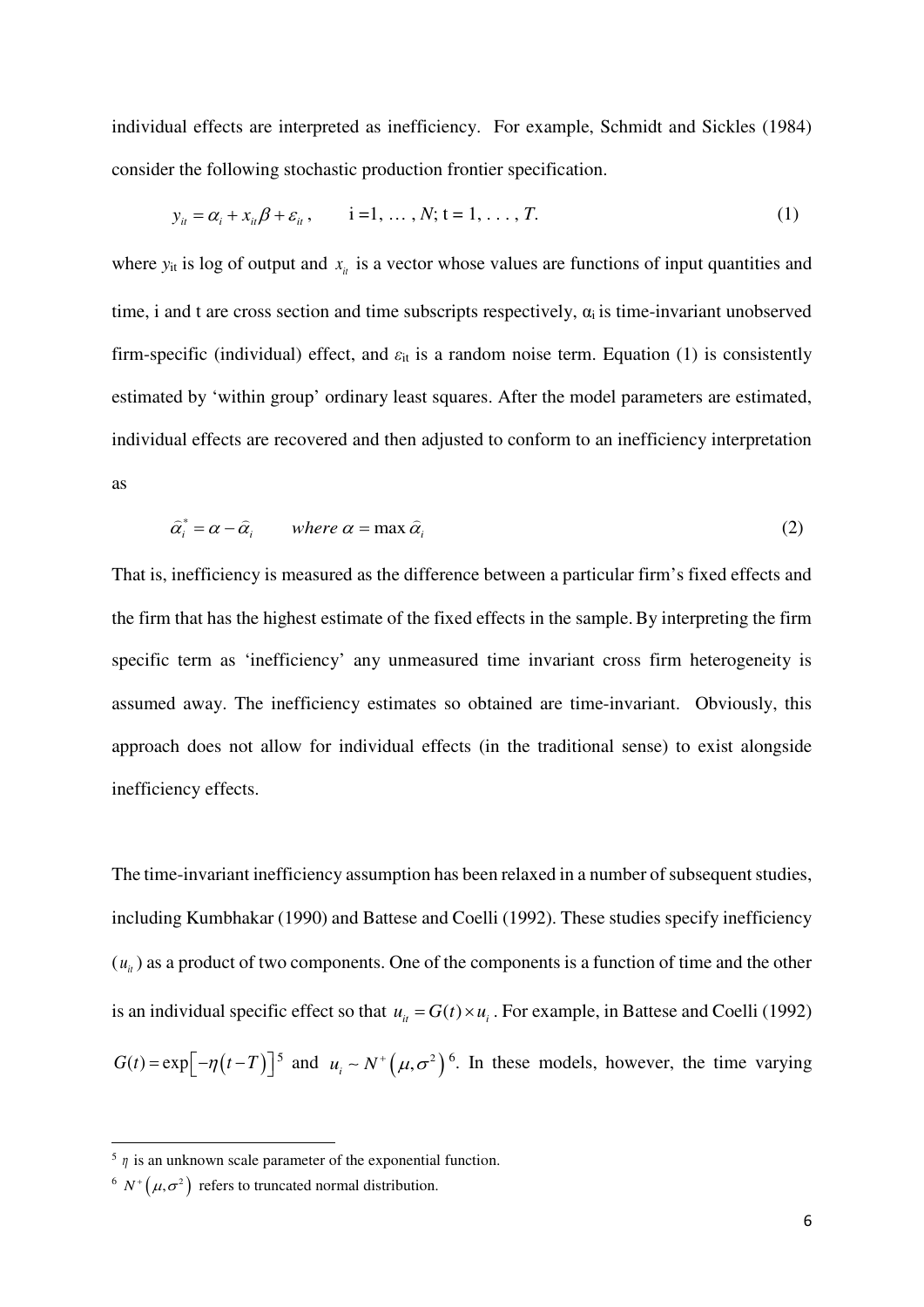pattern of inefficiency is the same for all individuals, so the problem of inseparable inefficiency and individual heterogeneity remains.

# *(ii) True Fixed Effects Models*

Greene (2005) has strongly argued that inefficiency effect and the time- invariant firm-specific effect are different and should be accounted for separately in the estimation. If the firm-specific heterogeneity is not adequately controlled for, then the estimated inefficiency may be picking up firm-specific heterogeneity in addition to or even instead of inefficiency. Thus, the inability of a model to estimate individual effects in addition to the inefficiency effect poses a problem for empirical research. Greene (2005) proposed the following 'True Fixed Effects' (TFE) model which account for unobserved firm specific heterogeneity along with time varying inefficiency.

$$
y_{it} = \alpha_i + x_{it}\beta + v_{it} - u_{it} = \alpha_i + x_{it}\beta + \varepsilon_{it}
$$
\n(3)

Assuming that the inefficiency term  $u_{it}$  is half normally distributed, that is,  $u_{it} \sim N^+(0, \sigma^2)$ , the log likelihood function for the fixed effects stochastic frontier model is expressed as

$$
\log L = \sum_{i=1}^{N} \sum_{t=1}^{T} \log \left[ \frac{2}{\sigma} \Phi \left( -\lambda \left( \frac{y_{i} - \alpha_{i} - x_{i} \beta}{\sigma} \right) \right) \phi \left( \left( \frac{y_{i} - \alpha_{i} - x_{i} \beta}{\sigma} \right) \right) \right]
$$
(4)

where  $\phi(.)$  and  $\Phi(.)$  are the probability and cumulative density functions of a standard normal distribution respectively,  $\sigma = \sqrt{\sigma^2 + \sigma^2}$  $\sigma = \sqrt{\sigma_u^2 + \sigma_v^2}$  is the standard deviation of the composite error term  $\varepsilon_{it} = v_{it} - u_{it}$  and  $\lambda = \frac{v_{it}}{\tau}$ *v*  $\lambda = \frac{\sigma}{\sqrt{2}}$  $=\frac{U_u}{\sigma}$  is the ratio of inefficiency standard deviation to noise standard deviation. Maximization of the unconditional log likelihood function in (4) is done by 'brute

force' even in the presence of possibly thousands of nuisance (incidental) parameters by using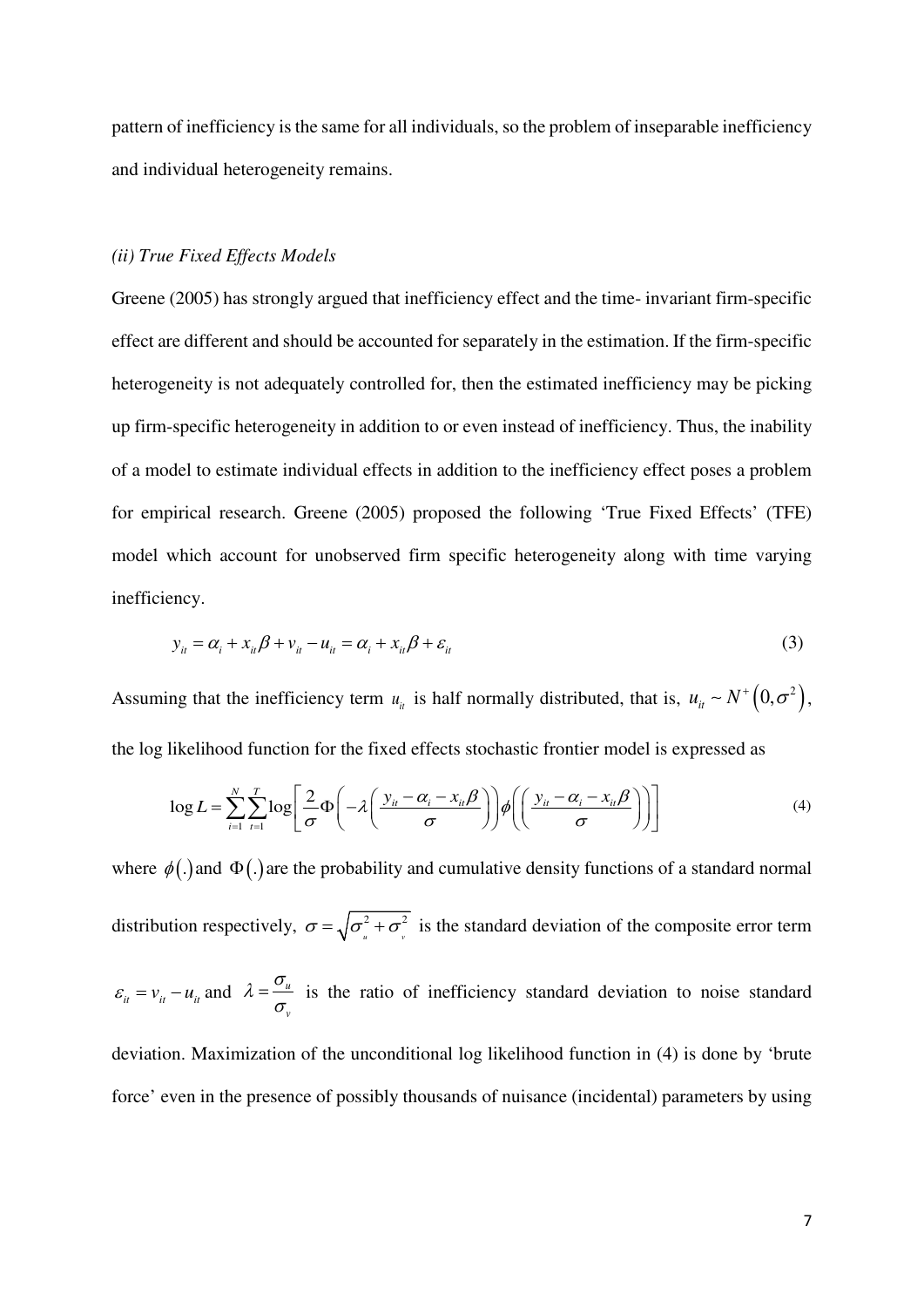Newton's method. Based on Monte Carlo simulation, Greene shows that  $\beta$  estimates are not biased but the residual estimates are biased possibly due to incidental parameters problem<sup>[7](#page-8-0)</sup>.

Wang and Ho (2010) eliminate incidental parameters by either first differencing or within transformation. Their model is specified as:

$$
y_{ii} = \alpha_i + x_{ii}\beta + \varepsilon_i,
$$
  
\n
$$
\varepsilon_{ii} = v_{ii} - u_{ii},
$$
  
\n
$$
v_{ii} \sim N(0, \sigma_v^2),
$$
  
\n
$$
u_{ii} = h_{ii} \times u_i^*,
$$
  
\n
$$
h_{ii} = f(z_{ii}\delta),
$$
  
\n
$$
u_i^* \sim N^+(\mu, \sigma_u^2).
$$
  
\n(5)

 $u_{it}$  is the technical inefficiency and  $z_{it}$  is a vector of variables explaining the inefficiency. The model exhibits the "scaling property" in the sense that, conditional on  $z<sub>i</sub>$ , the one-sided error term equals a scaling function *h*it multiplied by a one-sided error distributed independently of  $z_{it}$ . With this property, the shape of the underlying distribution of inefficiency is the same for all individuals, but the scale of the distribution is stretched or shrunk by observation-specific factors  $z_{it}$ . The time-invariant specification of  $u_i^*$  allows the inefficiency  $u_{it}$  to be correlated over time for a given individual. On first differencing, the above equations result in the following:

<u>.</u>

<span id="page-8-0"></span><sup>&</sup>lt;sup>7</sup> The incidental parameters problem is first defined in Neyman and Scott (1948) and surveyed in Lancaster (2000).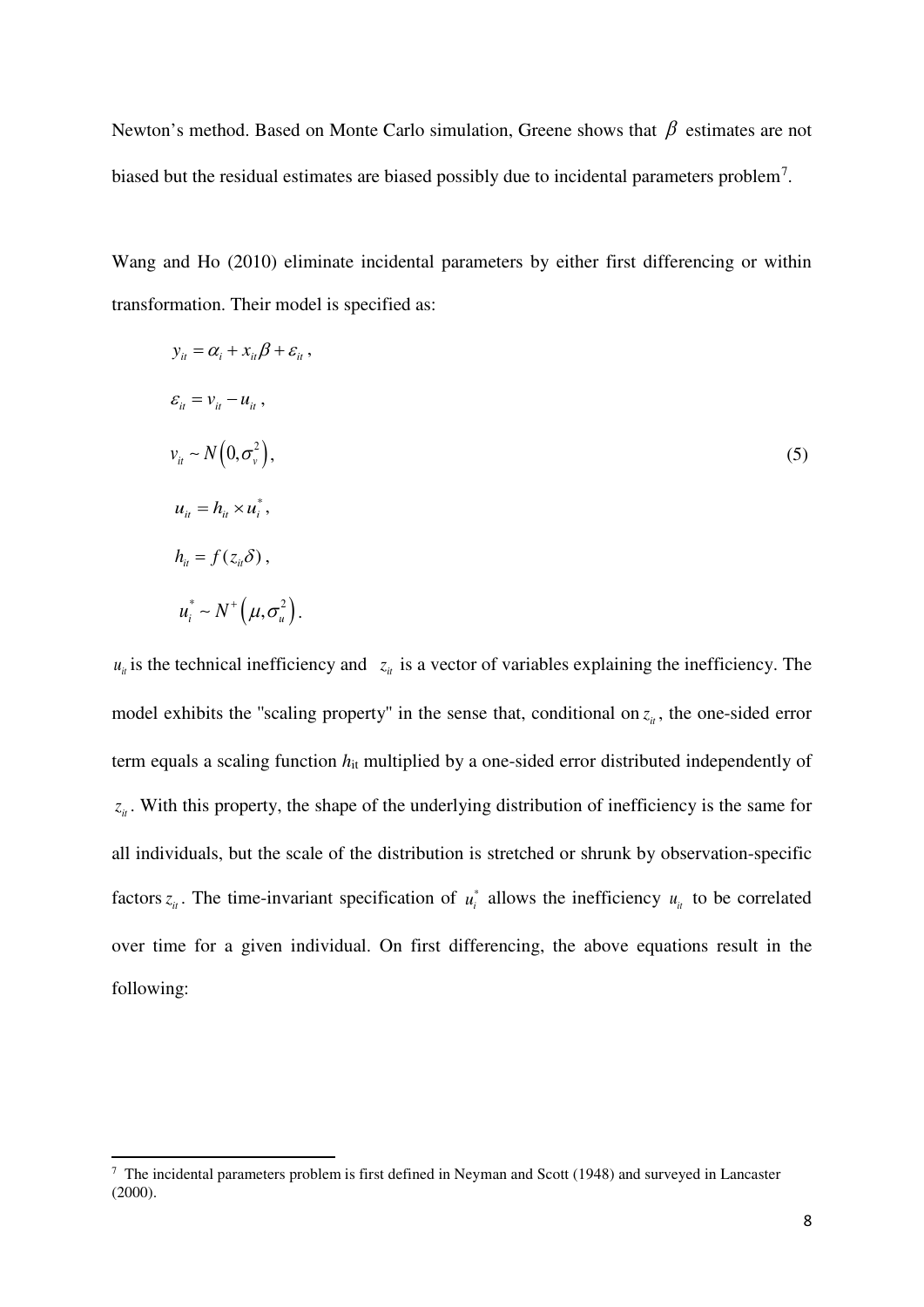$$
\Delta \tilde{y}_i = \Delta \tilde{x}_i \beta + \Delta \tilde{\varepsilon}_i,
$$
  
\n
$$
\Delta \tilde{\varepsilon}_i = \Delta \tilde{v}_i - \Delta \tilde{u}_i,
$$
  
\n
$$
\Delta \tilde{v}_i \sim MVN(0, \Sigma),
$$
  
\n
$$
\Delta \tilde{u}_i = \Delta h_{ii} \times u_i^*,
$$
  
\n
$$
u_i^* \sim N^+(\mu, \sigma_u^2)
$$
 (6)

where  $\Delta \tilde{w}_i = (\Delta w_{i2}, \Delta w_{i3}, ..., \Delta w_{iT})'$ ,  $w \in \{y, x, \varepsilon, u, v\}$ . The first-difference introduces correlations of  $\Delta v$  within the ith panel, and the  $(T-1) \times (T-1)$  variance-covariance matrix of the multivariate normal distribution (MVN) of  $\Delta \tilde{v}_i$  is given by

$$
\Sigma = \sigma_v^2 \begin{bmatrix} 2 & -1 & 0 & \dots & 0 \\ -1 & 2 & -1 & \dots & 0 \\ 0 & \ddots & \ddots & \ddots & \vdots \\ \ddots & \ddots & \ddots & \ddots & -1 \\ 0 & 0 & \dots & -1 & 2 \end{bmatrix}
$$
 (7)

Marginal likelihood function is then derived and estimation is performed by numerically maximising the marginal log-likelihood function of the model (see Wang and Ho, 2010, p. 288 for details). Monte Carlo simulations carried out in their paper indicate that while the incidental parameters problem does not affect the estimation of slope coefficients, it does introduce bias in the estimated model residuals. Since the inefficiency estimation is based on residuals, incident parameter problem should be of concern to empirical researchers, particularly when *T*  is not large.<sup>[8](#page-9-0)</sup>

<u>.</u>

<span id="page-9-0"></span><sup>8</sup> Wang and Ho (2010) also estimated their model after within transformation and the results of Monte Carlo simulations do not alter the conclusions.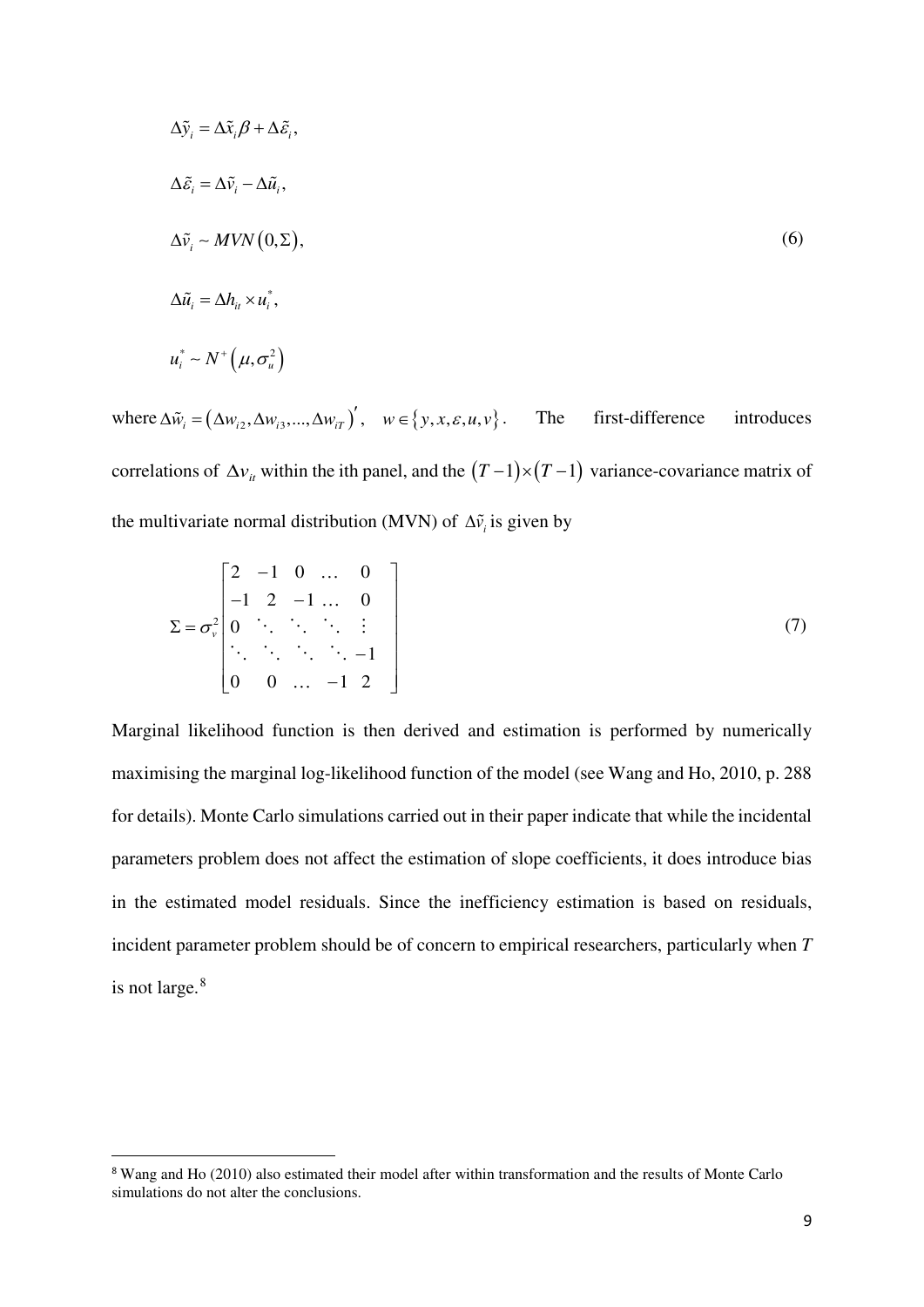Chen et al. (2014) suggest an alternative to the TFE treatment of Wang and Ho (2010). Specifically, they propose a consistent marginal maximum likelihood estimator (MMLE) for the TFE model exploiting a within-group data transformation and the properties of the closed skew normal (CSN) class of distributions (Gonzalez-Farias et al., 2004). They also conduct a simulation exercise and do not encounter any bias in the estimation of variance that Greene (2005) and Wang and Ho (2010) have found in their studies.

Belotti and Ilardi (2018) propose two alternative consistent estimators which extend the Chen et al. (2014) results in different directions. The first estimator is a marginal maximum simulated likelihood estimator (MMSLE) that can be used to estimate both homoscedastic and heteroskedastic normal-half normal and normal-exponential models. This estimator allows only the time-invariant inefficiency effects. The second is a U-estimator based on all pairwise quasi-likelihood contributions constructed exploiting the analytical expression available for the marginal likelihood function when  $T = 2$ . This strategy allows them to provide a computationally feasible approach to estimate normal-half normal, normal-exponential and normal-truncated normal models in which inefficiencies can be heteroskedastic and may follow a first-order autoregressive process. This estimator allows the modelling of inefficiency variance<sup>[9](#page-10-0)</sup> as a function of exogenous effects. Finally, the finite sample properties of the proposed estimators are investigated by conducting Monte Carlo simulations. The results show good finite sample properties, especially in small samples.

.<br>-

<span id="page-10-0"></span><sup>9</sup> Existing effects models parameterize the mean of the pre-truncated distribution as a way to study the exogenous influence on inefficiency.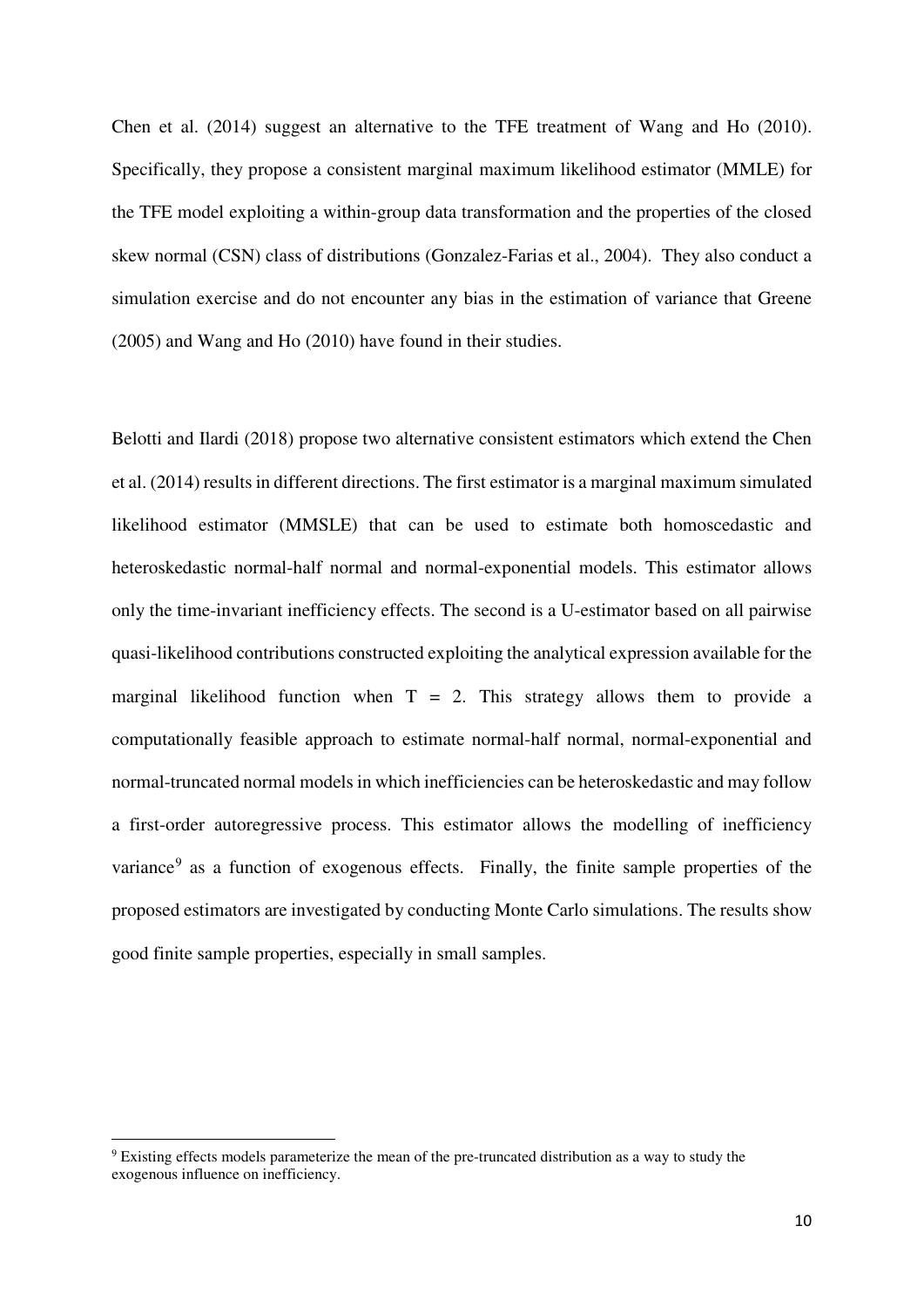In another related research, Wikstrom (2015) suggests a class of consistent method of moment estimators that goes beyond the normal half-normal TFE model proposed by Greene (2005). This is demonstrated by deriving a consistent normal-gamma TFE estimator.

# *(iii) Models with Persistent and Time Varying Inefficiencies*

In some panel data-based models, technical inefficiency is viewed as consisting of two components, namely, persistent (long run) inefficiency and time varying (short run) inefficiency. The persistent inefficiency is time-invariant and could arise due to the presence of rigidity within a firm's organisation and production process. Unless there is a change in something that affects management practices at the firm (for example, new government regulations or a change in ownership), it is unlikely that persistent inefficiency will change. The time varying inefficiency could be due to non-organisational factors that can be reduced/ removed in the short run even in the presence of organisational rigidities<sup>[10](#page-11-0)</sup>. The models proposed by Kumbhakar (1991), Kumbhakar and Heshmati (1995) and Kumbhakar and Hjalmarsson (1993, 1995) treat firm effects as persistent inefficiency and include another component to capture time varying technical inefficiency and thus do not account for the heterogeneity effects. The task of estimating these two inefficiencies while also allowing for firm-effects heterogeneity is undertaken in Tsionas and Kumbhakar (2012) and Colombi et al. (2014). The model proposed by these authors can be written as (see Kumbhakar et al., 2012):

.<br>-

<span id="page-11-0"></span> $10$  Colombi et al. (2014) have clarified the difference between persistent and time-varying inefficiencies by giving an example of a hospital which has more capacity (beds) than the optimal required level, but downsizing may be a long-run process due to social pressure. This implies that the hospital has a long-run inefficiency since this gap cannot be completely recovered in the short-run. But this hospital may increase its efficiency in the short-run by reallocating the work force across different activities. Thus, some of the physicians' and nurses' daily working hours might be changed to include other hospital activities such as acute discharges. This is a short-run improvement in efficiency. Hence, the hospital continues to suffer from long run inefficiency due to excess capacity, but the time varying activities have improved part of its short-run inefficiency.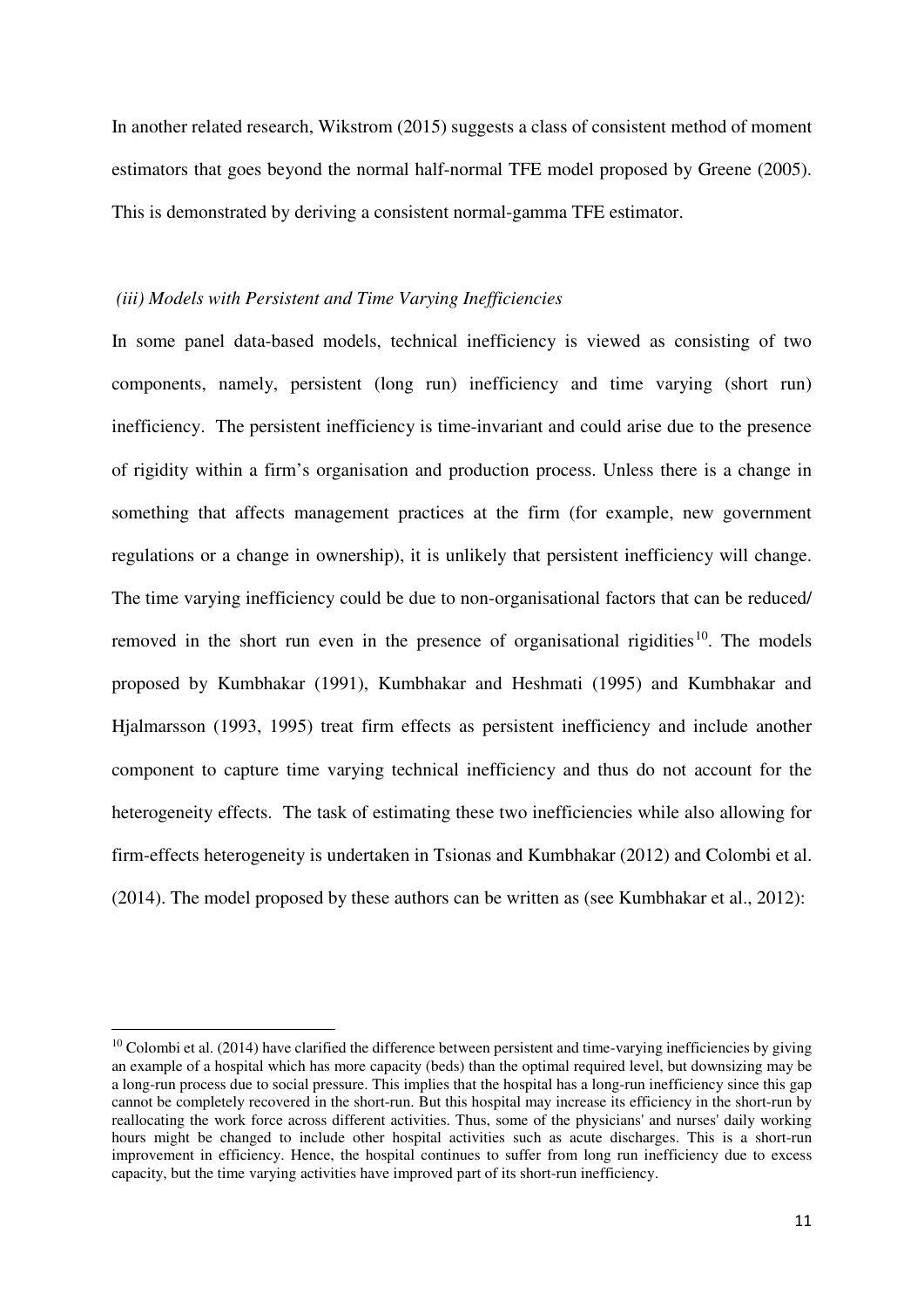$$
y_{ii} = \alpha + w_i + x_{ii}\beta + v_{ii} - u_{ii} - h_i
$$
  
\n
$$
w_i \sim N^+(0, \sigma_w^2)
$$
  
\n
$$
v_{ii} \sim N(0, \sigma_v^2)
$$
  
\n
$$
u_{ii} \sim N^+(0, \sigma_u^2)
$$
  
\n
$$
h_i \sim N^+(0, \sigma_h^2)
$$
  
\n(8)

In this model  $w_i$ ,  $u_{ii}$ ,  $h_i$  represent respectively firm-specific unobserved heterogeneity, transient inefficiency and persistent inefficiency. Fillipini and Greene (2016) develop a practical full information maximum simulated likelihood estimator for this model in order to reduce the extreme complexity of the log likelihood function in Colombi et al. (2014).

### *(iv) Distribution Free Models of (In)efficiency Measurement*

Parmeter and Kumbhakar (2014) discuss a model possessing the scaling property which can be estimated without making any distributional assumption. Their model can be written as

$$
y_{it} = x_{it}\beta + v_{it} - g\left(z_{it}\gamma\right)u_{it} \tag{9}
$$

where  $g(z_{ii}\gamma) = e^{z_{ii}\gamma}$  is the scaling function and  $u_{ii}$  the basic distribution such as half-normal or truncated normal. The conditional mean of *y*, given *x* and *z*, is

$$
E(yi|xi, zi) = xi \beta - ezi \gamma \mu
$$
\n(10)

where  $\mu = E(u_{it})$ . The equation (9) can be re-written as

$$
y_{it} = x_{it} \beta - e^{z_{it} \gamma} \mu + v_{it} - e^{z_{it} \gamma} \left( u_{it} - \mu \right) = x_{it} \beta - e^{z_{it} \gamma} \mu + \varepsilon_{it}
$$
(11)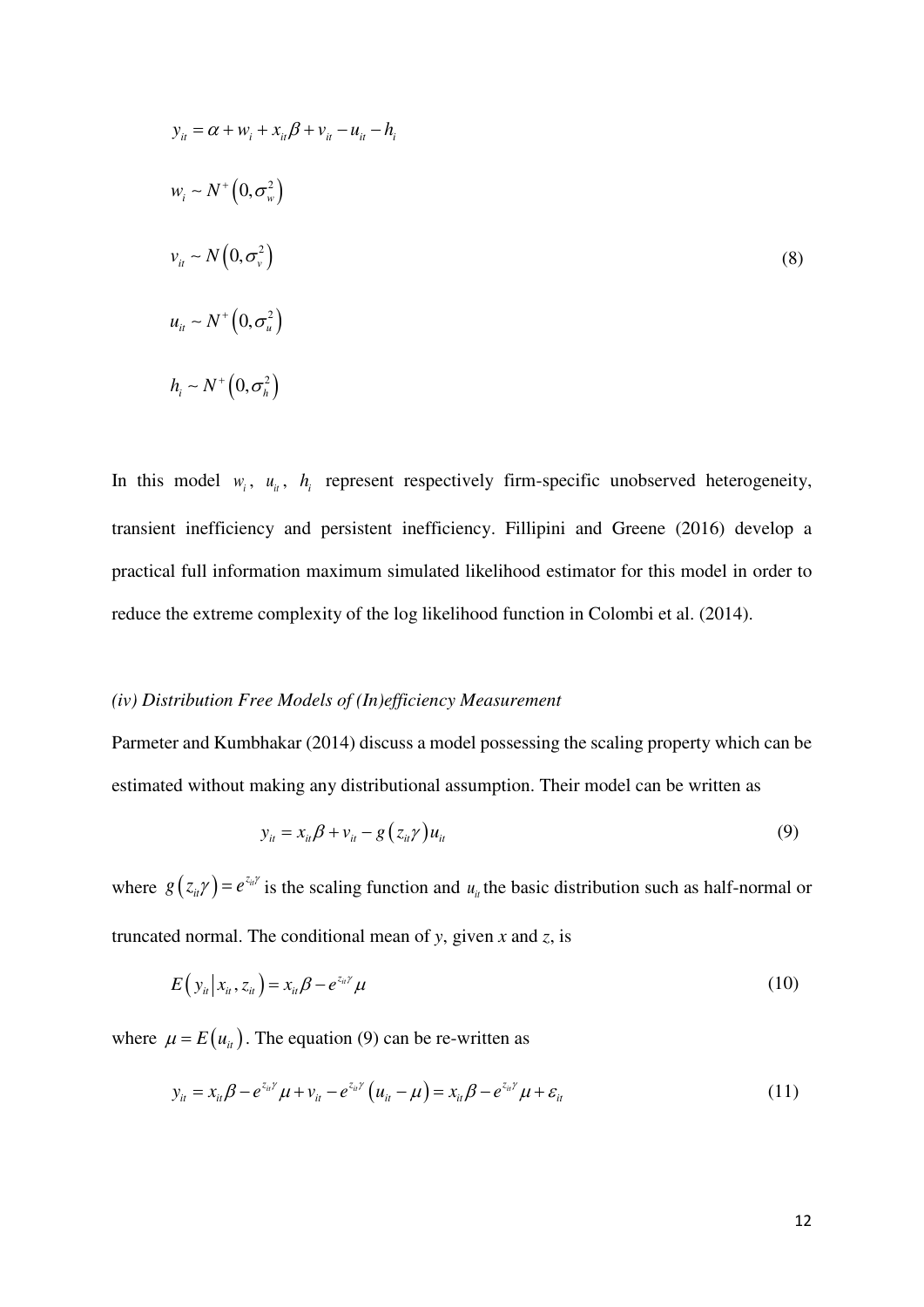where  $\varepsilon_{ii} = v_{ii} - e^{z_{ii} \gamma} (u_{ii} - \mu)$  is independent but not identically distributed. This model can be estimated with nonlinear least squares by minimizing  $\sum_{i=1}^{N} \sum_{t=1}^{T} (y_{it} - x_{it} \beta + e^{z_{it} \gamma} \mu)^2$ *it*  $\lambda_{it}$ *i*=1 *t*  $y_{it} - x_{it}\beta + e^{z_{it}\gamma} \mu$ <sup>2</sup>.

Parmeter et al. (2017) estimate the following partly linear regression model initially proposed by Robinson (1988), which does not invoke the scaling property.

$$
y_{it} = x_{it}\beta + v_{it} - u_{it} = x_{it}\beta - g(z_{it}\gamma) + v_{it} - (u_{it} - g(z_{it}\gamma)) = x_{it}\beta - g(z_{it}\gamma) + \varepsilon_{it}
$$
\n(12)

where  $\varepsilon_{ii} = v_{ii} - (u_{ii} - g(z_{ii} \gamma))$  and  $E(u_{ii}) = g(z_{ii} \gamma) > 0$ . To estimate  $\beta$ , the following equation is required.

$$
y_{it} - E\left(y_{it} | z_{it}\right) = \left(x_{it} - E\left(x_{it} | z_{it}\right)\right)\beta + \varepsilon_{it}
$$
\n(13)

Since,  $E(y_i | z_i)$  and  $E(x_i | z_i)$  are unknown, to obtain consistent estimate of  $\beta$  for the partly linear model of Robinson (1988) the conditional means are replaced with their nonparametric estimates.

As pointed out in Parmeter and Kumbhakar (2014), the above two models, (11) and (12), suffer from certain limitations. First, to avoid identification issues, *z* cannot contain a constant term in models (11) and (12). Second, in model (11), since  $\varepsilon$  depends on *z* through  $e^{z\gamma}$ , *x* and *z* cannot contain common elements. However, Parmeter et al. (2017) show that  $x - E(x|z)$  in (13) is uncorrelated with  $\varepsilon$  and hence the correlation between *z* and *x* is not an issue. Finally, it is possible to obtain negative estimates of  $g(z)$  in model (12) which is inconsistent with the notion that  $g(z)$  represents average inefficiency.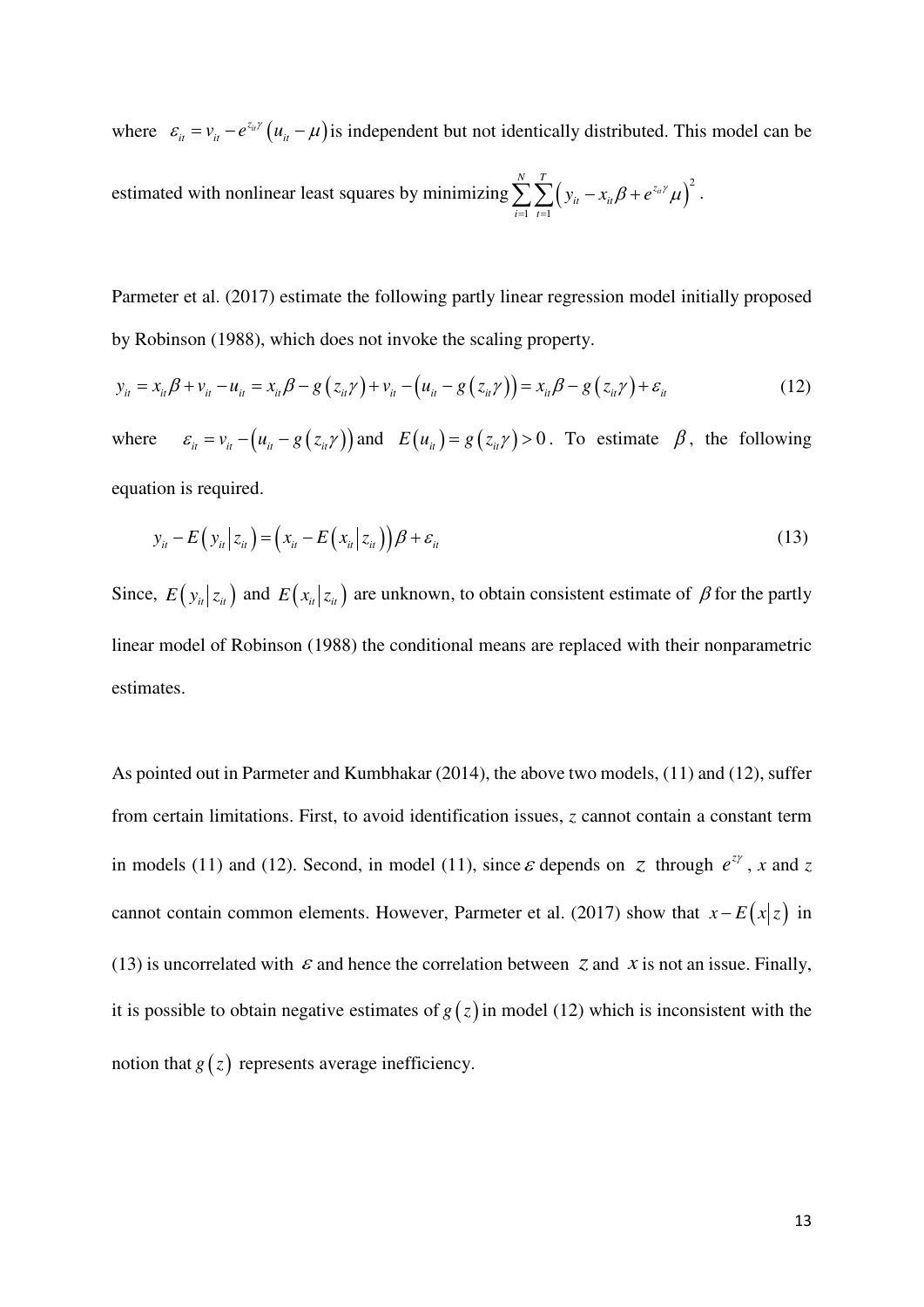Paul and Shankar (2018) propose a distribution free model wherein the efficiency effects are specified by a standard normal cumulative distribution function of exogenous variables. This ensures the efficiency scores to lie in a unit interval. Their model eschews one-sided error term present in almost all the existing inefficiency effects models. The model contains only a statistical noise term (*v*), and its estimation is done in a straightforward manner using the nonlinear least squares. Once the parameters are estimated, the efficiency scores are calculated directly.

However, all the existing distribution free models including more recent ones by Parmeter et al. (2017) and Paul and Shankar (2018) do not account for unobserved heterogeneity. In the next section, we extend Paul and Shankar's (2018) stochastic frontier model to account for unobserved heterogeneity.

# **3. The Model**

### *3.1 Model Specification*

We propose the following TFE stochastic production frontier efficiency effects model which accounts for time-invariant unobserved heterogeneity.

$$
Y_{ii} = \exp(\alpha_i + x_{ii}\beta + v_{ii} + \frac{1}{\mu}\ln[H(z_{ii}\gamma)]u_{ii}) \quad i = 1,...,N; t = 1,...,T_i
$$
 (14)

where  $\frac{1}{\mu} \ln \left[ H(z_{it}\gamma) \right] u_{it}$  is the scaled one-sided error term,  $Y_{it}$  is the quantity of output,  $x_{it}$  is a

vector whose values are functions of input quantities and time, and  $\beta$  is the corresponding coefficient vector  $(K_1 \times 1)$ .  $\alpha_i$  is firm-specific unobserved effect, and  $v_i$  represents the random noise.  $H(z, y)$  represents technical efficiency and is required to lie between 0 and 1, that is,  $0 \leq H(z, y) \leq 1$ . Any cumulative distribution function (cdf) will satisfy this property. We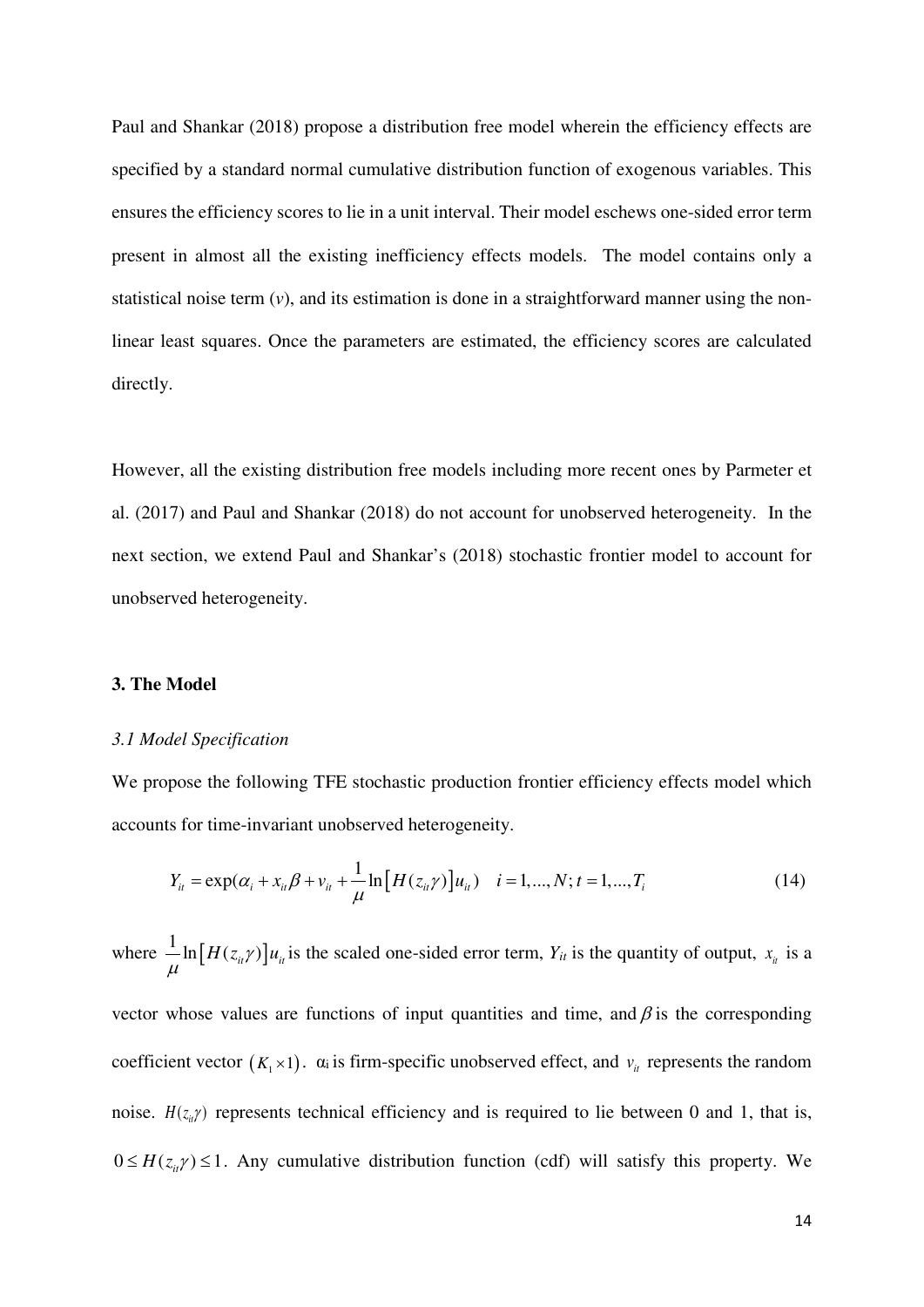assume the efficiency term to take a probit functional form, that is,  $H(z_i, \gamma) = \Phi(z_i, \gamma)$ , where  $\Phi$ is a standard normal cdf,  $z_{it}$  is a vector containing a constant 1 and exogenous variables<sup>[11](#page-15-0)</sup> assumed to influence efficiency and  $\gamma$  is the corresponding  $(K_2 \times 1)$  coefficient vector<sup>[12](#page-15-1)</sup>. Equation (14) is written assuming that the panel data are unbalanced. However, in the case of balanced data,  $T_i$  is to be replaced by  $T$  for all  $i$ .

Taking logarithm on both sides of (14), we have

$$
y_{ii} = \ln(Y_{ii}) = \alpha_i + x_{ii}\beta + \frac{1}{\mu}\ln[\Phi(z_{ii}\gamma)]u_{ii}) + v_{ii} \quad i = 1,...,N; t = 1,...,T_i
$$
 (15)

This can be re-written as

$$
y_{it} = \alpha_i + x_{it} \beta + \ln[\Phi(z_{it} \gamma)] + \varepsilon_{it}
$$
\n(16)

where  $\varepsilon_{ii} = v_{ii} + \frac{1}{\mu} \ln \left[ \Phi(z_{ii} \gamma) \right] (u_{ii} - \mu)$ is independent but not identically distributed and

 $\mu = E(u_i)$ .

-

#### *3.2 Within Transformation*

The within transformation will eliminate unobserved firm-specific effects  $(\alpha_i)$ . Thus, on subtracting time averages of the concerned variables, we have

<span id="page-15-0"></span><sup>&</sup>lt;sup>11</sup> A potential limitation of our specification as well most other distribution free inefficiency effects models including the recent one by Parmeter et al.  $(2017)$  is that the firms with the same *z* have the same efficiency. However, in most practical applications if sufficient number of variables are included into the (in) efficiency effects model then it is less likely that any two firms in the same time period or the same firm across different time periods will have the same *z* vector.

<span id="page-15-1"></span> $12$  We could have chosen any other function which is not a cumulative distribution function as long as this function

is constrained to lie between 0 and 1. For example, we could have chosen  $H(z_{ii}\gamma) = \frac{1}{1-z_{ii}}$  $\frac{1}{1}$ <sup>*it*</sup> /  $\frac{1}{1}$ *it H z*  $\tau$ <sup>y</sup>) =  $\frac{1}{1+z}$ γ =  $\frac{1}{1 + z_{ii}\gamma}$  and restricted  $z_{ii}\gamma \ge 0$ 

<sup>.</sup> Another example of a function which is also not a distribution function but whose range lies is the unit interval, is a Gompertz function of the form  $G(z_{ii}\gamma) = e^{-e^{2it\gamma}}$  (see Simar et al., 1994)). Instead, we chose probit function because it is quite popular in econometric literature and we do not have to impose any constraints on the parameter vector  $\gamma$  so that  $0 < \Phi(z_i, \gamma) < 1$ .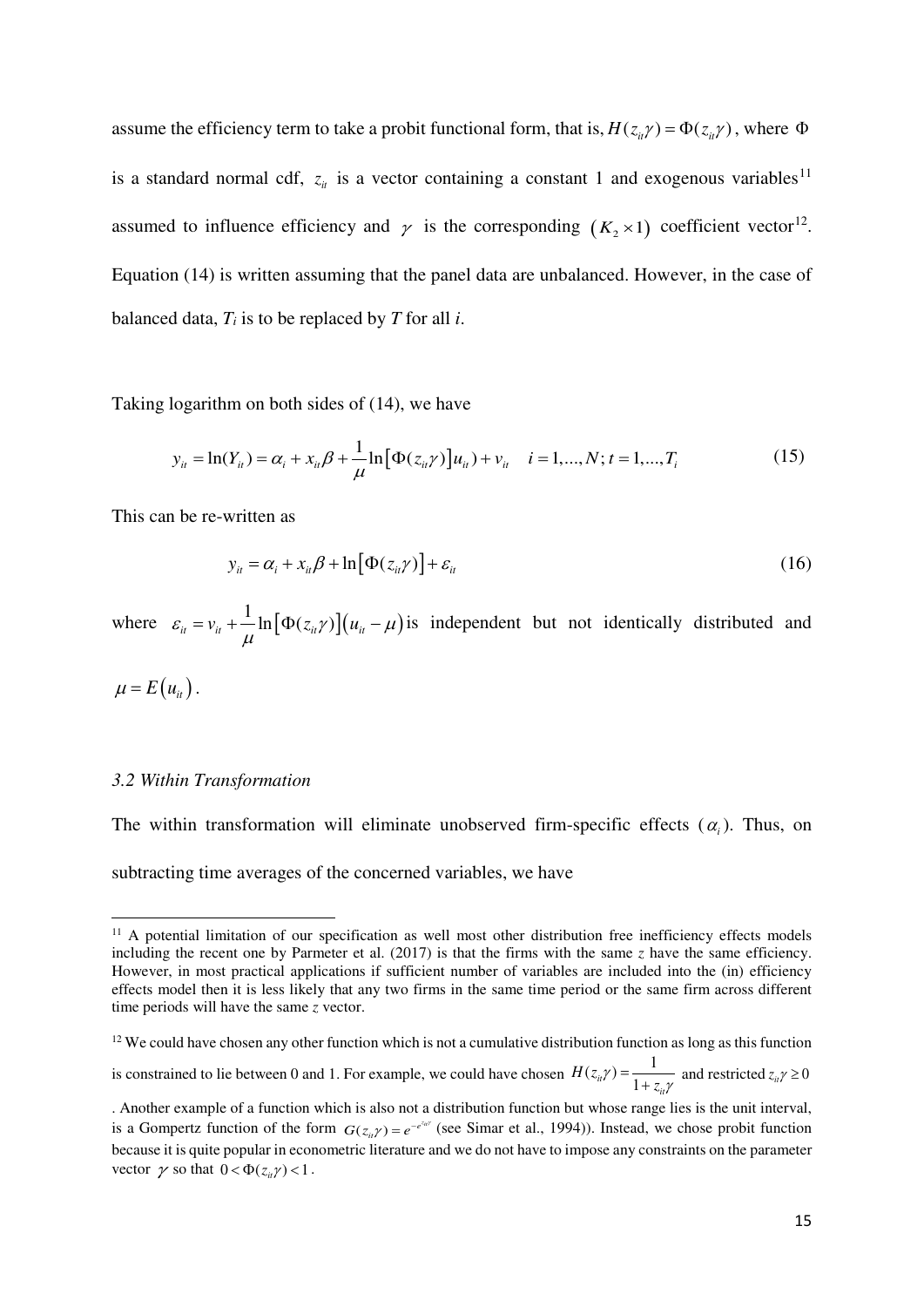$$
y_{ii} - \frac{1}{T_i} \sum_{p=1}^{T_i} y_{ip} = \left(x_{ii} - \frac{1}{T_i} \sum_{p=1}^{T_i} x_{ip}\right) \beta + \ln\left(\Phi(z_{ii}\gamma)\right) - \frac{1}{T_i} \sum_{p=1}^{T_i} \ln\left(\Phi(z_{ip}\gamma)\right) + \varepsilon_{ii} - \frac{1}{T_i} \sum_{p=1}^{T_i} \varepsilon_{ip}
$$
  
\nor  
\n
$$
y_{ii} - \overline{y}_i = (x_{ii} - \overline{x}_i) \beta + \ln\left(\frac{\Phi(z_{ii}\gamma)}{\left(\prod_{p=1}^{T_i} \Phi(z_{ip}\gamma)\right)^{\frac{1}{T_i}}}\right) + \varepsilon_{ii} - \overline{\varepsilon}_i
$$
  
\n
$$
\tilde{y}_{ii} = \tilde{x}_{ii} \beta + \ln\left(\frac{\Phi(z_{ii}\gamma)}{\left(\prod_{p=1}^{T_i} \Phi(z_{ip}\gamma)\right)^{\frac{1}{T_i}}}\right) + \tilde{\varepsilon}_{ii} \quad i = 1,..., N; t = 1,..., T_i
$$
\n(17)

where 1  $1 \frac{T_i}{\sqrt{2}}$  $i = \frac{1}{T} \sum w_{ip}$ *i p*  $\overline{w}_i = \frac{1}{m} \sum_{i=1}^{n} w_i$  $=\frac{1}{T_i}\sum_{p=1}^{T_i}w_{ip}$  and  $\tilde{W}_i = W_{it} - \overline{W}_i, W \in \{y, x, \varepsilon\}$ .

Equation (17) can be estimated by minimizing the following sum of squared errors with respect to parameter vector  $\theta$  :

$$
Q_{NT}(\theta) = \sum_{i=1}^{N} \sum_{t=1}^{T_i} \left( \tilde{y}_{it} - \tilde{x}_{it}\beta - \ln\left(\frac{\Phi(z_{it}\gamma)}{\left(\prod_{p=1}^{T_i} \Phi(z_{ip}\gamma)\right)^{\frac{1}{T_i}}}\right) \right)^2
$$
(18)

where  $\theta = (\beta', \gamma')'$  is  $(K \times 1)$  parameter vector. Equation (17) can be estimated using the nonlinear least squares (NLS).

Equation (17) can be re-written as

$$
\tilde{y}_{it} = g\left(\tilde{x}_{it}, z_{it}, \theta\right) + \tilde{\varepsilon}_{it} = g_{it} + \tilde{\varepsilon}_{it} \quad i = 1, ..., N; t = 1, ..., T_{i}
$$
\n(19)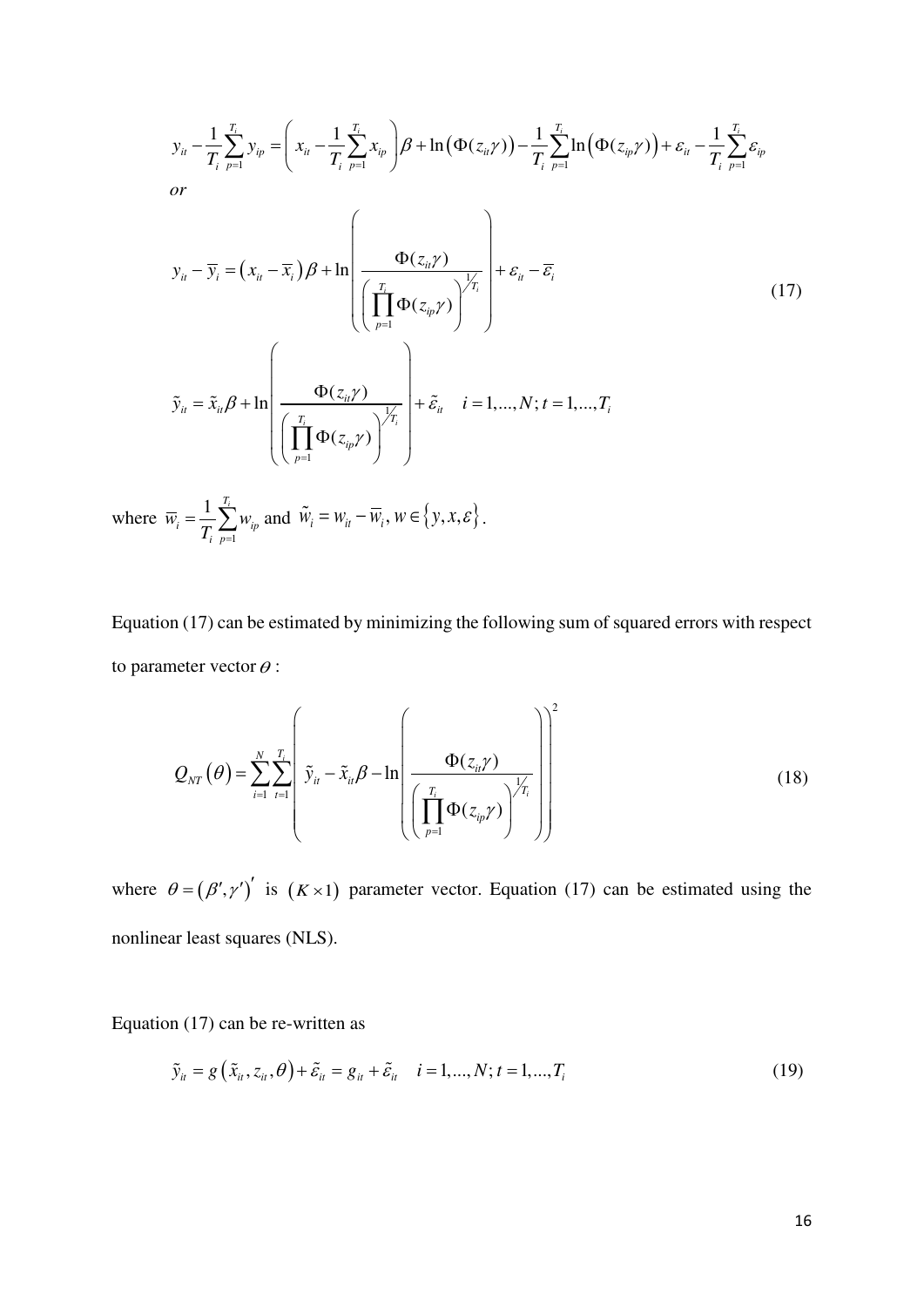where 
$$
g(\tilde{x}_i, z_i, \theta) = \tilde{x}_i \beta + \ln \left( \frac{\Phi(z_i \gamma)}{\left( \prod_{p=1}^{T_i} \Phi(z_{ip} \gamma) \right)^{\frac{1}{T_i}}} \right).
$$

Stacking all the time series observations of a firm together equation (19) can be compactly written in matrix notion as

$$
\tilde{\mathbf{y}} = \mathbf{g} + \tilde{\mathbf{\varepsilon}} \tag{20}
$$

where

$$
\tilde{\mathbf{y}} = (\tilde{y}_{11}, \tilde{y}_{12}, \dots, \tilde{y}_{1T_1}, \dots, \tilde{y}_{i1}, \tilde{y}_{i2}, \dots, \tilde{y}_{iT_i}, \dots, \tilde{y}_{N1}, \tilde{y}_{N2}, \dots, \tilde{y}_{NT_N})^{\dagger}
$$
\n
$$
\mathbf{g} = \{ g(\tilde{x}_{11}, z_{11}, \theta), g(\tilde{x}_{12}, z_{12}, \theta), \dots, g(\tilde{x}_{1T_1}, z_{1T_1}, \theta), \dots, g(\tilde{x}_{i1}, z_{i1}, \theta), g(\tilde{x}_{i2}, z_{i2}, \theta), \dots, g(\tilde{x}_{NT_N}, z_{NT_N}, \theta), \dots, g(\tilde{x}_{NT_N}, z_{NT_N}, \theta) \}^{\dagger}
$$
\n
$$
\tilde{\mathbf{\varepsilon}} = (\tilde{\varepsilon}_{11}, \tilde{\varepsilon}_{12}, \dots, \tilde{\varepsilon}_{1T_1}, \dots, \tilde{\varepsilon}_{i1}, \tilde{\varepsilon}_{i2}, \dots, \tilde{\varepsilon}_{iT_i}, \dots, \tilde{\varepsilon}_{N1}, \tilde{\varepsilon}_{N2}, \dots, \tilde{\varepsilon}_{NT_N})^{\dagger}
$$

Each of these three vectors have a dimension of  $(L \times 1)$ , where 1 *N i i*  $L = \sum T$  $=\sum_{i=1}T_i$ .

Thus equation (18) can be written as

$$
Q_{L}(\theta) = \sum_{i=1}^{N} \sum_{t=1}^{T_{i}} (\tilde{y}_{it} - g(\tilde{x}_{it}, z_{it}, \theta))^{2} = \tilde{\epsilon}^{\prime} \tilde{\epsilon} = (\tilde{\mathbf{y}} - \mathbf{g})^{\prime} (\tilde{\mathbf{y}} - \mathbf{g})
$$
(21)

Given this setup, Theorems 1 and 2 state the assumptions required for the proposed nonlinear least squares estimator to be consistent.

# **Theorem 1:**

Consider the following conditions.

- (i) The parameter space  $\Theta$  is an open subset of  $R^{k}$ ,
- (ii)  $Q_L(\theta)$  is a measurable function of data for all  $\theta \in \Theta$  and  $Q_L(\theta)$  is continuous in  $\theta \in \Theta$ .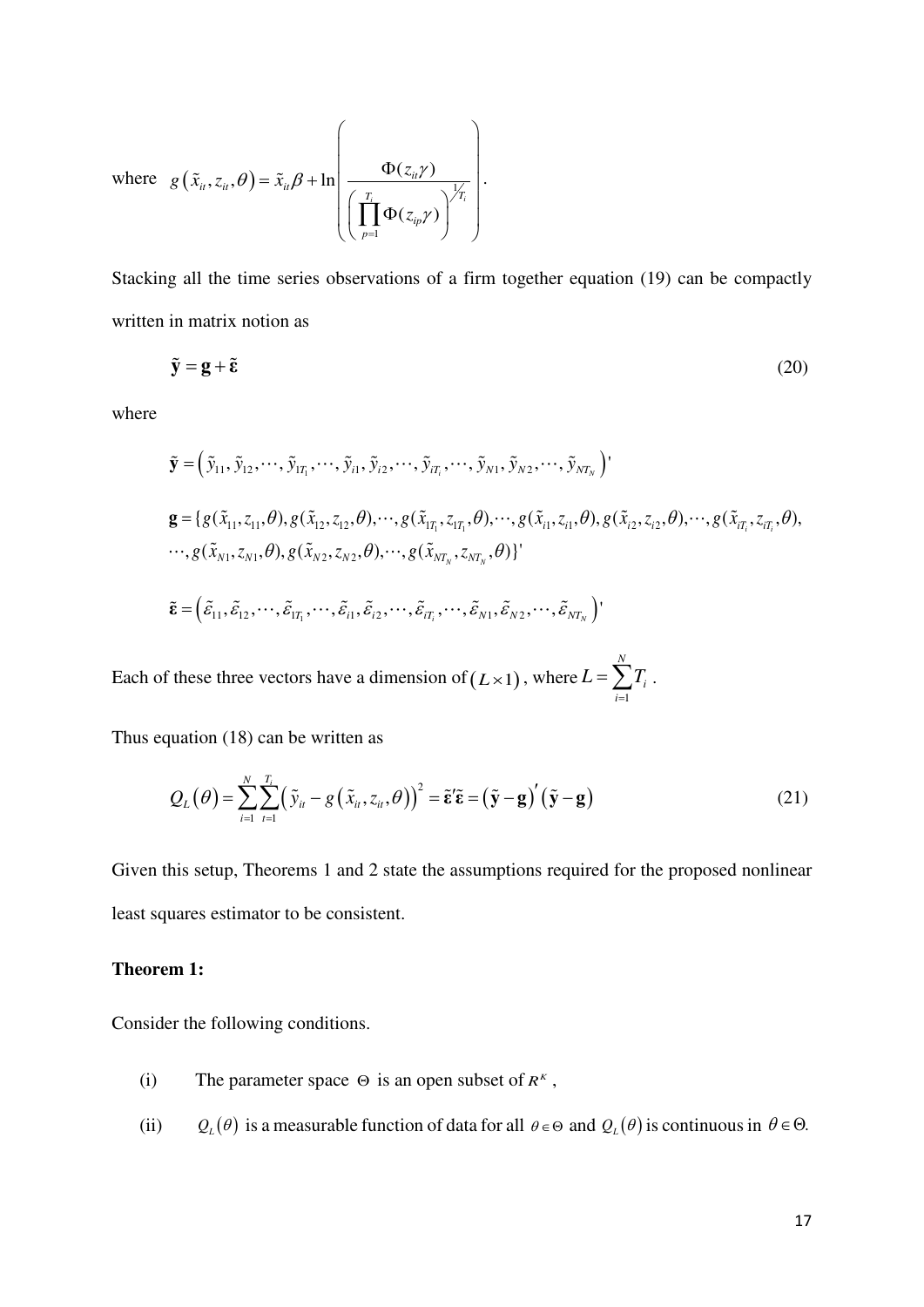(iii) The objective function  $Q_L(\theta)$  converges in probability to a non-stochastic function  $Q_0(\theta)$ , and  $Q_0(\theta)$  attains a global maximum at  $\theta_0$ .

If these conditions hold, then the estimator  $\hat{\theta}_{NLS} = \arg \max_{\theta \in \Theta} Q_L(\theta)$  is consistent for  $\theta_0$ , that is,  $\hat{\theta}_{NLS} \stackrel{p}{\to} \theta_0$ . Here, uniform convergence in probability of  $Q_L(\theta)$  to  $Q_0(\theta) = \text{plim } Q_L(\theta)$  in condition (iii) implies that  $\sup_{\theta \in \Theta} |Q_L(\theta) - Q_0(\theta)| \overset{p}{\to} 0$ .

**Proof**: See Theorem 4.1.1 and related proof in Amemiya (1985).

In case of local maximum, the first derivative of  $Q_L(\theta)$  need to exist, but one needs to then focus on the behaviour of  $Q_L(\theta)$  and its derivative in the neighbourhood of  $\theta_0$ .

# **Theorem 2:**

Consider the following conditions.

- (i) The parameter space  $\Theta$  is an open subset of  $R^{k}$ .
- (ii)  $Q_L(\theta)$  is a measurable function of data for all  $\theta \in \Theta$ , and  $\frac{\partial Q_L(\theta)}{\partial \theta}$ ∂  $\frac{\partial L(v)}{\partial \theta}$  exists and is continuous in an open neighbourhood of  $\theta_0$ .
- (iii) The objective function  $Q_L(\theta)$  converges uniformly in probability to  $Q_0(\theta)$  in open neighbourhood of  $\theta_0$ , and  $Q_0(\theta)$  attains a local maximum at  $\theta_0$ .

If these conditions hold, then one of the solutions to  $\frac{\partial Q_L(\theta)}{\partial \theta}$  $\frac{\partial Q_{L}(\theta)}{\partial \theta} =$  $\frac{\partial L(\mathbf{C})}{\partial \theta} = \mathbf{0}$  is consistent for  $\theta_0$ . **Proof**: See Theorem 4.1.2 and related proof in Amemiya (1985).

Condition (i) in Theorem 1 allows a global maximum to be on the boundary of the parameter space, whereas in Theorem 2 a local maximum has to be in the interior of the parameter space.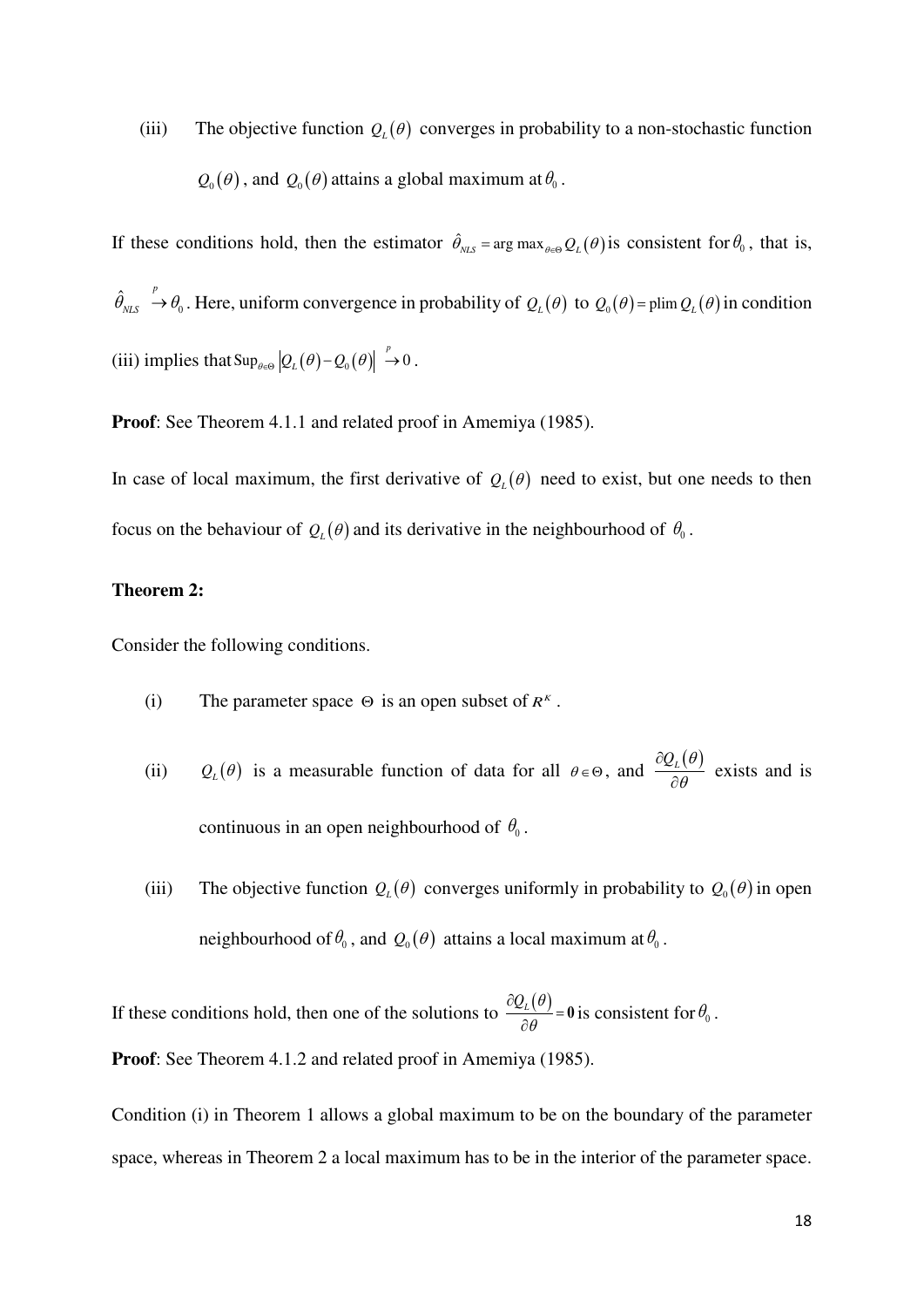Condition (ii) in Theorem 2 also means continuity of  $Q_L(\theta)$  in an open neighbourhood of  $\theta_0$ , where a neighbourhood  $N(\theta_0)$  of  $\theta_0$  is open if and only if there exists a ball with centre  $\theta_0$ entirely contained in  $N(\theta_0)$ . Condition (iii) is important in both the Theorems as the maximum, global or local, of  $Q_L(\theta)$  must occur at  $\theta = \theta_0$ . In Theorem 1, (iii) provides the identification condition that  $\theta$  is unique. For local maximum, if there is only one local maximum then analysis is straight forward as  $\hat{\theta}$  is uniquely defined by  $\frac{\partial Q_L(\theta)}{\partial \theta}$  $\hat{\theta}_{NLS}$  $\mathcal{Q}_L$ θ θ θ  $\frac{\partial Q_{L}(\theta)}{\partial \theta}$  =  $\left(\frac{\partial E(\mathbf{0})}{\partial \theta}\right)_{\hat{\theta}}$  = **0**. When there is more than

one local maximum then Theorem 2 implies that one of the local maximum is consistent. In such cases it is best to consider the global maximum and apply Theorem 1. For a discussion on this, see Newey and McFadden (1994, p.2117).

The following Theorem establishes the asymptotic distribution for the proposed nonlinear least squares estimator.

#### **Theorem 3:**

Consider the following specifications.

- (i) The model is given by  $\tilde{y}_i = g(\tilde{x}_i, z_i, \theta) + \tilde{\varepsilon}_i = g_i + \tilde{\varepsilon}_i$
- (ii) In the DGP,  $E(\tilde{\epsilon}_i | x_i, z_i) = 0$  and  $E(\tilde{\epsilon} \tilde{\epsilon}' | x_i, z_i) = \Sigma$ , where  $\Sigma_{ij} = \sigma_{ij}$ .
- (iii) The mean function  $g(\cdot)$  satisfies  $g(x, z, \theta^{(1)}) = g(x, z, \theta^{(2)})$  if and only if  $\theta^{(1)} = \theta^{(2)}$
- (iv) The matrix

$$
A_0 = \text{plim} \frac{1}{L} \frac{\partial g'}{\partial \theta} \frac{\partial g}{\partial \theta'} \bigg|_{\theta_0}
$$
 (22)

exists and is finite non-singular for any sequence  $\tilde{\theta}$  such that  $\tilde{\theta} \stackrel{p}{\rightarrow} \theta_0$ .

(v) 
$$
L^{-1/2} \text{plim} \frac{1}{L} \sum_{i=1}^{N} \sum_{j=1}^{T_i} \frac{\partial g_{it}}{\partial \theta} \tilde{\varepsilon}_{it} \Big|_{\theta_0} \stackrel{d}{\rightarrow} N\big[\mathbf{0}, \mathbf{B}_0\big], \text{ where}
$$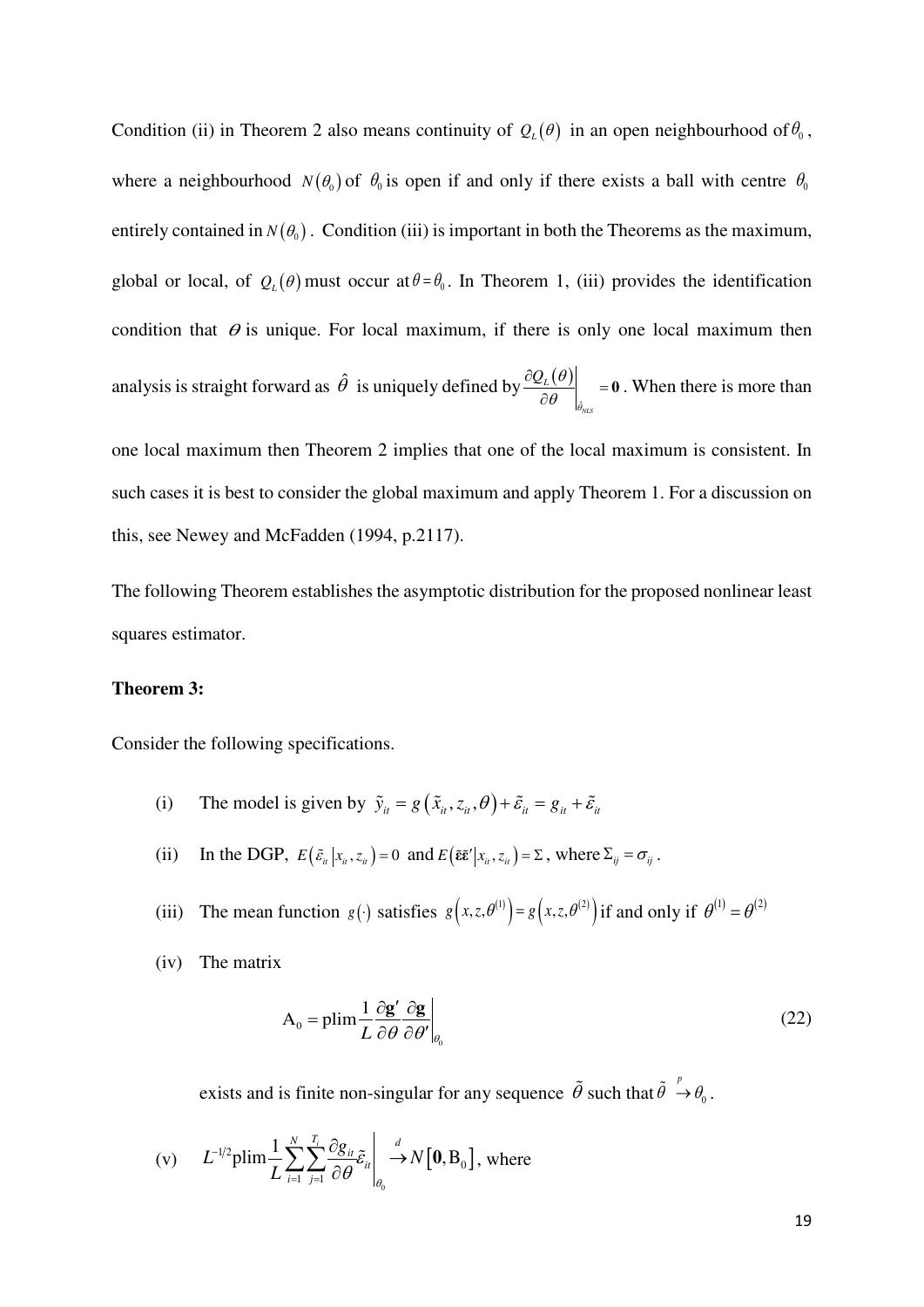$$
B_0 = \text{plim} \frac{1}{L} \frac{\partial g'}{\partial \theta} \Sigma \frac{\partial g}{\partial \theta'} \bigg|_{\theta_0} .
$$
 (23)

Then, the NLS estimator  $\hat{\theta}_{NLS}$ , defined to be root of the first order conditions  $\partial L^1 Q_L(\theta)/\partial \theta = 0$  is consistent for  $\theta_0$  and

$$
L^{-1/2} \left( \hat{\theta}_{NLS} - \theta_0 \right) \xrightarrow{d} N \left[ \mathbf{0}, A_0^{-1} \mathbf{B}_0 A_0^{-1} \right]. \tag{24}
$$

**Proof:** See Appendix A

Specifications (i) to (iii) are needed to establish consistency of  $\hat{\theta}_{\text{NLS}}$ , that is,  $\hat{\theta}_{\text{NLS}} \to \theta_0$  and they also imply that the regression function is correctly specified and regressors are uncorrelated with the errors and that  $\theta_0$  is identified. Since probit is a strictly increasing function of its parameters, (iii) is satisfied in Theorem 3. The probability limits in (22) and (23) are with respect to the DGP of *x* and *z*; they become regular limits if *x* and *z* are non-stochastic. Since, *N*

$$
L = \sum_{i=1}^{N} T_i
$$
, consistency of the NLS estimator is obtained by  $N \to \infty$  or  $T_i \to \infty \forall i$ .

Given Theorem 3, the resulting asymptotic distribution of the NLS estimator can be expressed as

$$
\hat{\theta}_{NLS} \sim N \left[ \theta, \left( D'D \right)^{-1} D' \Sigma D \left( D'D \right)^{-1} \right] \tag{25}
$$

where the derivative matrix  $\boldsymbol{0}$ *D*  $\left.\theta'\right|_{\theta}$  $=\frac{\partial}{\partial t}$  $\partial \theta'$  $\frac{g}{g}$  and 1  $v_1$   $v_1$ 1 *L L*  $K$   $\qquad \qquad \mathcal{U} \mathcal{U}_K$ *g*<sub>1</sub>  $\partial g$ *g*<sub>1</sub>  $\partial g$  $\theta_1$   $\partial \theta_1$ θ  $\theta_{\kappa}$   $\partial \theta$  $\left( \begin{array}{cc} \partial g_1 & \cdots & \partial g_L \end{array} \right)$  $\partial$ g'  $\begin{bmatrix} \overline{d} & \cdots & \overline{d} \\ \overline{\partial} & \cdots & \overline{\partial} \end{bmatrix}$ =  $\begin{array}{c|ccc} \partial \theta & \partial g_1 & ... & \partial g_L \end{array}$  $\begin{pmatrix} \partial \theta_{\scriptscriptstyle K} & \hspace{0.1 cm} \partial \theta_{\scriptscriptstyle K} \end{pmatrix}$ **g** ... i in t  $\cdots$ . We assume that the law

of large numbers applies, so that the plim operator in the definitions of  $A_0$  and  $B_0$  are replaced by limE, and then the limit can be dropped.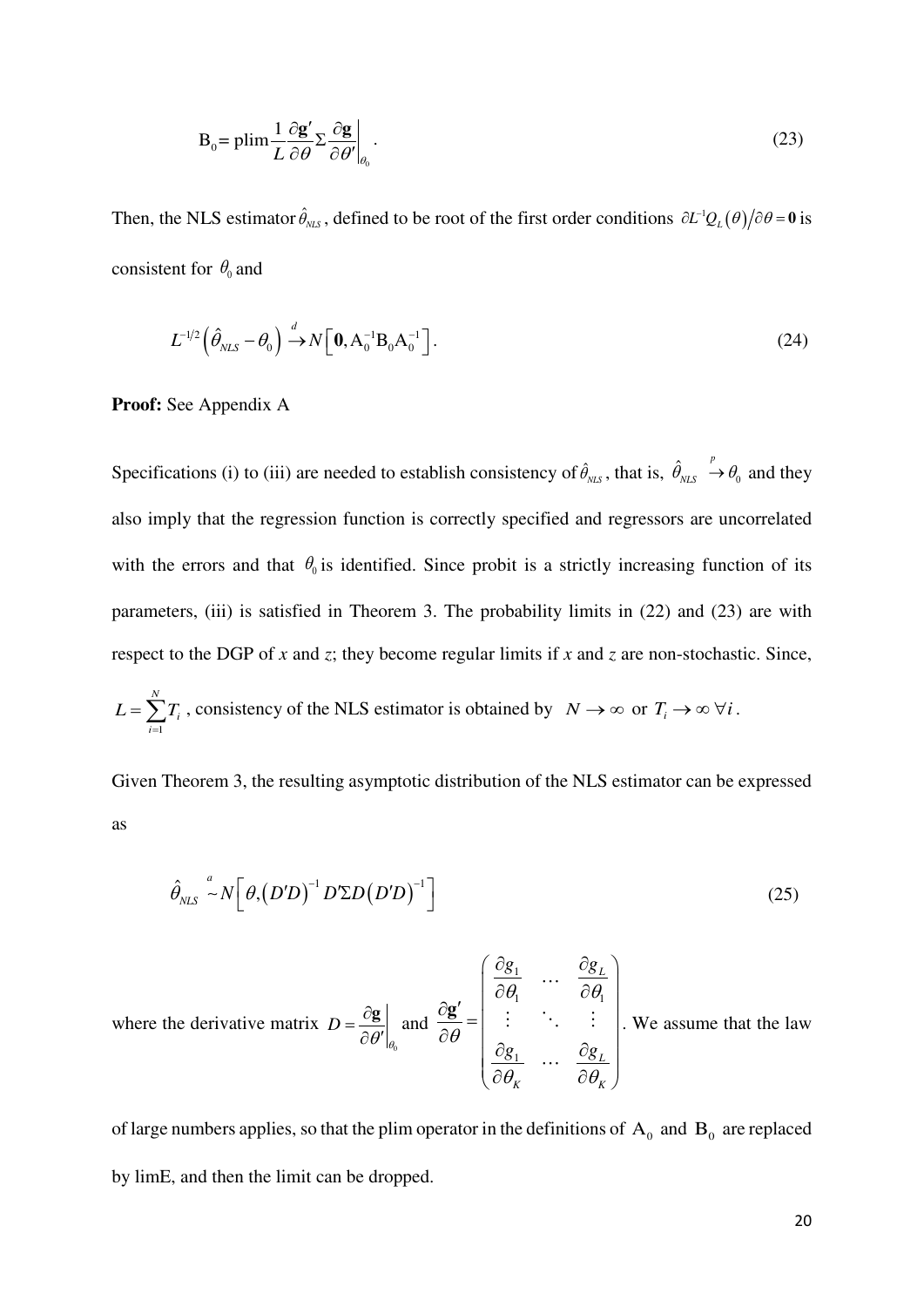# *3.3 Structure of the Covariance Matrix*

Theorem 4 below specifies the error covariance matrix in (19).

# **Theorem** 4:

Consider the following assumptions.

(i) 
$$
E(v_{it}^2) = \sigma_v^2
$$

(ii) 
$$
E(v_{it}v_{is}) = 0 \text{ if } t \neq s
$$

(iii) 
$$
E(v_{ii}v_{ji}) = 0 \text{ if } i \neq j
$$

$$
(iv) \tE(u_{it}) = \mu
$$

(v) 
$$
E(u_{ii}u_{js}) = E(u_{ii})E(u_{js}) = \mu^2 \ \forall \ i \neq j \text{ and/or } t \neq s
$$

$$
(vi) \t E\Big[\Big[u_{it} - E\big(u_{it}\big)\Big]^2\Big] = \sigma_u^2
$$

(vii) 
$$
E(v_iu_{js}) = E(v_i)E(u_{js}) = 0 \ \forall i, j, t \text{ and } s
$$

If these assumptions hold, then, 
$$
E(\tilde{\epsilon}\tilde{\epsilon}') = \Sigma = \begin{pmatrix} \Sigma_1 & 0 & \cdots & 0 & 0 \\ 0 & \vdots & \vdots & 0 & 0 \\ 0 & 0 & \Sigma_i & 0 & 0 \\ \vdots & \vdots & \vdots & \vdots & \vdots \\ 0 & 0 & \cdots & 0 & \Sigma_N \end{pmatrix}
$$
 has a dimension of

 $i=1$ *N N*  $\sum_{i=1}^{\ell} i \cap \sum_{i=1}^{\ell} i$  $T_i \times \sum T$  $\left(\sum_{i=1}^{N} T_i \times \sum_{i=1}^{N} T_i\right)$ .  $\Sigma_i$  has a dimension of  $(T_i \times T_i)$  and is specified as

$$
\Sigma_i = \Sigma_{Ai} + \Sigma_{Bi} + \Sigma_{Ci} \tag{26}
$$

where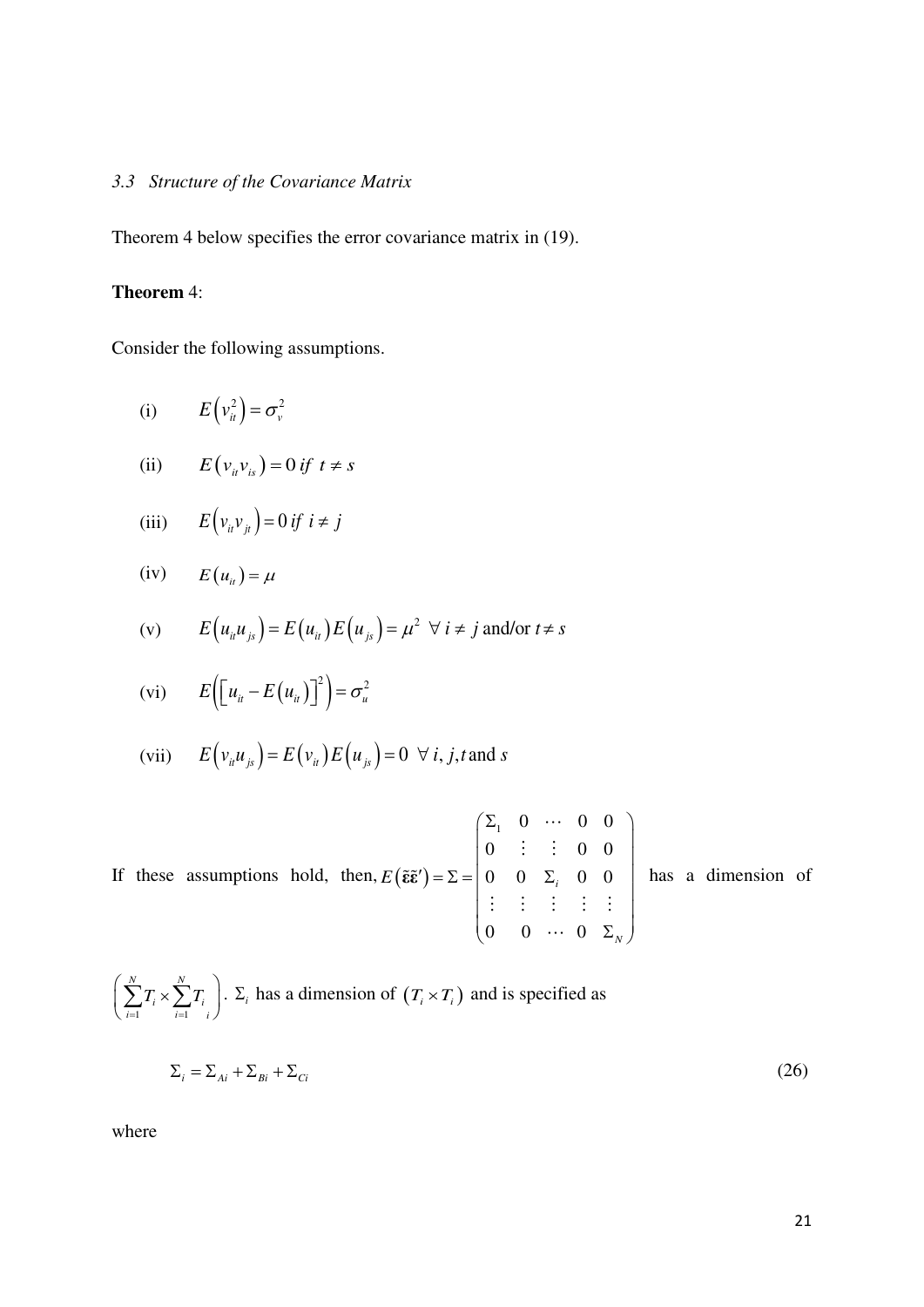$$
\Sigma_{Ai} = \sigma_v^2 \begin{bmatrix} \frac{T_i - 1}{T_i} & \frac{-1}{T_i} & \cdots & \frac{-1}{T_i} \\ \frac{-1}{T_i} & \frac{T_i - 1}{T_i} & \cdots & \frac{-1}{T_i} \\ \vdots & \vdots & \vdots & \vdots \\ \frac{-1}{T_i} & \cdots & \frac{T_i - 1}{T_i} \end{bmatrix}
$$

$$
\Sigma_{Bi} = \begin{pmatrix}\n\left\{\ln(\Phi(z_{i1}\gamma))\right\}^{2}\left(1-\frac{2}{T_{i}}\right) & -\frac{1}{T_{i}}\left(\left[\ln(\Phi(z_{i1}\gamma))\right]^{2} + \left[\ln(\Phi(z_{i2}\gamma))\right]^{2}\right) & \cdots & -\frac{1}{T_{i}}\left(\left[\ln(\Phi(z_{i1}\gamma))\right]^{2} + \left[\ln(\Phi(z_{i2}\gamma))\right]^{2}\right)\right] \\
\frac{\sigma_{u}^{2}}{\mu^{2}}\left[-\frac{1}{T_{i}}\left(\left[\ln(\Phi(z_{i2}\gamma))\right]^{2} + \left[\ln(\Phi(z_{i1}\gamma))\right]^{2}\right) & \left\{\ln(\Phi(z_{i2}\gamma))\right\}^{2}\left(1-\frac{2}{T_{i}}\right) & \cdots & -\frac{1}{T_{i}}\left(\left[\ln(\Phi(z_{i2}\gamma))\right]^{2} + \left[\ln(\Phi(z_{i2}\gamma))\right]^{2}\right)\right] \\
\vdots & \vdots & \vdots \\
-\frac{1}{T_{i}}\left(\left[\ln(\Phi(z_{i1}\gamma))\right]^{2} + \left[\ln(\Phi(z_{i1}\gamma))\right]^{2}\right) & -\frac{1}{T_{i}}\left(\left[\ln(\Phi(z_{i2}\gamma))\right]^{2} + \left[\ln(\Phi(z_{i2}\gamma))\right]^{2}\right) & \cdots & \left\{\ln(\Phi(z_{i2}\gamma))\right\}^{2}\left(1-\frac{2}{T_{i}}\right)\n\end{pmatrix}
$$

,

$$
\Sigma_{ci} = \frac{\sigma_u^2}{\mu^2 T_i^2} \sum_{k=1}^{T_i} \left\{ \ln \left( \Phi(z_{ik}\gamma) \right) \right\}^2 t_i t'_i, \text{ where } t_i \text{ is a } (T_i \times 1) \text{ vector of } 1 \text{'s.}
$$

# **Proof:** See Appendix B

# *3.4. Recovering the Individual Fixed Effects*

Even though the individual effects  $\alpha_i$ 's are not estimated in the model, their values can be retrieved as follows:

$$
\hat{\alpha}_i = \frac{1}{T_i} \sum_{t=1}^{T_i} \left( y_{it} - x_{it} \hat{\beta} - \ln \left( \Phi(z_{it} \hat{\gamma}) \right) \right) \quad i = 1, ..., N \tag{27}
$$

The estimates of individual fixed effects thus obtained would be consistent if  $T_i \to \infty$ . The hat symbol on the right-hand side of the above equation refers to values estimated with nonlinear least squares.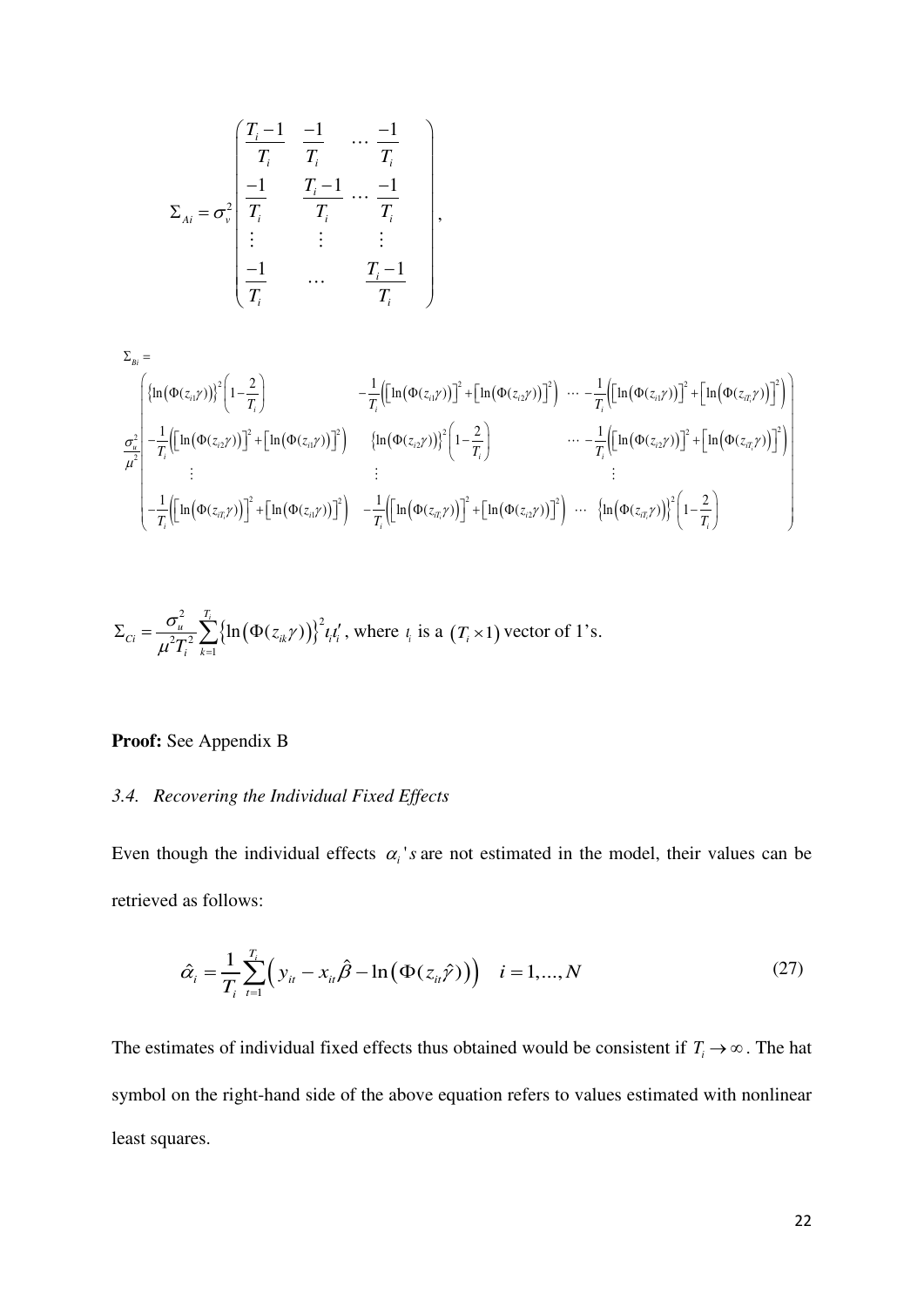# 3.5 Estimating  $\hat{\sigma}_{v}^{2}$

Since  $\sigma_{\nu}^2$  is unknown, in order to obtains its estimates we have to assume a distribution for the term  $u_i$  in (15). We assume it to be Gamma distributed, that is,  $u_i \sim \Gamma(\mu \delta, \delta)$ . We then have

$$
E(u_{ii}) = \frac{\mu \delta}{\delta} = \mu \tag{28}
$$

$$
\sigma_u^2 = V(u_{it}) = E\left(\left[u_{it} - E(u_{it})\right]\right)^2 = \frac{\mu\delta}{\delta^2} = \frac{\mu}{\delta} \text{ and } \tag{29}
$$

$$
E\left(\left[u_{ii} - E\left(u_{ii}\right)\right]^{3}\right) = \frac{2\mu\delta}{\delta^{3}} = \frac{2\mu}{\delta^{2}}
$$
\n(30)

These properties in (16) imply that

$$
E(\varepsilon_{it})=0 \tag{31}
$$

$$
E\left(\varepsilon_{u}^{2}\right) = \sigma_{v}^{2} + \frac{1}{\mu^{2}}\Big[\ln\big(\Phi(z_{u}\gamma)\big)\Big]^{2}V\left(u_{u}\right) = \sigma_{v}^{2} + \frac{1}{\mu^{2}}\Big[\ln\big(\Phi(z_{u}\gamma)\big)\Big]^{2}\frac{\mu}{\delta}
$$
\n
$$
= \sigma_{v}^{2} + \frac{1}{\mu\delta}\Big[\ln\big(\Phi(z_{u}\gamma)\big)\Big]^{2}
$$
\n(32)

$$
E\left(\varepsilon_{ii}^{3}\right) = \frac{1}{\mu^{3}} \Big[\ln\left(\Phi(z_{ii}\gamma)\right)\Big]^{3} E\Big(\Big[u_{ii} - E\big(u_{ii}\big)\Big]^{3}\Big) = \frac{1}{\mu^{3}} \Big[\ln\left(\Phi(z_{ii}\gamma)\right)\Big]^{3} \frac{2\mu}{\delta^{2}}
$$
  
= 
$$
\frac{2}{\left(\mu\delta\right)^{2}} \Big[\ln\left(\Phi(z_{ii}\gamma)\right)\Big]^{3}
$$
 (33)

A consistent estimate of  $\sigma_{\nu}^2$  can now be obtained<sup>[13](#page-23-0)</sup> from the residuals in (15) by means of

-

<span id="page-23-0"></span><sup>&</sup>lt;sup>13</sup> Since  $\hat{\epsilon}_{ii}^3 = E(\epsilon_{ii}^3) + \epsilon_{ii} = \frac{2}{(\mu \delta)^2} \Big[ \ln \Big( \Phi(z_{ii} \hat{\gamma}) \Big) \Big]^3$  $\widehat{\varepsilon}^{\,3}_{\! \scriptscriptstyle \mathit{ii}} = E\!\left(\varepsilon^{\,3}_{\! \scriptscriptstyle \mathit{ii}}\right) + e_{\scriptscriptstyle \mathit{ii}} = \!\frac{2}{\left(\mu\delta\right)^2} \!\Big[\ln\!\Big(\Phi(z_{\scriptscriptstyle \mathit{ii}}\hat{\gamma})\Big)\Big]^{\!3} + e_{\scriptscriptstyle \mathit{ii}} \;, \;\frac{2}{\left(\widehat{\mu}\hat{\delta}\right)^{\!2}}$ 2 µδ is the coefficient estimate of this regression. Here

 $e_{it}$  is the random error term.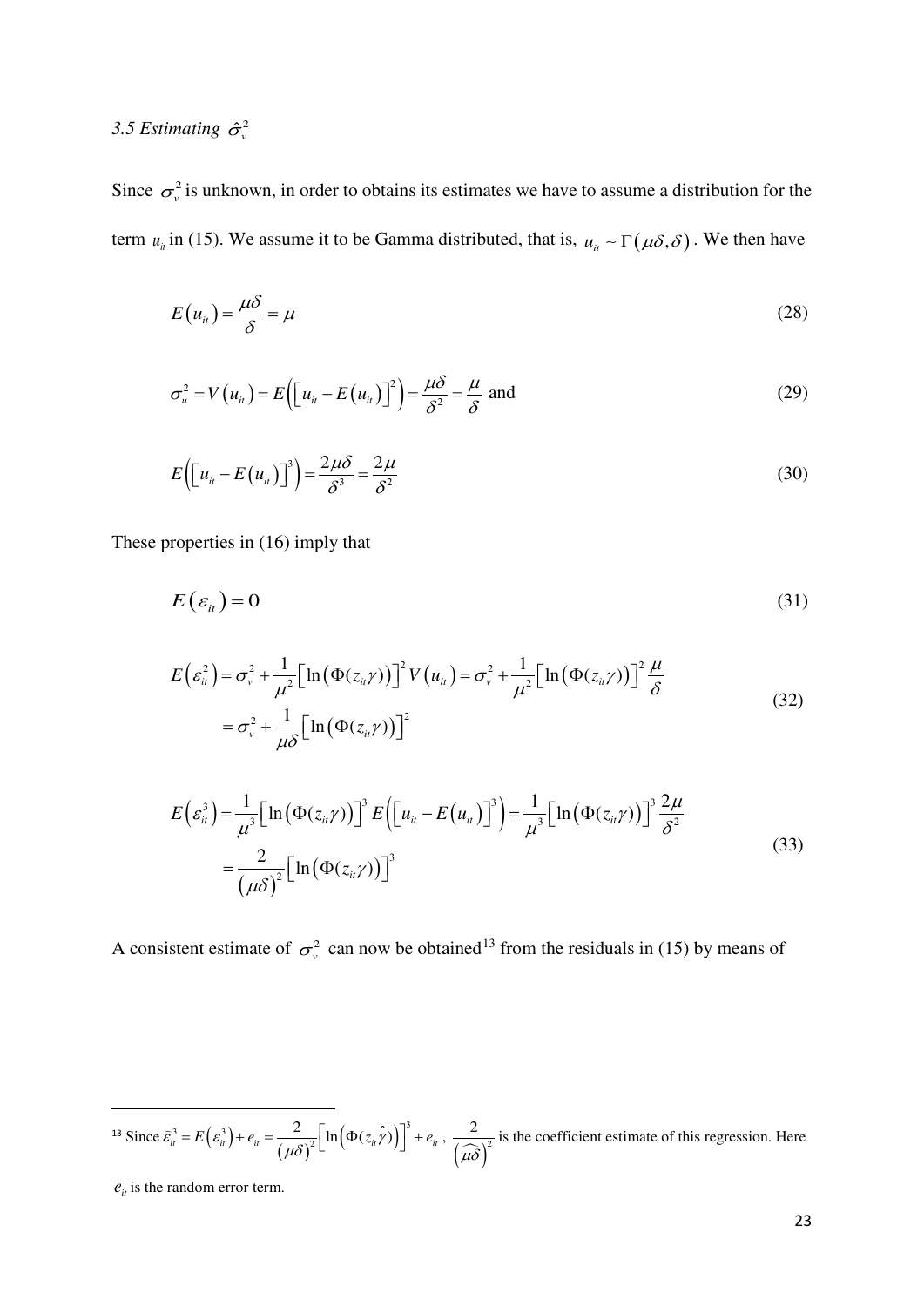$$
\frac{\sum_{i=1}^{N} \sum_{t=1}^{T_i} \hat{\varepsilon}_{it}^3 \Big[ \ln \big( \Phi(z_{it} \hat{\gamma}) \big) \Big]^3}{\sum_{i=1}^{N} \sum_{t=1}^{T_i} \Big[ \ln \big( \Phi(z_{it} \hat{\gamma}) \big) \Big]^6} = \frac{2}{\left( \widehat{\mu \delta} \right)^2} \Rightarrow \widehat{\mu \delta} = \sqrt{\sum_{i=1}^{N} \sum_{t=1}^{T_i} \Big[ \ln \big( \Phi(z_{it} \hat{\gamma}) \big) \Big]^6}
$$
(34)

and

$$
\hat{\sigma}_{\nu}^{2} = \frac{1}{L - K} \sum_{i=1}^{N} \sum_{t=1}^{T_{i}} \left( \hat{\varepsilon}_{it}^{2} - \frac{\left[ \ln \left( \Phi(z_{it} \hat{\gamma}) \right) \right]^{2}}{\hat{\mu} \delta} \right)
$$
(35)

Hence, by substituting  $\hat{\sigma}^2$  from the above equation in (26) the feasible variance-covariance<sup>[14](#page-24-0)</sup> matrix is given<sup>[15](#page-24-1)</sup> by

$$
\hat{\Sigma} = \begin{pmatrix} \hat{\Sigma}_1 & 0 & \cdots & 0 & 0 \\ 0 & \vdots & \vdots & 0 & 0 \\ 0 & 0 & \hat{\Sigma}_i & 0 & 0 \\ \vdots & \vdots & \vdots & \vdots & \vdots \\ 0 & 0 & \cdots & 0 & \hat{\Sigma}_N \end{pmatrix}
$$
(36)

where

-

$$
\hat{\Sigma}_i = \hat{\Sigma}_{Ai} + \hat{\Sigma}_{Bi} + \hat{\Sigma}_{Ci} \tag{37}
$$

<span id="page-24-1"></span><span id="page-24-0"></span><sup>14</sup> From (28) and (29) we get  $\frac{\sigma_u^2}{2}$  $\frac{\sigma_u^2}{\sigma_u^2} = \frac{1}{\sigma_u^2}$  $\frac{\partial u}{\partial t^2} = \frac{1}{\mu \delta}$  and this is used in the variance-covariance matrix below. <sup>15</sup> Since  $\hat{\epsilon}_{it}^2 = \sigma_v^2 + \frac{1}{\hat{\mu}\delta} \Big[ \ln \Big( \Phi(z_{it} \hat{\gamma}) \Big) \Big]^2 + e_{it}, \ \hat{\sigma}_v^2$  is obtained by regressing  $\hat{\epsilon}_{it}^2 - \frac{1}{\hat{\mu}\delta} \Big[ \ln \Big( \Phi(z_{it} \hat{\gamma}) \Big) \Big]^2$  on a constant. Here  $e_{it}$  is the random error term.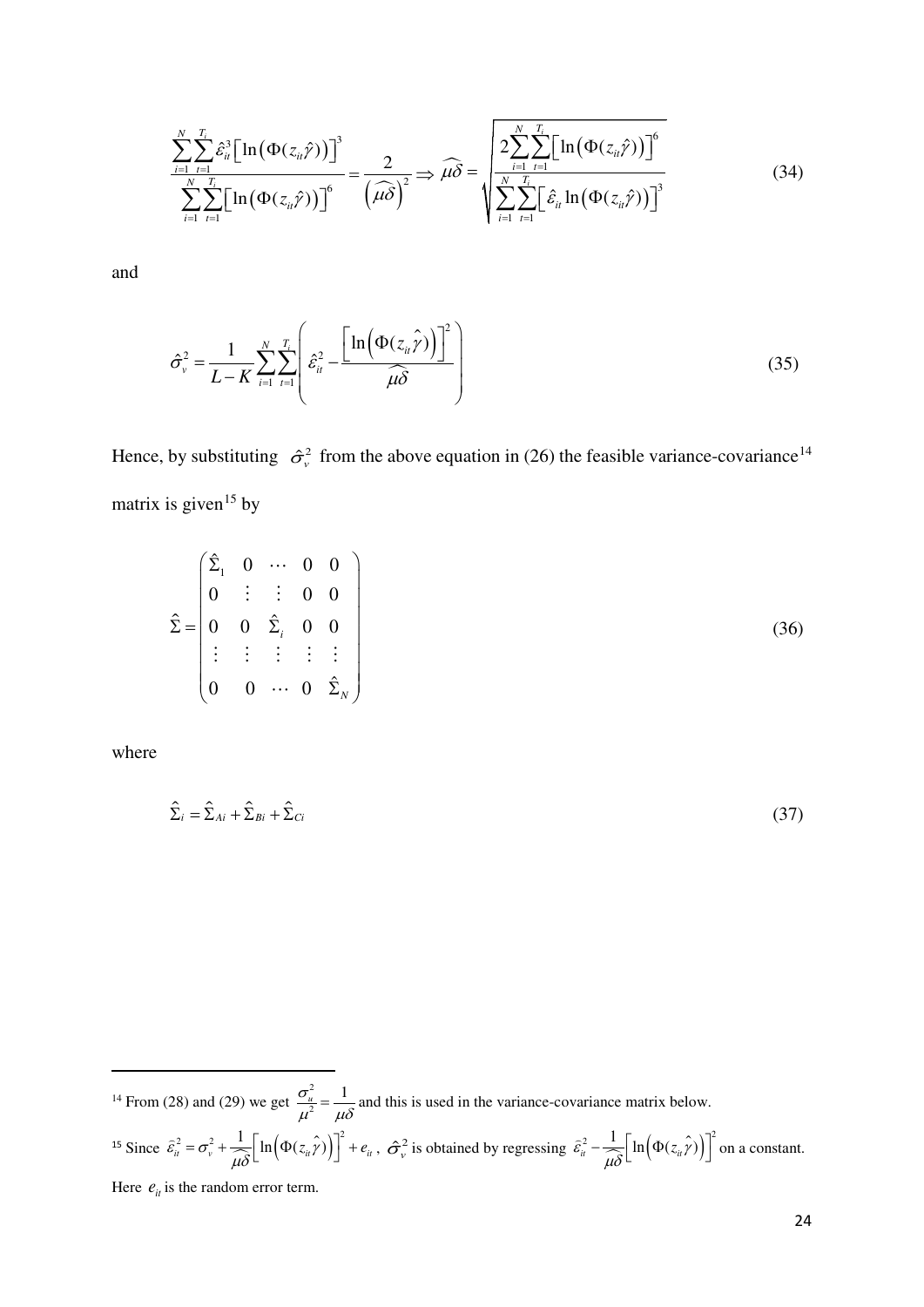$$
\hat{\Sigma}_{Ai} = \hat{\sigma}_{\nu}^{2} \begin{bmatrix} \frac{T_{i}-1}{T_{i}} & \frac{-1}{T_{i}} & \cdots & \frac{-1}{T_{i}} \\ \frac{-1}{T_{i}} & \frac{T_{i}-1}{T_{i}} & \cdots & \frac{-1}{T_{i}} \\ \vdots & \vdots & \vdots & \vdots \\ \frac{-1}{T_{i}} & \cdots & \frac{T_{i}-1}{T_{i}} \end{bmatrix},
$$

$$
\Sigma_{Bi} = \left( \left\{ \ln \left( \Phi(z_{i1} \hat{y}) \right) \right\}^{2} \left( 1 - \frac{2}{T_{i}} \right) - \frac{1}{T_{i}} \left( \left[ \ln \left( \Phi(z_{i1} \hat{y}) \right) \right]^{2} + \left[ \ln \left( \Phi(z_{i2} \hat{y}) \right) \right]^{2} \right) \cdots - \frac{1}{T_{i}} \left( \left[ \ln \left( \Phi(z_{i1} \hat{y}) \right) \right]^{2} + \left[ \ln \left( \Phi(z_{i1} \hat{y}) \right) \right]^{2} \right) \right)
$$
\n
$$
\frac{1}{\left( \widehat{\mu \delta} \right)} - \frac{1}{T_{i}} \left( \left[ \ln \left( \Phi(z_{i2} \hat{y}) \right) \right]^{2} + \left[ \ln \left( \Phi(z_{i1} \hat{y}) \right) \right]^{2} \right) \qquad \left\{ \ln \left( \Phi(z_{i2} \hat{y}) \right) \right\}^{2} \left( 1 - \frac{2}{T_{i}} \right) \qquad \cdots - \frac{1}{T_{i}} \left( \left[ \ln \left( \Phi(z_{i2} \hat{y}) \right) \right]^{2} + \left[ \ln \left( \Phi(z_{i1} \hat{y}) \right) \right]^{2} \right)
$$
\n
$$
\vdots
$$
\n
$$
- \frac{1}{T_{i}} \left( \left[ \ln \left( \Phi(z_{i1} \hat{y}) \right) \right]^{2} + \left[ \ln \left( \Phi(z_{i1} \hat{y}) \right) \right]^{2} \right) - \frac{1}{T_{i}} \left( \left[ \ln \left( \Phi(z_{i1} \hat{y}) \right) \right]^{2} + \left[ \ln \left( \Phi(z_{i2} \hat{y}) \right) \right]^{2} \right) \cdots - \left\{ \ln \left( \Phi(z_{i1} \hat{y}) \right) \right\}^{2} \left( 1 - \frac{2}{T_{i}} \right)
$$

$$
\hat{\Sigma}_{Ci} = \frac{1}{(\widehat{\mu\delta})T_i^2} \sum_{k=1}^{T_i} \left\{ \ln\left(\Phi(z_{ik}\hat{\gamma})\right) \right\}^2 t_i t'_i
$$
, where  $t_i$  is a  $(T_i \times 1)$  vector of 1's.

# 3.6 *Technical Efficiency*

It may be noted that

$$
E\left[\frac{1}{\mu}\ln(\Phi(z_{ii}\gamma))u_{ii}\right] = \ln(\Phi(z_{ii}\gamma))
$$
\n(38)

Once the coefficient vector  $\gamma$  is estimated, the mean technical efficiency can be readily estimated as

$$
\widehat{TE}_{it} = \exp\left(\ln\left[\Phi(z_{it}\hat{\gamma})\right]\right) = \Phi(z_{it}\hat{\gamma})\tag{39}
$$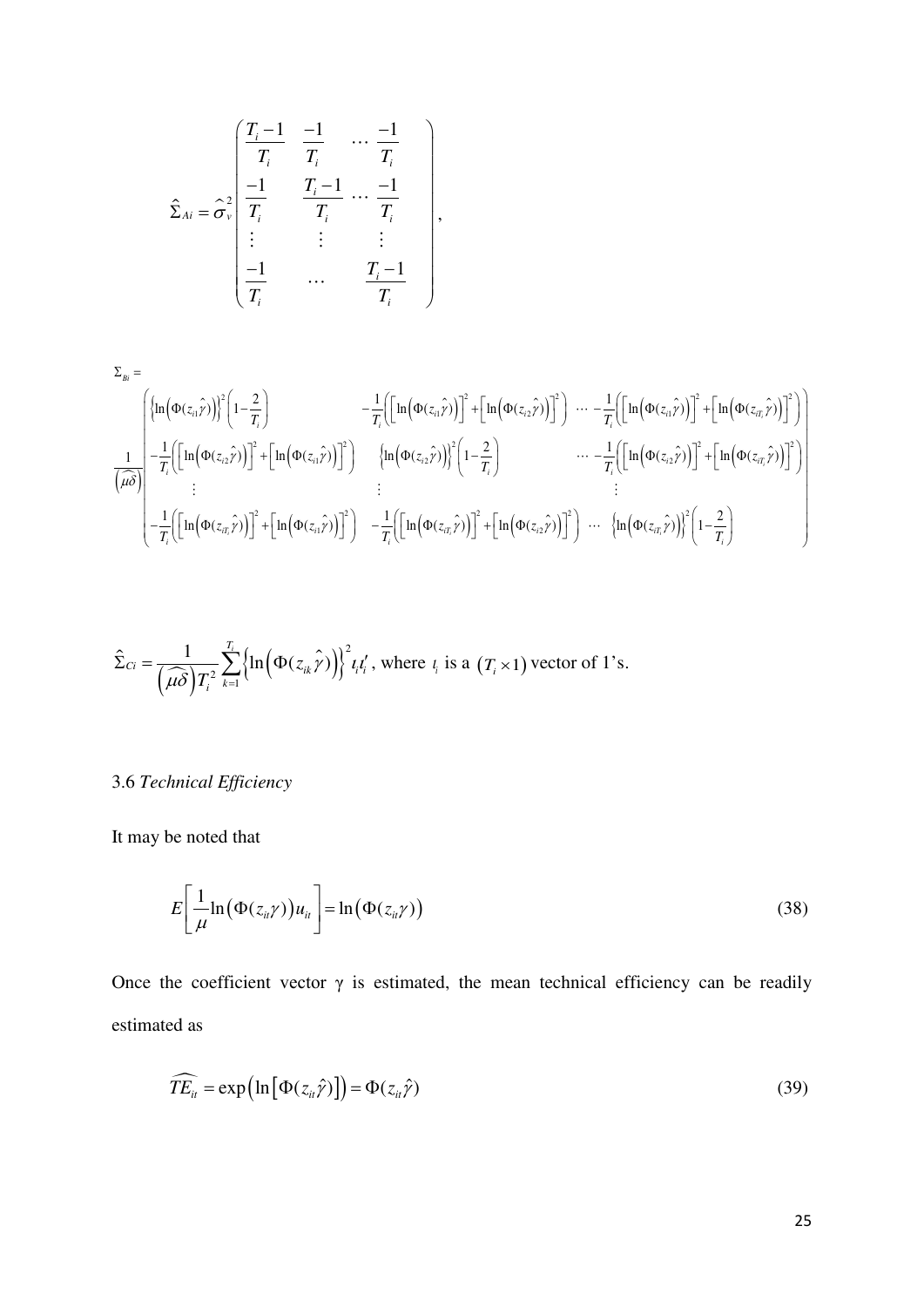# **4. An Empirical Illustration**

<u>.</u>

Annual data from 1975–1976 to 1984–1985 on farmers from the village of Aurepalle in State of Andhra Pradesh in India[16](#page-26-0) are used for empirical illustration. The data are unbalanced for 34 farmers with 271 observations over the period of 10 years<sup>[17](#page-26-1)</sup>. This data set was made available to us by Hung-Jen Wang to whom we are thankful. In the past, this dataset has been used in several inefficiency studies including Battese and Coelli (1995), Coelli and Battese (1996) and Wang (2002). In line with these studies, the Cobb-Douglas functional form is chosen for our stochastic production function. For the production function,  $y_{it}$ : ln( $Y_{it}$ ) where *Y* is the total value of output (in Rupees, in 1975-76 values) from the crops which are grown;  $x_{ii}$ : { $\ln(Land_{ii})$ , ln(*Labor<sub>it</sub>*), ln(*Bullock<sub>it</sub>*), *PILand<sub>it</sub>*, ln[Max( $Cost_{it}$ , 1 − *D<sub>it</sub>*)], *Year<sub>it</sub>*} where *Land* is the total area of irrigated and unirrigated land operated, *Labor* is the total hours of family and hired labor, *Bullock* is the hours of bullock labor and *PILand* is the proportion of operated land that is irrigated. *Cost* is the value of other inputs, including fertilizer, manure, pesticides, machinery, etc. and *D* is a variable which has a value of one if *Cost* is positive, and a value of zero if otherwise. *Year* is the year of the observation, numbered from 1 to 10, which accounts for the Hicksian neutral technological change. For the efficiency effect specification, *zit*: {*Ageit*, *Schooling<sub>it</sub>*, *Land<sub>it</sub>*, *Land<sub>it</sub>*<sup>2</sup>, where *Age* is the age of the primary decision-maker in the farming operation and *Schooling* is the years of formal schooling of the primary decision maker. We expect the efficiency level of the farms to increase with the level of education of the decision maker. However, it is difficult to predict *a priori* the sign on the effect of age of primary decision maker on efficiency. If the younger people have better knowledge of farming techniques and management then the farms with younger decision makers are likely to be more

<span id="page-26-0"></span><sup>&</sup>lt;sup>16</sup> These farm-level data on the agricultural operations of farmers were collected by the International Crops Research Institute for the Semi-Arid Tropics (ICRISAT).

<span id="page-26-1"></span><sup>&</sup>lt;sup>17</sup> This data set contains all the 10 year observations for 16 of the farmers, and 2 minimal observations for 2 of the farmers.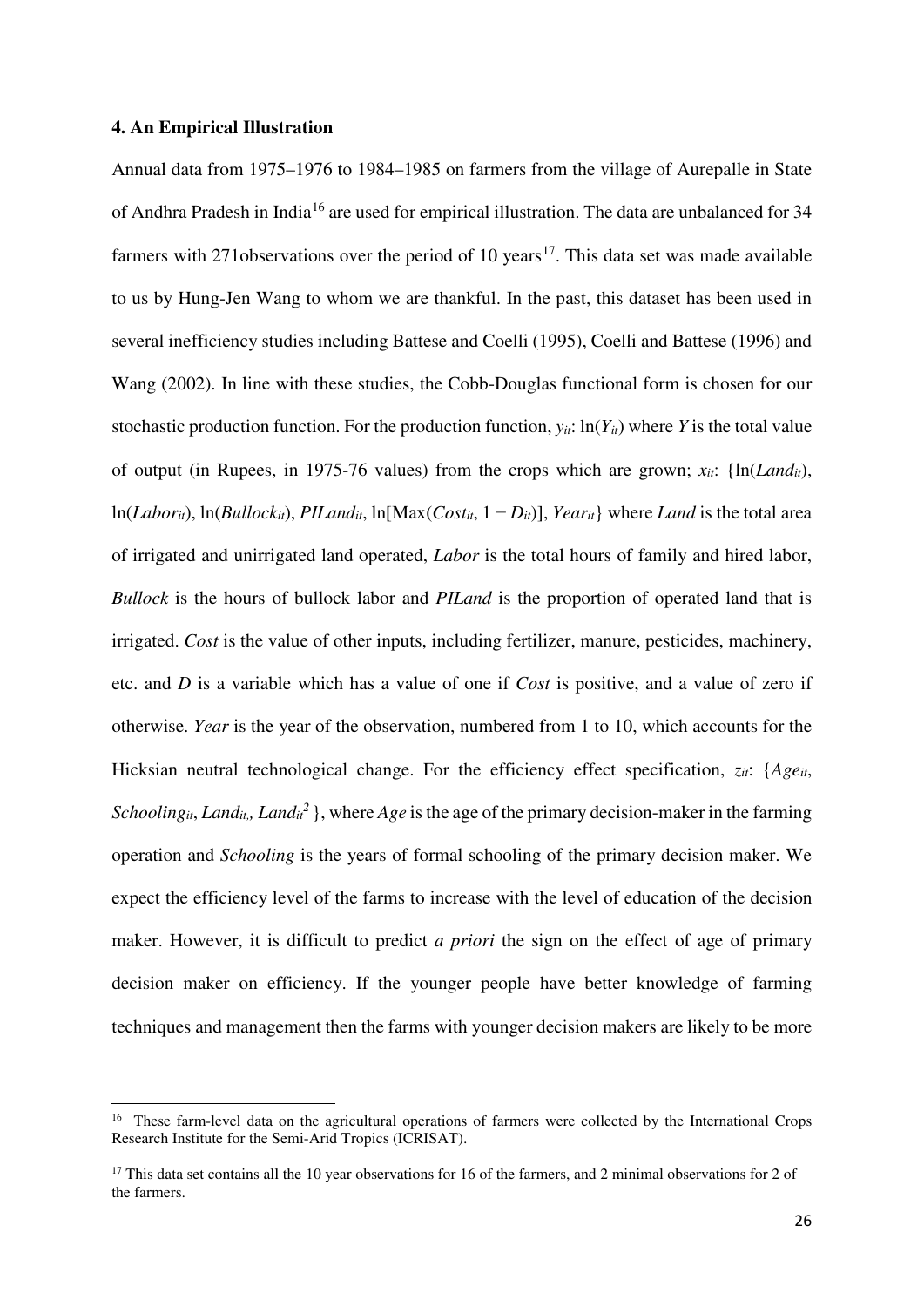technically efficient, other things remaining the same. On the other hand, if the experience gained over the years matters for farming, then the farms managed by older persons might be technically more efficient. Thus, the effect of age of primary decision maker on technical efficiency is an empirical issue. *Land* and *Land<sup>2</sup>* are used to capture non-linear relationship between efficiency and farm size. There is a very old and vast literature debating the negative relationship between farm size and productivity where the latter is defined as output per land area cultivated (Sen, 1966; Carter, 1984; Eswaran and Kotwal, 1986; Bhalla and Roy, 1988; Benjamin, 1995; Barrett, 1996; Heltberg, 1998). However, the effect of land size on farm efficiency is investigated only recently. Whether small farms have technical efficiency advantage and remain competitive in the light of ongoing transformation of agricultural markets and supply chain, is an empirical question. Using the Mexican panel data on farming, Kagin et al. (2016) find an inverse efficiency relationship with farm size within the stochastic frontier framework of Battese and Coelli (1995). Using the Brazilian farming data, Helfand and Levine (2004) reveal a non-linear relationship between farm size and efficiency, with efficiency first falling and then rising with size. Similarly, for the Swedish dairy farms, Hansson (2008) also reports a U-shaped relationship between efficiency and farm size. The insertion of Land and Land squared terms in the efficiency model allows us to test whether the U-shaped farm size-efficiency relationship also holds for Indian farmers.

The summary statistics of sample data are presented in Table 1. The land area cultivated varies from 0.20 to 20.97 hectares. The percentage of land area under irrigation varies from 0 to 100%. The age of farmers varies from 26 to 90 years and the level of education of farmers varies from illiteracy to 10 years of schooling.

[insert Table 1 here]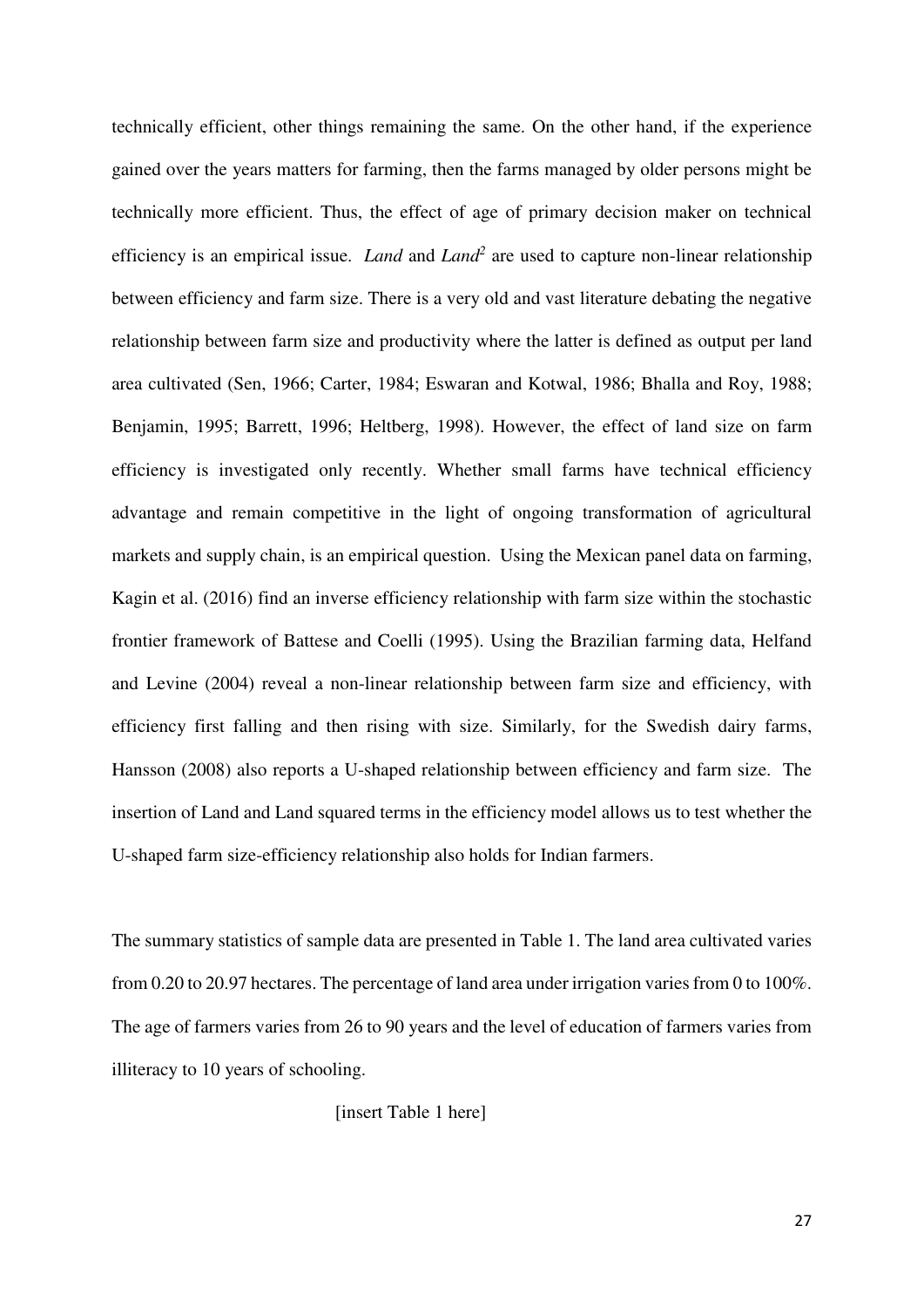The non-linear least squares (NLS) parameter estimates of the proposed model (equation 17) are obtained using *Matlab* software package. These estimates along with their standard errors are presented in cols. 2 and 3 of Table 2. The coefficients of inputs in the production function represent their output elasticities. The output elasticities with respect to *Land* and *Labor* are positive and statistically significant. In terms of the magnitude of elasticity, labor turns out to be most important factor of production. The output elasticity of *Bullock*, which is negative and statistical significant, is not to our expectations. This result was also observed in Battese and Coelli (1992, 1995), Coelli and Battese (1996) and Battese et al. (1989). A plausible explanation for this result, as provided in Battese and Coelli (1995), is that farmers may use bullocks more in years of poor production (associated with low rainfall) for the purpose of weed control, levy bank maintenance etc., which are difficult to conduct in years of higher rainfall and higher output. Hence, the bullock-labor variable may be acting as an inverse proxy for rainfall. The elasticity of *Cost* (of other inputs) is negative but statistically insignificant. The elasticity of *PILand* is positive and significant at the10 percent level, implying that higher the proportion of irrigated farming, the larger is the output, other things remaining the same. The coefficient on Year is positive and significant, implying that there is significant technological progress.

# [insert Table 2 here]

In the technical efficiency effects specification, the coefficient of *Schooling* of the decision maker is positive and statistically significant, implying that the efficiency of a farm improves with the level of education of the primary decision maker. The coefficient of *Age* of the decision maker is also positive and significant, implying that, *cetris paribus*, farms managed by older farmers are more efficient than those managed by younger farmers. This is expected because in the traditional farming, the practical experience gained by farmers over the years is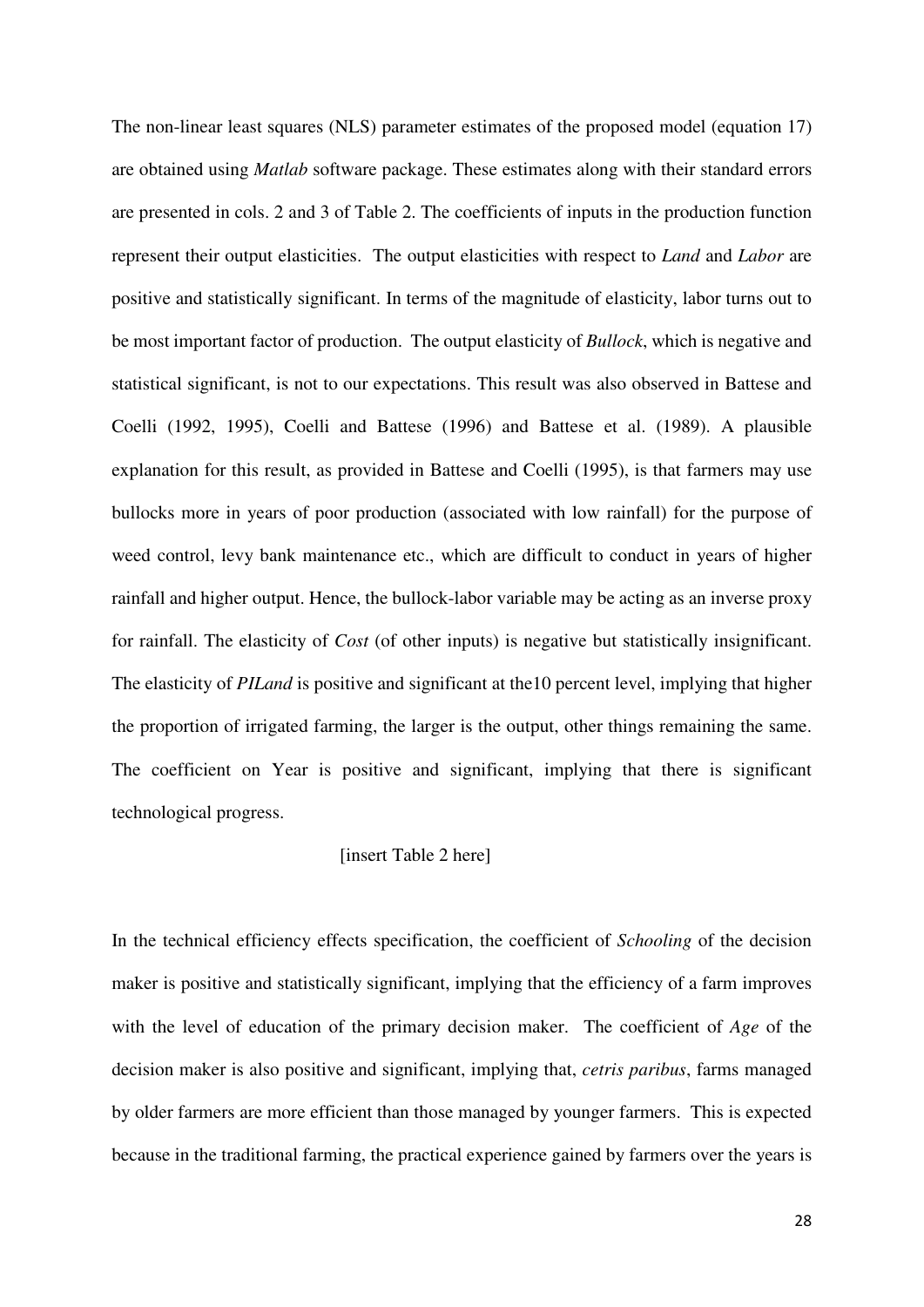likely to improve their farming efficiency. While the coefficient of *Land* is negative (-0.247) and statistically significant at the 1 percent level, the coefficient of *Land Squared is* positive (0.008) and statistically significant at the 10 percent level. This implies that the efficiency relationship with farm size is U-shaped with efficiency first declining with farm size and then increasing with size. This finding is similar to the results reported in Helfand and Levine (2004) for the Brazilian farms. These results suggest that since small farms have efficiency advantage, it could be that a heterogeneous farm structure, in which small farms coexist with large ones, is consistent with promoting agricultural growth. While the small farms' technical efficiency advantage has ramifications for their potential role in combating poverty and enhancing food security, the medium sized farmers should aim for farm sizes which are in the larger farm size segments to take advantage of higher productive efficiency.

The null hypothesis that there are no efficiency effects (i.e., all the coefficients of efficiency effects model are zero) is rejected at the 1% significance level by the Wald statistics. The technical efficiency levels range from 0.344 to 0.989 with an average level of 0.783 (Table 3, col. 2). The estimated probability density function (pdf) of technical efficiency which is skewed to the left, is leptokurtic as revealed by the Kurtosis statistics (Figure 1).

# [insert Table 3 here] [insert Figure 1 here]

The technical efficiency scores of farms (averaged over the sample period) along with their rankings are presented in cols. 2 and 3 of Table 4. It is also worth noting that the average efficiency level of farmers shows a mild increase over time, from an average of 0.777 in the first half of the period to 0.789 in the second half (Table 5).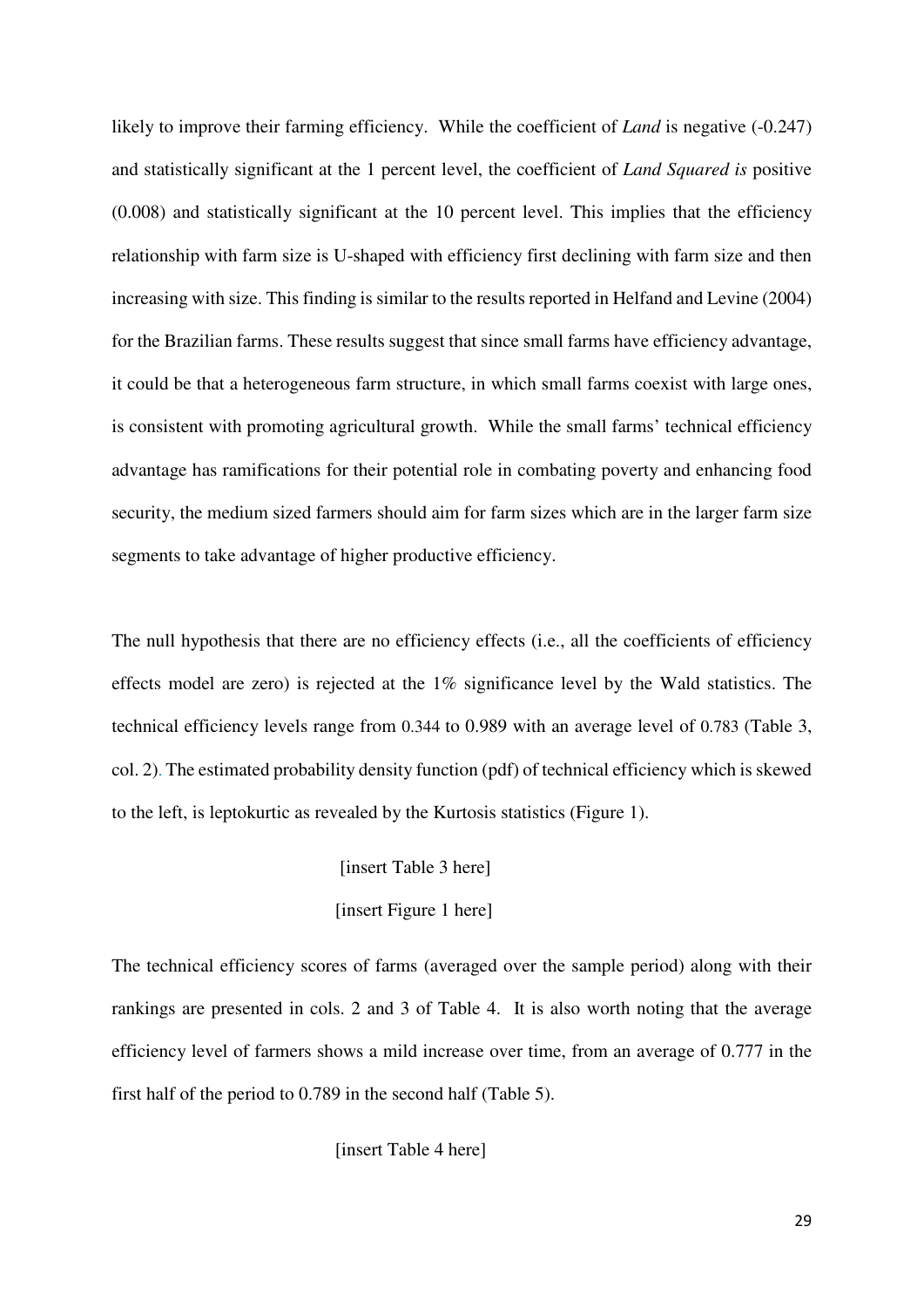# [insert Table 5 here]

The model with efficiency effects specified by a logistic cumulative distribution function (logit model) is also estimated to see the sensitivity of results. The input elasticities of the production function with logit efficiency effects specification presented in col 4 of Table 2 are quite similar to those with the probit specification, in terms of magnitude and signs. The estimated coefficients of *Age* and *Schooling* of the decision maker in the logit specification of efficiency effects have the same signs as observed in the case the probit specification. The efficiency relationship with farm size is also observed to be U-shaped. The average efficiency level of farms based on the logit specification is 0.818 which is slightly higher than that observed in the case of the probit specification (0.783) (Table 3). The efficiency ranking of farms by the logit model is almost the same (with some minor differences) as that by the probit model (Table 4). Like the probit model, the logit specification also shows a mild increase in average efficiency from first half period to the second half (Table 5). It is also worth noting that the correlations between the probit and logit efficiency estimates and their rankings are quite high, 0.998 and 0.997 respectively.

# 5. **Concluding Remarks**

This paper proposed a stochastic frontier panel data model which accommodates time-invariant unobserved heterogeneity along with efficiency effects. The efficiency effects are specified by a standard normal cumulative distribution function of exogenous variables which ensures the efficiency scores to lie in a unit interval. The model is within-transformed and then estimated with non-linear least squares. The estimated parameters thus obtained are consistent. The JLMS transformation is not required to compute efficiency scores. In our case, the efficiency scores are calculated directly once parameters of the model are obtained.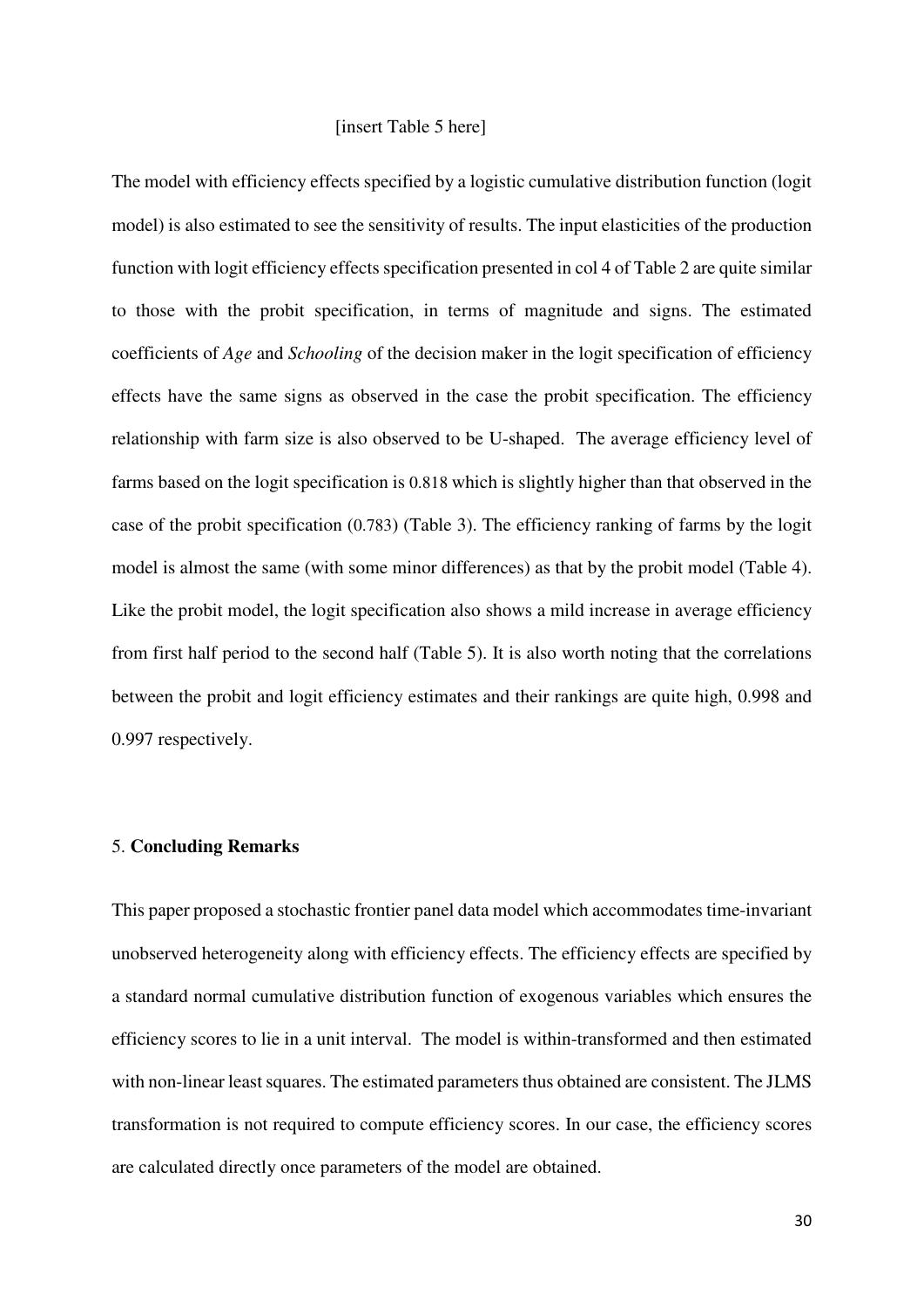The empirical exercise conducted with widely used panel data on Indian farmers reveals that both the education and age of the primary decision-maker enhance the efficiency of farms. The relationship between efficiency and farm size is found to be U-shaped. This suggests that since small farms have efficiency advantage, it could be that a heterogeneousfarm structure, in which small farms co-exist with large ones, is consistent with promoting agricultural growth.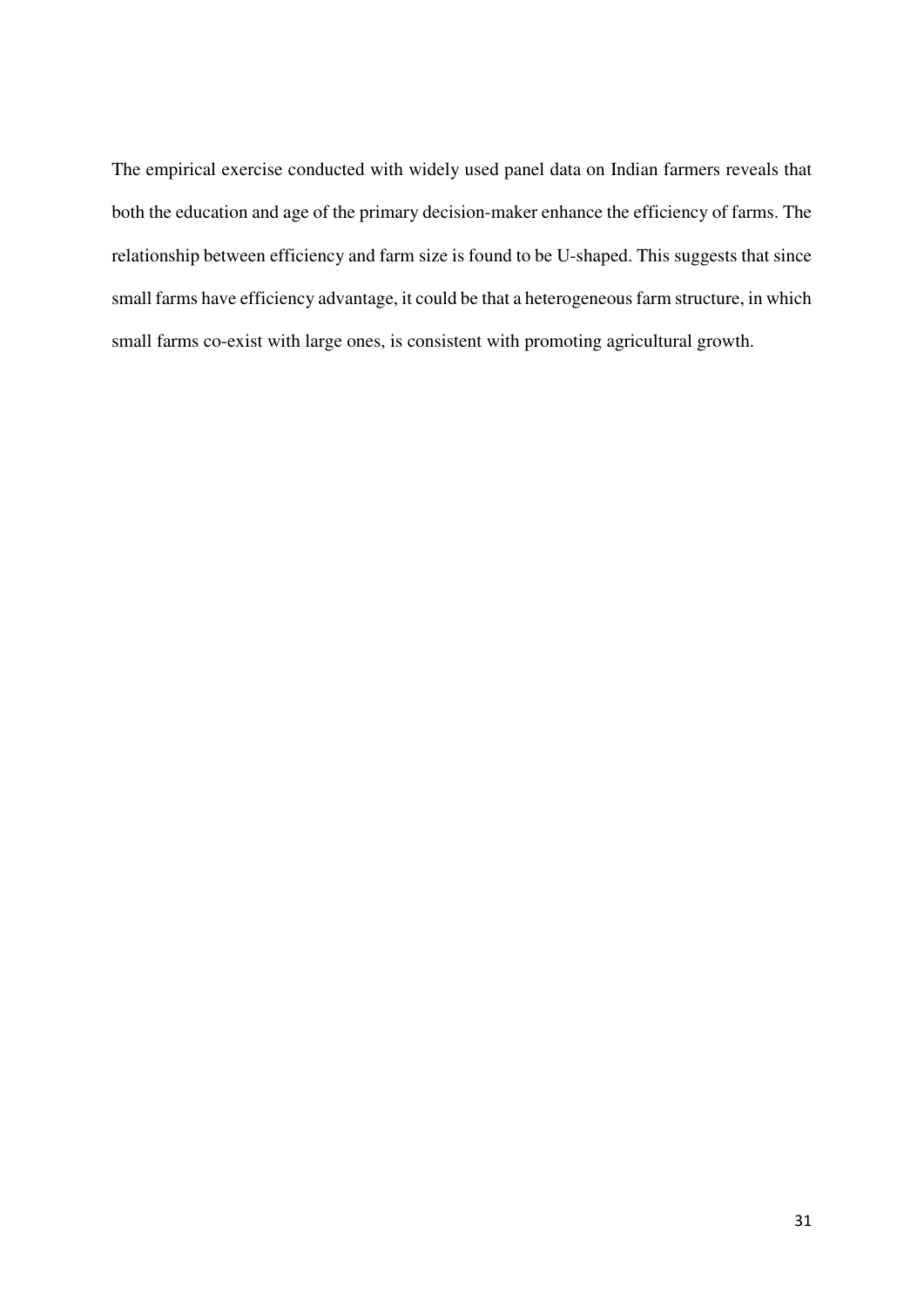# **Appendix A**

# **Proof of Theorem 3**:

<u>.</u>

Using Taylor series expansion we have

$$
\left. \frac{\partial Q_L(\theta)}{\partial \theta} \right|_{\hat{\theta}_{NLS}} = \left. \frac{\partial Q_L(\theta)}{\partial \theta} \right|_{\theta_0} + \left. \frac{\partial^2 Q_L(\theta)}{\partial \theta \partial \theta'} \right|_{\hat{\theta}} \left( \hat{\theta}_{NLS} - \theta_0 \right) = \mathbf{0} \tag{A.1}
$$

where  $\tilde{\theta}$  lies between  $\hat{\theta}_{NLS}$  and  $\theta_0$ . On re-writing (A.1) we obtain

$$
\sqrt{L}\left(\hat{\theta}_{NLS} - \theta_0\right) = \left[\frac{1}{L} \frac{\partial^2 Q_L(\theta)}{\partial \theta \partial \theta'}\Big|_{\hat{\theta}}\right] + \frac{1}{\sqrt{L}} \frac{\partial Q_L(\theta)}{\partial \theta}\Big|_{\theta_0}
$$
(A.2)

where  $+$  denotes the Moore-Penrose generalized inverse<sup>[18](#page-32-0)</sup>.

As plim  $\frac{1}{I} \frac{\partial^2 Q_L(\theta)}{\partial \theta \partial \theta'}$ 0  $\left[\text{plim}\frac{1}{2}\frac{\partial^2 Q_L(\theta)}{\partial^2 Q_R(\theta)}\right] = \text{plim}\frac{1}{2}$  $L$   $\partial \theta$   $\partial \theta'$   $\Big|_{\theta_0}$   $\qquad \qquad$   $L$   $\partial \theta$   $\partial \theta' \Big|_{\theta_0}$ θ  $\theta \frac{\partial \theta'}{\partial t}$   $\begin{bmatrix} 1 & \cos \theta \\ 0 & \cos \theta \end{bmatrix}$  $\frac{\partial^2 Q_L(\theta)}{\partial \theta \partial \theta'}$  = plim  $\frac{1}{L} \frac{\partial g'}{\partial \theta} \frac{\partial g}{\partial \theta'}\Big|_a$ , the conclusion of the theorem follows from assumption (iv)

and equations (A.2) and (22) by repeated applications of Theorem 3.2.7 in Amemiya (1985) whose proof can be found in Rao (1973, p. 122).

<span id="page-32-0"></span><sup>&</sup>lt;sup>18</sup> For any square matrix A there exists a positive constant  $\delta_0$  such that for all  $\delta > \delta_0$ , A+ $\delta$ I is non-singular. Here I is the identity matrix.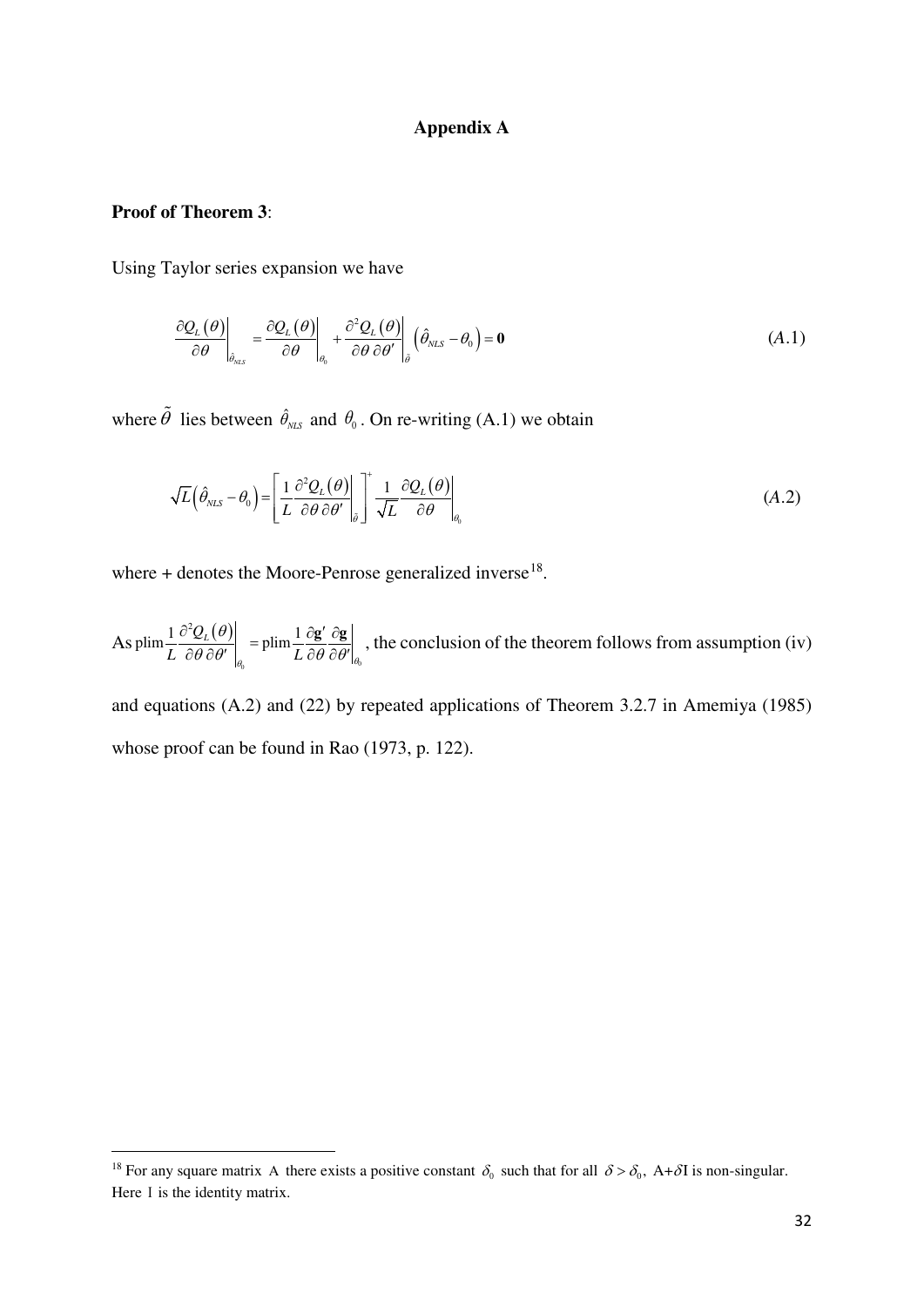# **Appendix B**

# **Proof of Theorem 4**

For ready reference, we re-write the model and the seven assumptions stated in the main text.

$$
y_{it} = x_{it} \beta + \ln \left[ \Phi(z_{it} \gamma) \right] + \varepsilon_{it}
$$
\n(B.1)

where  $\varepsilon_{ii} = v_{ii} + \frac{1}{\mu} \ln \left[ \Phi(z_{ii} \gamma) \right] (u_{ii} - \mu)$ is independent but not identically distributed.

Or after within transformation

$$
\tilde{y}_{it} = \tilde{x}_{it} \beta + \ln \left( \frac{\Phi(z_{it}\gamma)}{\left[ \prod_{k=1}^{T_i} \Phi(z_{ik}\gamma) \right]^{\frac{1}{T_i}}} \right) + \tilde{\varepsilon}_{it} \quad i = 1,..., N; t = 1,..., T_i \tag{B.2}
$$

where 1  $1 \frac{T_i}{T_i}$  $i = \frac{1}{T} \sum w_{ip}$ *i p*  $\overline{w}_i = \frac{1}{m} \sum_{i=1}^{n} w_i$  $=\frac{1}{T_i}\sum_{p=1}^{T_i}w_{ip}$  and  $\tilde{W}_i = W_{it} - \overline{W}_i, W \in \{y, x, \varepsilon\}$ .

The assumptions are:

(i)  $E(v_{it}^2) = \sigma_v^2$ 

(ii) 
$$
E(v_{it}v_{is}) = 0 \text{ if } t \neq s
$$

(iii) 
$$
E(v_{ii}v_{ji}) = 0 \text{ if } i \neq j
$$

$$
(iv) \tE(u_{it}) = \mu
$$

(v) 
$$
E(u_{ii}u_{js}) = E(u_{ii})E(u_{js}) = \mu^2 \ \forall \ i \neq j \text{ and/or } t \neq s
$$

$$
(vi) \t E([u_{it}-E(u_{it})])^{2}) = \sigma_{u}^{2}
$$

(vii) 
$$
E(v_iu_{is}) = E(v_i)E(u_{is}) = 0 \ \forall i, j, t \text{ and } s
$$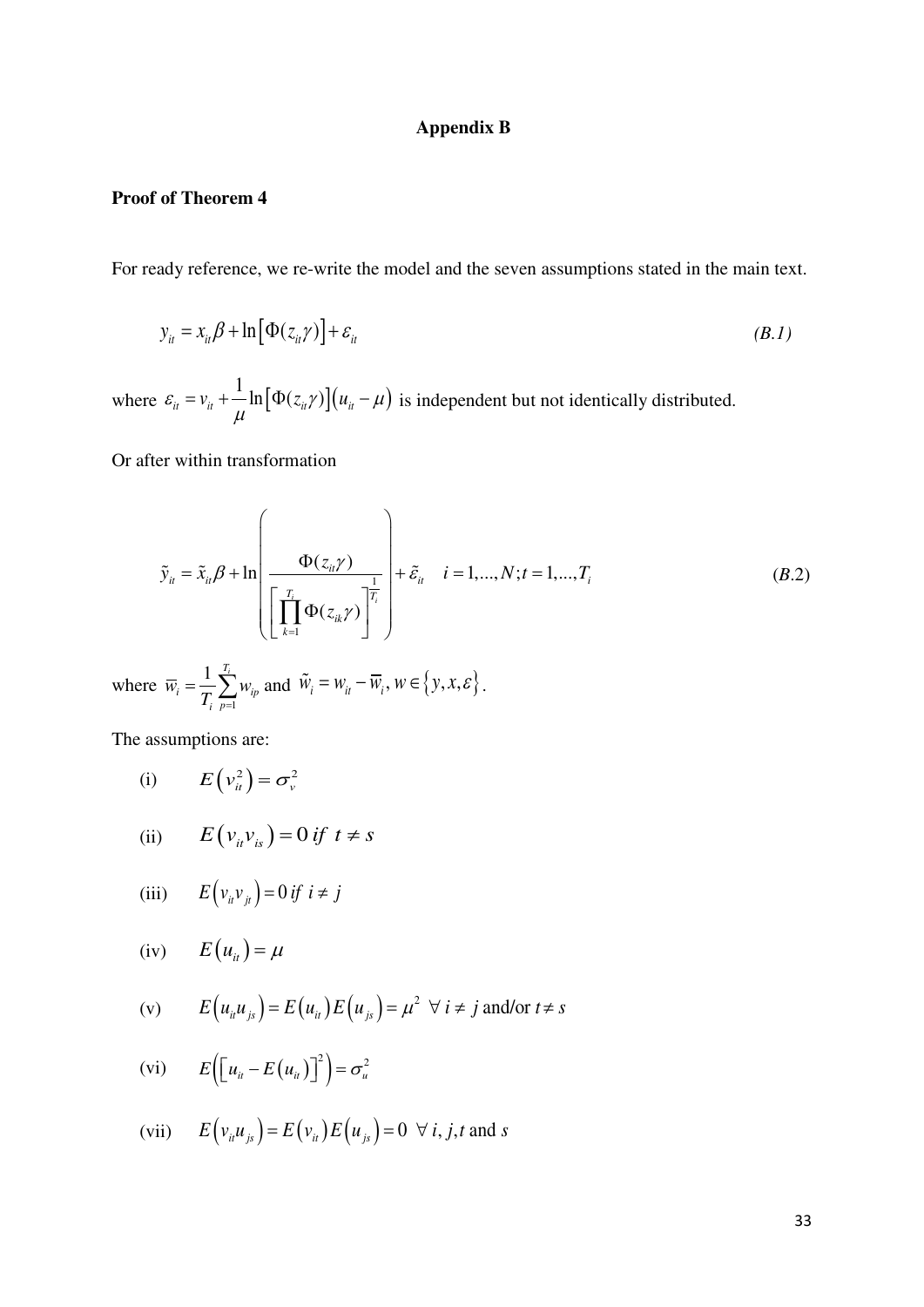In the above setting, consider

$$
\tilde{\varepsilon}_{ii} = v_{ii} - \frac{1}{T_i} \sum_{k=1}^{T_i} v_{ik} + \frac{1}{\mu} \ln(\Phi(z_{ii}\gamma)) (u_{ii} - \mu) - \frac{1}{\mu T_i} \sum_{k=1}^{T_i} \ln(\Phi(z_{ik}\gamma)) (u_{ik} - \mu)
$$
\n
$$
= v_{ii} - \frac{1}{T_i} \sum_{k=1}^{T_i} v_{ik} + \frac{1}{\mu} \ln(\Phi(z_{ii}\gamma)) u_{ii} - \ln(\Phi(z_{ii}\gamma)) - \left[ \frac{1}{\mu T_i} \sum_{k=1}^{T_i} \ln([\Phi(z_{ik}\gamma)]) u_{ik} - \frac{1}{T_i} \sum_{k=1}^{T_i} \ln(\Phi(z_{ik}\gamma)) \right]
$$
\n
$$
= v_{ii} - \frac{1}{T_i} \sum_{k=1}^{T_i} v_{ik} + \frac{1}{\mu} \left\{ \ln \Phi(z_{ii}\gamma) u_{ii} - \frac{1}{T_i} \sum_{k=1}^{T_i} \ln(\Phi(z_{ik}\gamma)) u_{ik} \right\} - \left\{ \ln(\Phi(z_{ii}\gamma)) - \frac{1}{T_i} \sum_{k=1}^{T_i} \ln(\Phi(z_{ik}\gamma)) \right\}
$$

Taking expectations on both sides we have

$$
E(\tilde{\varepsilon}_{ii}) = E(\nu_{ii}) - \frac{1}{T_i} \sum_{k=1}^{T_i} E(\nu_{ik}) + \frac{1}{\mu} \left\{ \ln\left(\left[\Phi(z_{ii}\gamma)\right]\right) E(u_{ii}) - \frac{1}{T_i} \sum_{k=1}^{T_i} \ln\left(\left[\Phi(z_{ik}\gamma)\right]\right) E(u_{ik}) \right\} - \left\{ \ln\left(\left[\Phi(z_{ii}\gamma)\right]\right) - \frac{1}{T_i} \sum_{k=1}^{T_i} \ln\left(\left[\Phi(z_{ik}\gamma)\right]\right) \right\} = \frac{1}{\mu} \left\{ \ln\left(\left[\Phi(z_{ii}\gamma)\right]\right) \mu - \frac{1}{T_i} \sum_{k=1}^{T_i} \ln\left(\left[\Phi(z_{ik}\gamma)\right]\right) \mu \right\} - \left\{ \ln\left(\left[\Phi(z_{ii}\gamma)\right]\right) - \frac{1}{T_i} \sum_{k=1}^{T_i} \ln\left(\left[\Phi(z_{ik}\gamma)\right]\right) \right\} = 0
$$

$$
E(\tilde{\varepsilon}_{u}\tilde{\varepsilon}_{j_{s}}) =
$$
\n
$$
E\left[\tilde{v}_{u} - \frac{1}{T_{i}}\sum_{k=1}^{T_{i}}v_{ik} + \frac{1}{\mu}\left\{\ln(\Phi(z_{u}\gamma))u_{u} - \frac{1}{T_{i}}\sum_{k=1}^{T_{i}}\ln(\Phi(z_{u}\gamma))u_{ik}\right\} - \left\{\ln(\Phi(z_{u}\gamma)) - \frac{1}{T_{i}}\sum_{k=1}^{T_{i}}\ln(\Phi(z_{u}\gamma))\right\}\right] \times
$$
\n
$$
E\left[\left[v_{j_{s}} - \frac{1}{T_{j}}\sum_{p=1}^{T_{j}}v_{jp} + \frac{1}{\mu}\left\{\ln(\Phi(z_{j_{s}}\gamma))u_{j_{s}} - \frac{1}{T_{j}}\sum_{p=1}^{T_{j}}\ln(\Phi(z_{jp}\gamma))u_{jp}\right\} - \left\{\ln(\Phi(z_{j_{s}}\gamma)) - \frac{1}{T_{j}}\sum_{p=1}^{T_{j}}\ln(\Phi(z_{jp}\gamma))\right\}\right]\right]
$$
\n
$$
= E\left[\left[v_{u} - \frac{1}{T_{i}}\sum_{k=1}^{T_{i}}v_{ik} + \frac{1}{\mu}\left\{\ln(\Phi(z_{u}\gamma))u_{u} - \frac{1}{T_{i}}\sum_{k=1}^{T_{i}}\ln(\Phi(z_{u}\gamma))u_{ik}\right\} - \left\{\ln\left(\frac{\Phi(z_{u}\gamma)}{\left[\prod_{k=1}^{T_{i}}\Phi(z_{ik}\gamma)\right]^{\frac{1}{T_{i}}}}\right\}\right)\right\} \times
$$
\n
$$
= E\left[\left[v_{u} - \frac{1}{T_{i}}\sum_{k=1}^{T_{j}}v_{ik} + \frac{1}{\mu}\left\{\ln(\Phi(z_{j_{s}}\gamma))u_{j_{s}} - \frac{1}{T_{i}}\sum_{k=1}^{T_{j}}\ln(\Phi(z_{j_{s}}\gamma))u_{jp}\right\} - \left\{\ln\left(\frac{\Phi(z_{j_{s}}\gamma)}{\left[\prod_{k=1}^{T_{i}}\Phi(z_{j_{k}}\gamma)\right] - \frac{1}{T_{i}}\sum_{k=1}^{T_{j}}\sum_{k=1}^{T_{j}}\sum_{k=1}^{T_{j}}\sum_{k=1}^{T_{j}}\
$$

 $T_j \stackrel{\beta}{\longrightarrow} T_{j} \stackrel{\eta}{\longrightarrow} \mu \left[ \begin{array}{cc} \left( \begin{array}{cc} \left( \begin{array}{cc} \beta_1, \beta_2 \end{array} \right) & \beta_1 \end{array} \right) & T_{j} \stackrel{\eta}{\longrightarrow} T_{j} \stackrel{\eta}{\longrightarrow} \end{array} \right] \quad \left[ \begin{array}{c} T_j \ \left[ \begin{array}{c} T_j \ \left[ \begin{array}{c} \phi(z_{jp}) \end{array} \right) & \left[ \begin{array}{c} \phi(z_{jp}) \end{array} \right] \end{array} \right] \end{array} \right]$  $\left( \left[ \begin{array}{cc} \left[ \begin{array}{cc} 1 & \mathbf{1} \mathbf{1} \mathbf{1} \mathbf{1} \end{array} \begin{array}{c} \mathbf{1} \mathbf{1} \end{array} \begin{array}{c} \mathbf{1} \end{array} \begin{array}{c} \mathbf{1} \end{array} \begin{array}{c} \mathbf{1} \end{array} \begin{array}{c} \mathbf{1} \end{array} \begin{array}{c} \mathbf{1} \end{array} \begin{array}{c} \mathbf{1} \end{array} \begin{array}{c} \mathbf{1} \end{array} \begin{array}{c} \mathbf{1} \end$ 

 $\mu$   $\mu$   $\mu$ 

 $\frac{1}{p}$   $\frac{1}{p}$   $\frac{1}{p}$   $\frac{1}{p}$ 

*j*  $p=1$   $\qquad \qquad \mu$  |  $\qquad \qquad \qquad$   $\qquad \qquad$   $\qquad \qquad$   $\qquad \qquad$   $\qquad \qquad$   $\qquad \qquad$   $\qquad \qquad$   $\qquad \qquad$   $\qquad \qquad$   $\qquad \qquad$   $\qquad \qquad$   $\qquad \qquad$   $\qquad \qquad$   $\qquad \qquad$   $\qquad \qquad$   $\qquad \qquad$   $\qquad \qquad$   $\qquad \qquad$   $\qquad \qquad$   $\qquad \qquad$   $\qquad \qquad$   $\qquad \q$ 

 $T_i \stackrel{\sim}{\longrightarrow} T$   $\mu$   $\left| \begin{array}{cc} & \left( \begin{array}{cc} & \left( \begin{array}{cc} & \left( \begin{array}{cc} & \left( \begin{array}{cc} & \left( \begin{array}{cc} & \left( \begin{array}{cc} & \left( \begin{array}{cc} & \left( \begin{array}{cc} & \left( \begin{array}{cc} & \left( \begin{array}{cc} & \left( \begin{array}{cc} & \left( \begin{array}{cc} & \left( \begin{array}{cc} & \left( \begin{array}{cc} & \left( \begin{array}{c} & \left( \begin{array}{c} & \left( \begin{array}{c} & \left$ 

1

=

∏

*p*

 $\int d^2z \phi(z_{in}\gamma) \Big|^{T_j}$ 

γ

 $T_j$  **T** *jp*

*z*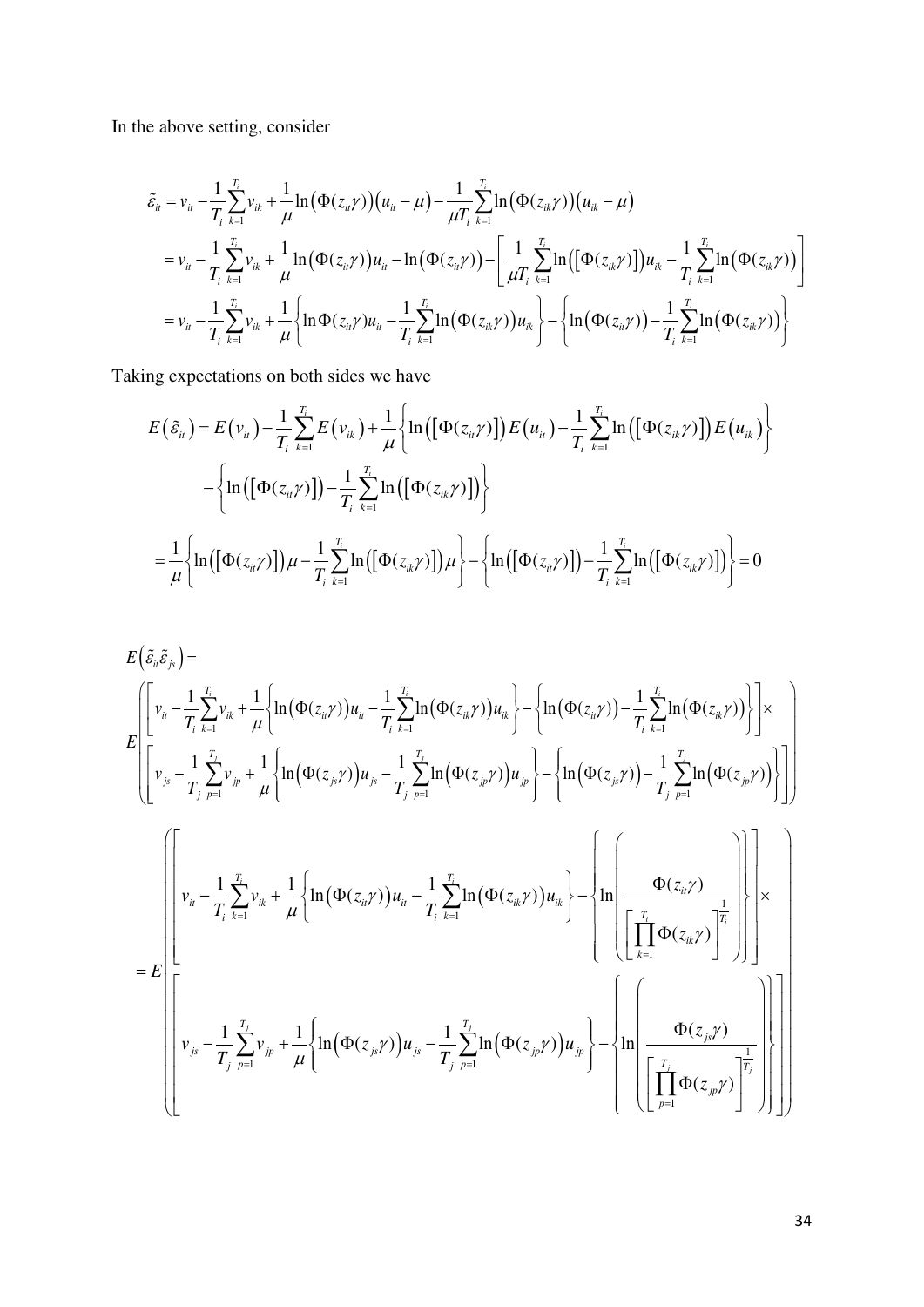$$
= E\left\{ \left( v_{it} - \frac{1}{T_i} \sum_{k=1}^{T_i} v_{ik} \right) \times \left( v_{js} - \frac{1}{T_j} \sum_{p=1}^{T_j} v_{jp} \right) \right\}
$$
 (I)

$$
+E\left\{\left\{\nu_{ir}-\frac{1}{T_i}\sum_{k=1}^{T_i}\nu_{ik}\right\}\times\left[\frac{1}{\mu}\left\{\ln\left(\Phi(z_{js}\gamma)\right)u_{js}-\frac{1}{T_j}\sum_{p=1}^{T_j}\ln\left(\Phi(z_{jp}\gamma)\right)u_{jp}\right\}\right]\right\}\qquad (II)
$$

$$
-E\left\{\left\{v_{ii} - \frac{1}{T_i} \sum_{k=1}^{T_i} v_{ik}\right\} \times \left[\left\{\ln \left(\frac{\Phi(z_{j,i}\gamma)}{\left[\prod_{p=1}^{T_j} \Phi(z_{jp}\gamma)\right]^{\frac{1}{T_j}}}\right)\right\}\right]\right\}
$$
(III)

$$
+ E\left\{ \left[ \frac{1}{\mu} \left\{ \ln \left( \Phi(z_{it}\gamma) \right) u_{it} - \frac{1}{T_i} \sum_{k=1}^{T_i} \ln \left( \Phi(z_{ik}\gamma) \right) u_{ik} \right\} \right] \times \left\{ v_{js} - \frac{1}{T_j} \sum_{p=1}^{T_j} v_{jp} \right\} \right\}
$$
(IV)

$$
+E\left\{\left[\frac{1}{\mu}\left\{\ln\left(\Phi(z_{ii}\gamma)\right)u_{ii}-\frac{1}{T_{i}}\sum_{k=1}^{T_{i}}\ln\left(\Phi(z_{ik}\gamma)\right)u_{ik}\right\}\right] \times\right\}+E\left\{\left[\frac{1}{\mu}\left\{\ln\left(\Phi(z_{j},\gamma)\right)u_{js}-\frac{1}{T_{j}}\sum_{p=1}^{T_{j}}\ln\left(\Phi(z_{jp}\gamma)\right)u_{jp}\right\}\right]\right\}-E\left\{\left[\frac{1}{\mu}\left\{\ln\left(\Phi(z_{ii}\gamma)\right)u_{ii}-\frac{1}{T_{i}}\sum_{k=1}^{T_{i}}\ln\left(\Phi(z_{ik}\gamma)\right)u_{ik}\right\}\right] \times\left\{\ln\left(\frac{\Phi(z_{js}\gamma)}{\left[\prod_{p=1}^{T_{j}}\Phi(z_{jp}\gamma)\right]^{\frac{1}{T_{j}}}}\right)\right\}\right\}
$$
(V)

$$
-E\left\{\left\{\ln\left(\frac{\Phi(z_{it}\gamma)}{\left[\prod_{k=1}^{T_i}\Phi(z_{ik}\gamma)\right]^{\frac{1}{T_i}}}\right)\right\}\times\left[\nu_{js}-\frac{1}{T_j}\sum_{p=1}^{T_j}\nu_{jp}\right]\right\}\tag{VII}
$$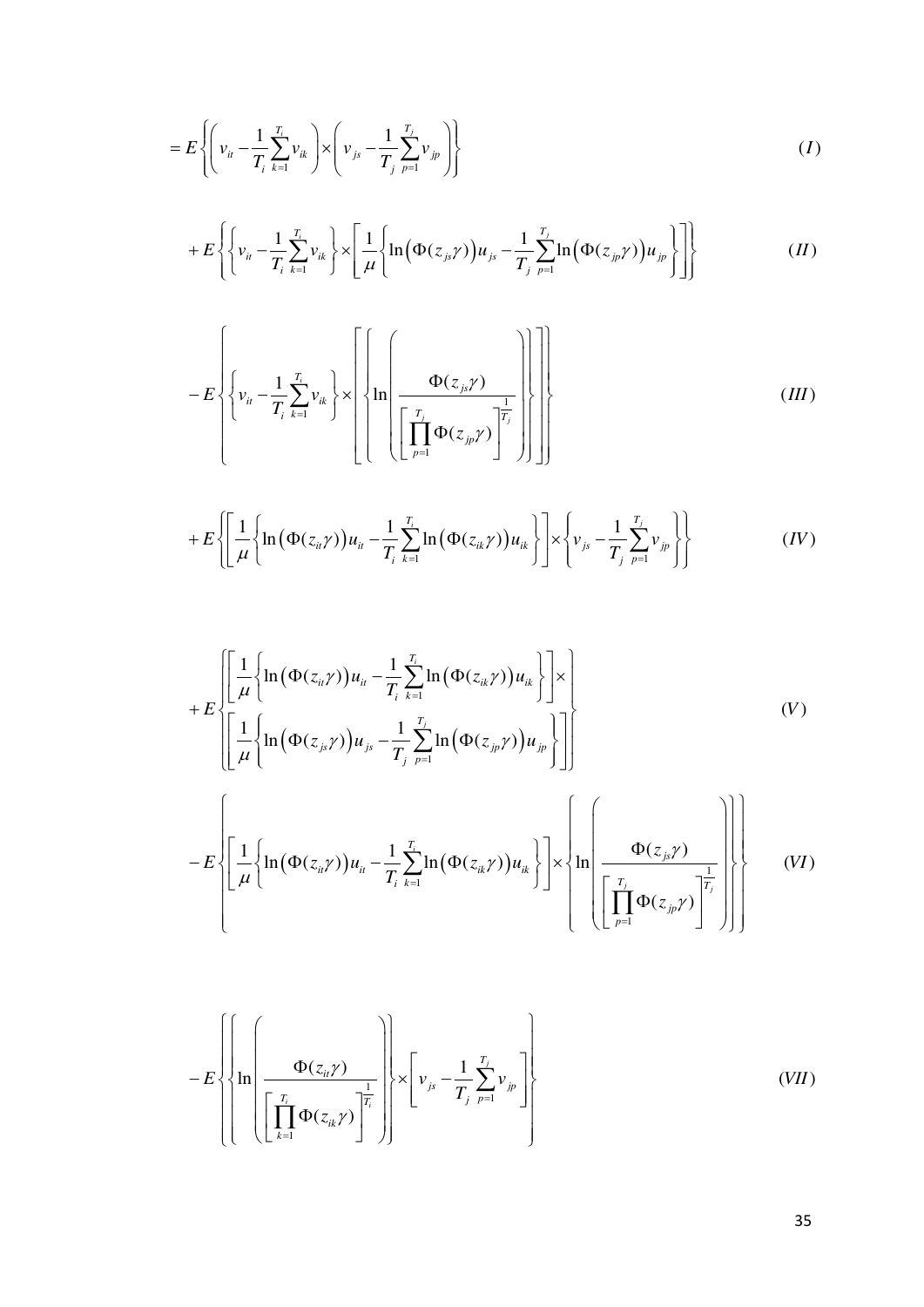$$
-E\left\{\left\{\ln\left(\frac{\Phi(z_{i1}\gamma)}{\left[\prod_{k=1}^{T_{i}}\Phi(z_{ik}\gamma)\right]^{\frac{1}{T_{i}}}}\right)\times\left[\frac{1}{\mu}\left\{\ln\left(\Phi(z_{j1}\gamma)\right)u_{j1}-\frac{1}{T_{j1}}\sum_{p=1}^{T_{j1}}\ln\left(\Phi(z_{jp}\gamma)\right)u_{jp}\right\}\right]\right\}
$$
(VIII)  
+
$$
+E\left\{\left\{\ln\left(\frac{\Phi(z_{i1}\gamma)}{\left[\prod_{k=1}^{T_{i}}\Phi(z_{ik}\gamma)\right]^{\frac{1}{T_{i}}}}\right)\times\left\{\ln\left(\frac{\Phi(z_{j1}\gamma)}{\left[\prod_{p=1}^{T_{i}}\Phi(z_{j1}\gamma)\right]^{\frac{1}{T_{i}}}}\right)\right\}\right\}
$$
(IX)

Given the assumptions (i)-(vii), it is easy to see that in the above equation, the terms (*II*), (*III*), (*IV*) and (*VII*) in (*B*.3) are zero. Hence, we can rewrite (*B.3*) as

$$
E(\tilde{\varepsilon}_{ii}\tilde{\varepsilon}_{js}) = E\left\{ \left( v_{ii} - \frac{1}{T_i} \sum_{k=1}^{T_i} v_{ik} \right) \times \left( v_{js} - \frac{1}{T_j} \sum_{p=1}^{T_j} v_{jp} \right) \right\}
$$
\n
$$
+ E\left\{ \left[ \frac{1}{\mu} \left\{ \ln \left( \Phi(z_{ii}\gamma) \right) u_{ii} - \frac{1}{T_i} \sum_{k=1}^{T_i} \ln \left( \Phi(z_{ik}\gamma) \right) u_{ik} \right\} \right] \times \left[ \frac{1}{\mu} \left\{ \ln \left( \Phi(z_{js}\gamma) \right) u_{js} - \frac{1}{T_j} \sum_{p=1}^{T_j} \ln \left( \Phi(z_{jp}\gamma) \right) u_{jp} \right\} \right] \right\}
$$
\n
$$
- E\left\{ \left[ \frac{1}{\mu} \left\{ \ln \left( \Phi(z_{ii}\gamma) \right) u_{ii} - \frac{1}{T_i} \sum_{k=1}^{T_i} \ln \left( \Phi(z_{ik}\gamma) \right) u_{ik} \right\} \right] \times \left\{ \ln \left( \frac{\Phi(z_{js}\gamma)}{\left[ \prod_{p=1}^{T_j} \Phi(z_{jp}\gamma) \right]^{\frac{1}{T_j}} \right) \right\}
$$
\n(V)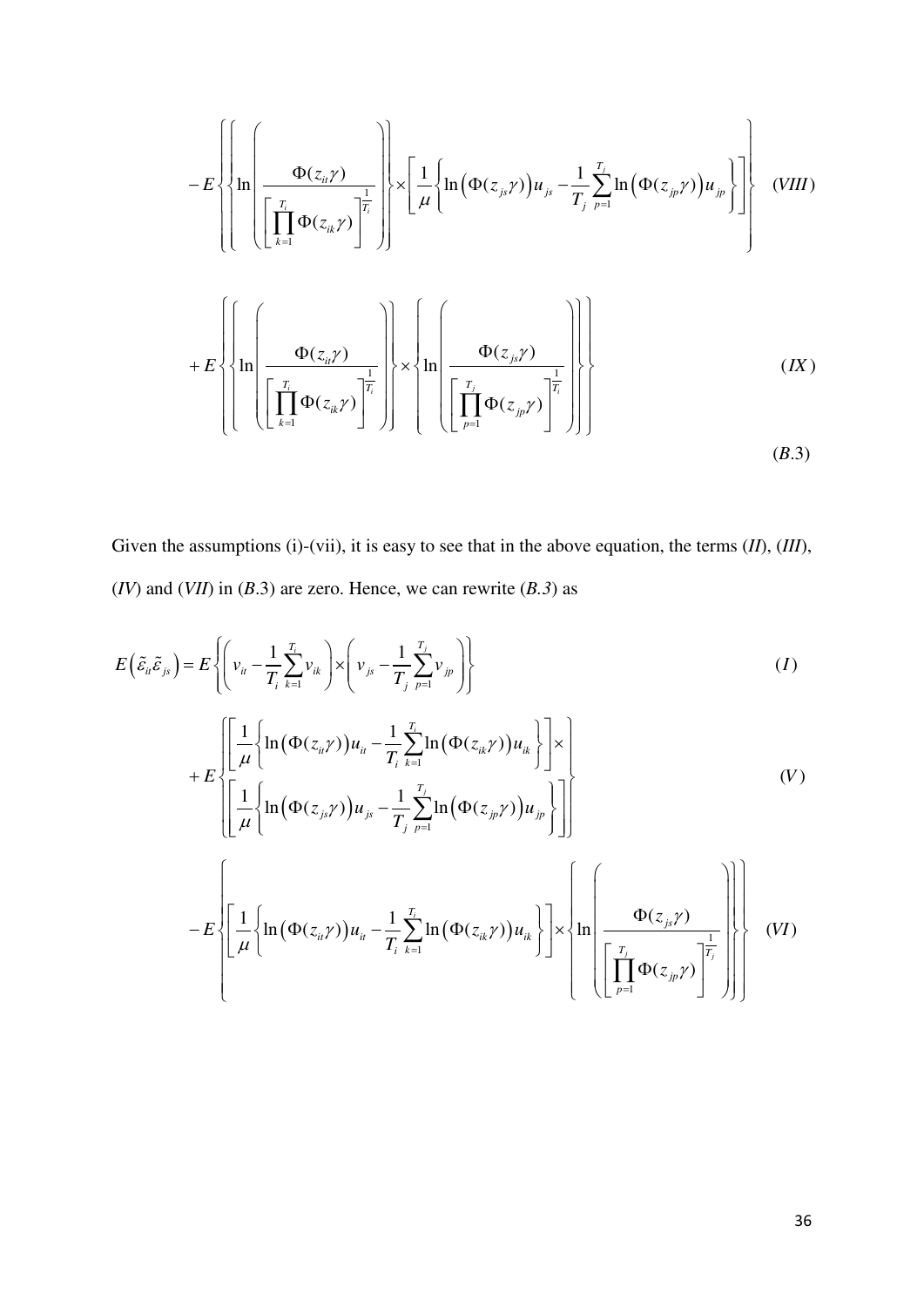$$
-E\left\{\left\{\ln\left(\frac{\Phi(z_{ii}\gamma)}{\left[\prod_{k=1}^{T_{i}}\Phi(z_{ik}\gamma)\right]_{i}}\right)\right\}\times\left[\frac{1}{\mu}\left\{\ln\left(\Phi(z_{js}\gamma)\right)u_{js}-\frac{1}{T_{j}}\sum_{p=1}^{T_{j}}\ln\left(\Phi(z_{jp}\gamma)\right)u_{jp}\right\}\right\}\right\}
$$
(VIII)  
+
$$
\left\{\left\{\ln\left(\frac{\Phi(z_{ii}\gamma)}{\left[\prod_{k=1}^{T_{i}}\Phi(z_{ik}\gamma)\right]_{i}}\right\}\times\left\{\ln\left(\frac{\Phi(z_{js}\gamma)}{\left[\prod_{p=1}^{T_{j}}\Phi(z_{jp}\gamma)\right]_{i}}\right)\right\}\right\}
$$
(IX)  
(IX)

Taking expectations on both sides in (*VI*) we get

$$
\left\{\left[\frac{1}{\mu}\left\{\ln\left(\Phi(z_{ii}\gamma)\right)E(u_{ii}\right)-\frac{1}{T_{i}}\sum_{k=1}^{T_{i}}\ln\left(\Phi(z_{ik}\gamma)\right)E(u_{ik})\right\}\right]\times\left\{\ln\left(\frac{\Phi(z_{j}\gamma)}{\left[\prod_{p=1}^{T_{i}}\Phi(z_{jp}\gamma)\right]^\frac{1}{T_{j}}}\right)\right\}
$$
\n
$$
=\left\{\left[\frac{1}{\mu}\left\{\ln\left(\Phi(z_{ii}\gamma)\right)\mu-\frac{1}{T_{i}}\sum_{k=1}^{T_{i}}\ln\left(\Phi(z_{ik}\gamma)\right)\mu\right\}\right]\times\left\{\ln\left(\frac{\Phi(z_{j}\gamma)}{\left[\prod_{p=1}^{T_{j}}\Phi(z_{jp}\gamma)\right]^\frac{1}{T_{j}}}\right)\right\}\right\}
$$
\n
$$
=\left\{\left\{\ln\left(\frac{\Phi(z_{ii}\gamma)}{\left[\prod_{k=1}^{T_{i}}\Phi(z_{ik}\gamma)\right]^\frac{1}{T_{i}}}\right)\right\}\times\left\{\ln\left(\frac{\Phi(z_{j}\gamma)}{\left[\prod_{p=1}^{T_{j}}\Phi(z_{jp}\gamma)\right]^\frac{1}{T_{j}}}\right)\right\}\right\}
$$
\n(B.5)

Similarly, taking expectations on both sides in (*VIII*) we get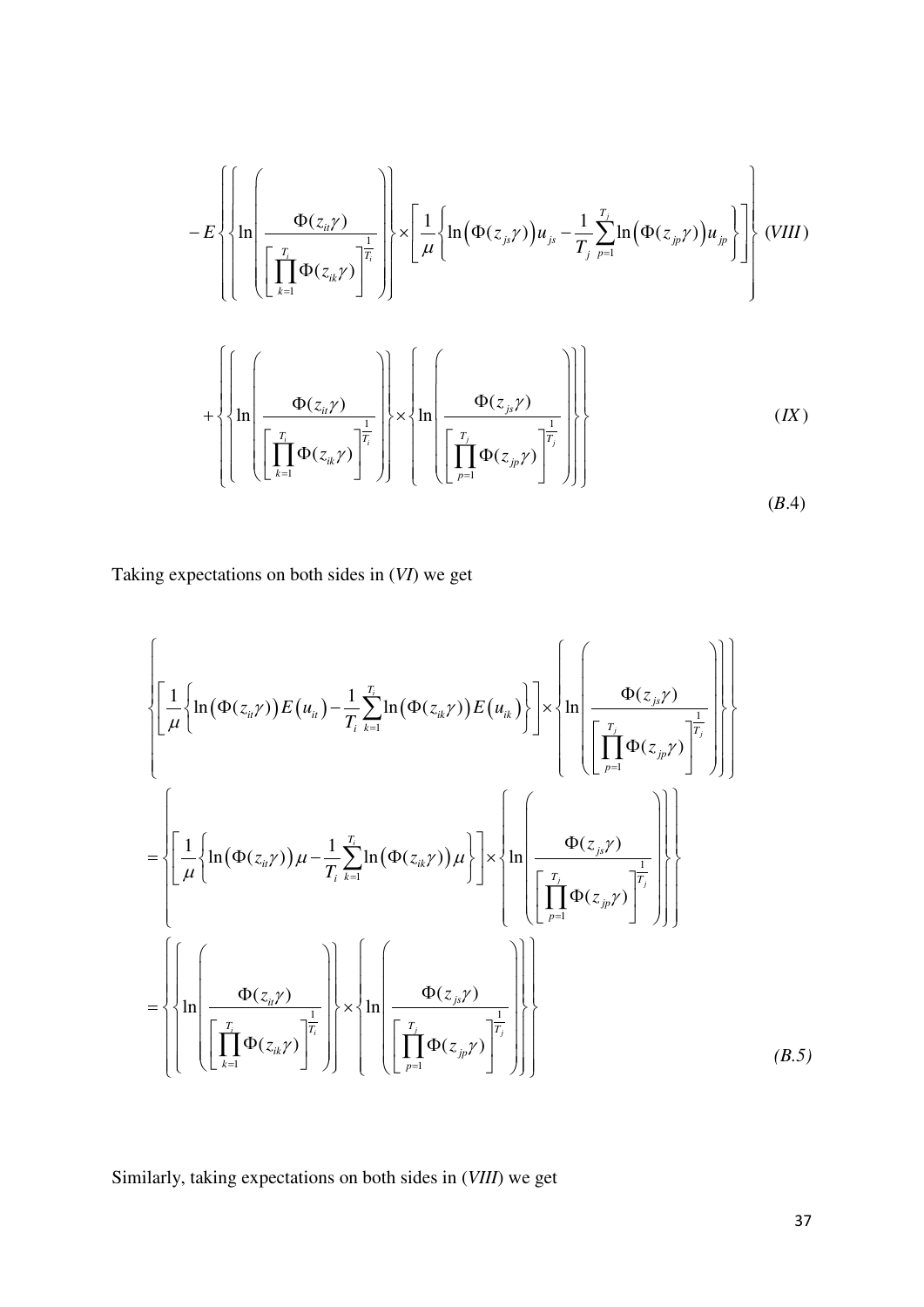$$
\left\{\left\{\ln\left(\frac{\Phi(z_{ij}\gamma)}{\left[\prod_{k=1}^{T_i}\Phi(z_{ik}\gamma)\right]^{\frac{1}{T_i}}}\right)\right\}\times\left[\frac{1}{\mu}\left\{\ln\left(\Phi(z_{js}\gamma)\right)E(u_{js}\right)-\frac{1}{T_j}\sum_{p=1}^{T_j}\ln\left(\Phi(z_{jp}\gamma)\right)E(u_{jp})\right\}\right\}
$$
\n
$$
=\left\{\left\{\ln\left(\frac{\Phi(z_{ii}\gamma)}{\left[\prod_{k=1}^{T_i}\Phi(z_{ik}\gamma)\right]^{\frac{1}{T_i}}}\right)\right\}\times\left\{\ln\left(\frac{\Phi(z_{js}\gamma)}{\left[\prod_{p=1}^{T_j}\Phi(z_{jp}\gamma)\right]^{\frac{1}{T_j}}}\right)\right\}\right\}
$$
\n(B.6)

In the light of (*B.5*) and (*B.6*), (*B.4*) can be re-written as

$$
E(\tilde{\varepsilon}_{ii}\tilde{\varepsilon}_{js}) = E\left\{ \left( v_{ii} - \frac{1}{T_{i}} \sum_{k=1}^{T_{i}} v_{ik} \right) \times \left( v_{js} - \frac{1}{T_{j}} \sum_{p=1}^{T_{j}} v_{jp} \right) \right\}
$$
  
+ 
$$
E\left\{ \left[ \frac{1}{\mu} \left\{ \ln \left( \Phi(z_{ii}\gamma) \right) u_{ii} - \frac{1}{T_{i}} \sum_{k=1}^{T_{i}} \ln \left( \Phi(z_{ik}\gamma) \right) u_{ik} \right\} \right] \times \left[ \frac{1}{\mu} \left\{ \ln \left( \Phi(z_{ij}\gamma) \right) u_{js} - \frac{1}{T_{j}} \sum_{p=1}^{T_{j}} \ln \left( \Phi(z_{jp}\gamma) \right) u_{jp} \right\} \right] \right\}
$$
  
- 
$$
\left\{ \left\{ \ln \left( \frac{\Phi(z_{ii}\gamma)}{\left[ \prod_{k=1}^{T_{i}} \Phi(z_{ik}\gamma) \right]^{T_{i}}} \right\} \times \left\{ \ln \left( \frac{\Phi(z_{js}\gamma)}{\left[ \prod_{p=1}^{T_{j}} \Phi(z_{jp}\gamma) \right]^{T_{j}}} \right) \right\} \right\}
$$
(B.7)

In (*B.7*) four cases arise.

- $(i)$   $t = s, i = j$  $(ii)$   $t \neq s, i = j$
- $(iii)$   $i \neq j, t = s$
- $(iv)$   $i \neq j, t \neq s$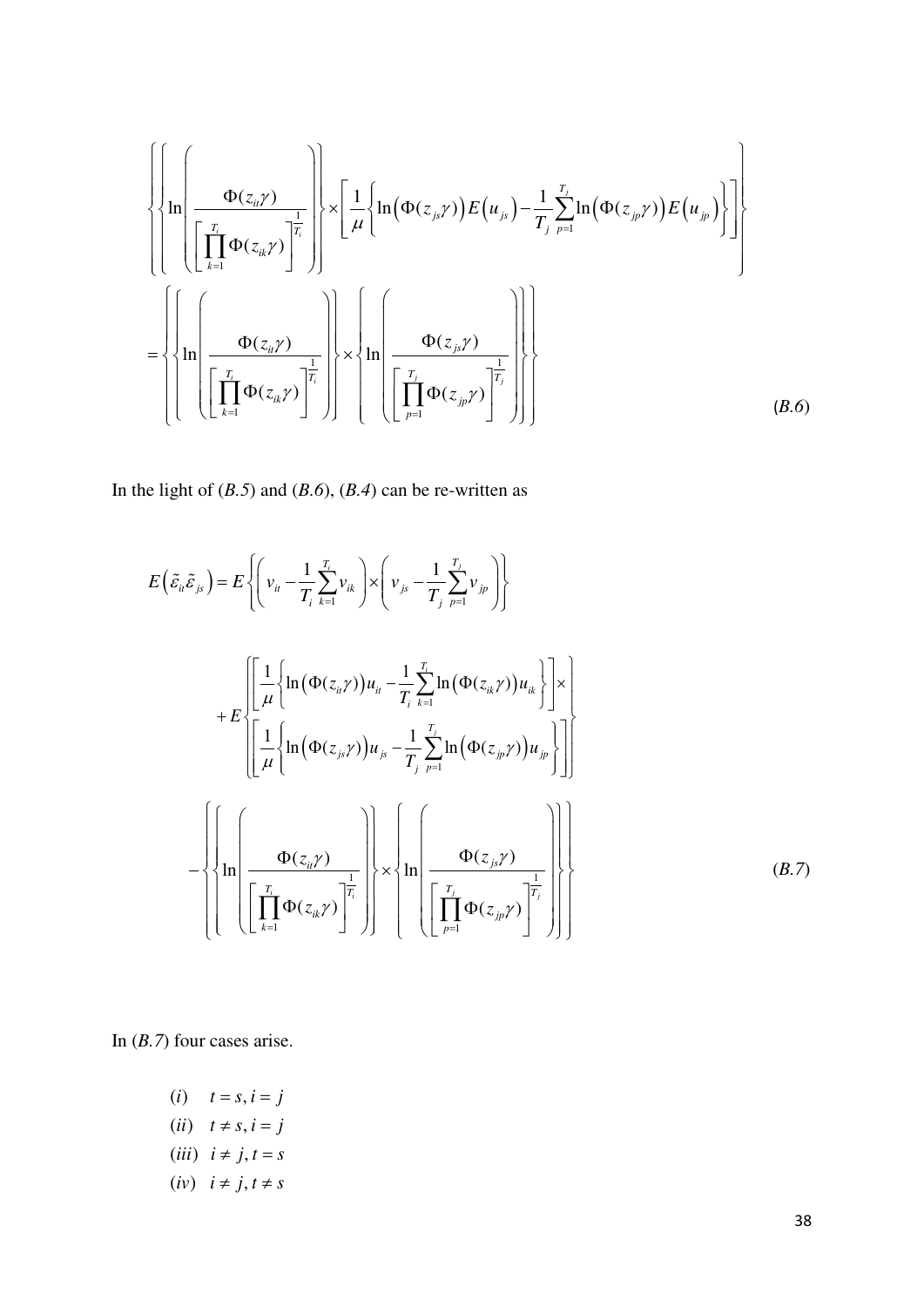Case (i) corresponds to the same farm in same time period, whereas case (ii) corresponds to the same farm in different time periods. Case (iii) corresponds to different farms in the same period of time, and case (iv) corresponds to different farms across different time period.

Case (i): Given (*B.7*), we have

$$
E(\tilde{\varepsilon}_{n}^{2}) = E\left\{\left(v_{n} - \frac{1}{T_{i}}\sum_{k=1}^{T_{i}}v_{ik}\right)^{2}\right\}
$$
  
+ 
$$
E\left\{\left[\frac{1}{\mu}\left\{\ln(\Phi(z_{n}\gamma))u_{n} - \frac{1}{T_{i}}\sum_{k=1}^{T_{i}}\ln(\Phi(z_{n}\gamma))u_{ik}\right\}\right]^{2}\right\}
$$
  
- 
$$
\left\{\left\{\ln\left(\frac{\Phi(z_{n}\gamma)}{\left[\prod_{k=1}^{T_{i}}\Phi(z_{n}\gamma)\right]^{\frac{1}{T_{i}}}}\right\}\times\left\{\ln\left(\frac{\Phi(z_{n}\gamma)}{\left[\prod_{p=1}^{T_{i}}\Phi(z_{p}\gamma)\right]^{\frac{1}{T_{i}}}}\right)\right\}\right\}
$$
  
= 
$$
E\left\{v_{n}^{2} + \left(\frac{1}{T_{i}}\sum_{k=1}^{T_{i}}v_{ik}\right)^{2} - 2v_{n}\left(\frac{1}{T_{i}}\sum_{k=1}^{T_{i}}v_{ik}\right)\right\}
$$
  
+ 
$$
\frac{1}{\mu^{2}}\left[\left\{\ln(\Phi(z_{n}\gamma))\right\}^{2}\right]E\left\{u_{n}^{2} - \frac{2}{\mu^{2}T_{i}}\sum_{k=1}^{T_{i}}\ln(\Phi(z_{n}\gamma))\times\ln(\Phi(z_{n}\gamma))\right\}E\left\{u_{n}u_{n}\right\}
$$
  
+ 
$$
\frac{1}{\mu^{2}T_{i}^{2}}\sum_{k=1}^{T_{i}}\sum_{p=1}^{T_{i}}\ln(\Phi(z_{n}\gamma))\ln(\Phi(z_{p}\gamma))E\left\{u_{k}u_{ip}\right\}-\left\{\ln\left(\frac{\Phi(z_{n}\gamma)}{\prod \Phi(z_{n}\gamma)}\right)^{\frac{1}{T_{i}}}\right\}
$$

1

=

*k*

*ik*

 $\begin{bmatrix} 1 & 1 \\ k-1 & 1 \end{bmatrix}$ 

 $\left[\begin{array}{cc} \sqrt{2} & -1 \\ -1 & -1 \end{array}\right]$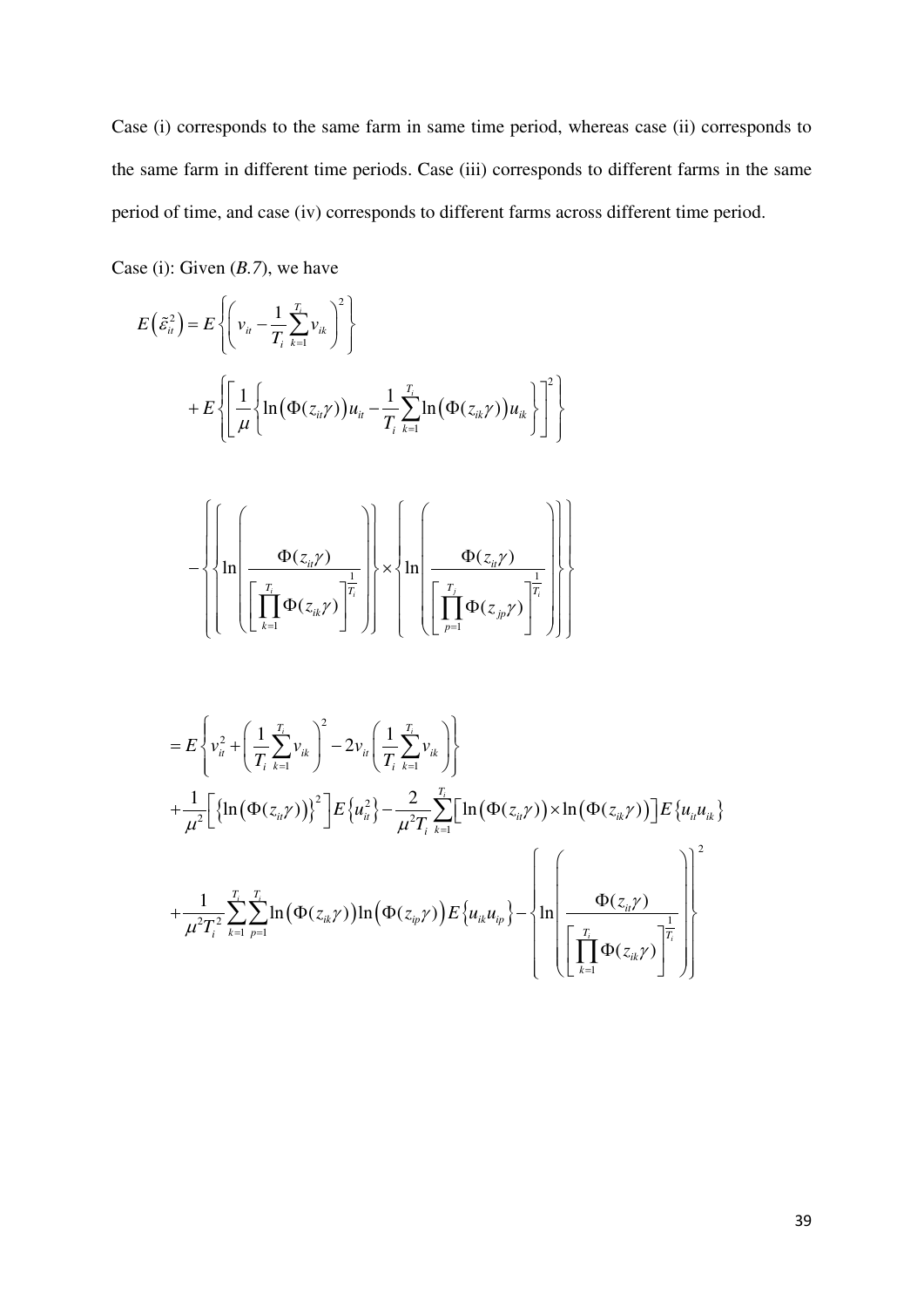$$
= \left\{ E(v_{u}^{2}) + E\left(\frac{1}{T_{i}}\sum_{k=1}^{T_{i}}v_{ik}\right)^{2} - E\left(2v_{u} \times \frac{1}{T_{i}}\sum_{k=1}^{T_{i}}v_{ik}\right) \right\} + \frac{1}{\mu^{2}} \left[ \left\{ \ln(\Phi(z_{u}\gamma)) \right\}^{2} \right] E\left\{u_{u}^{2}\right\} - \frac{2}{\mu^{2}T_{i}} \left[ \left\{ \ln(\Phi(z_{u}\gamma)) \right\}^{2} \right] E\left\{u_{u}^{2}\right\} - \frac{2}{\mu^{2}T_{i}} \sum_{k=1}^{T_{i}} \left[ \ln(\Phi(z_{u}\gamma)) \times \ln(\Phi(z_{u}\gamma)) \right] E\left\{u_{u}u_{ik}\right\} + \frac{1}{\mu^{2}T_{i}^{2}} \sum_{k=1}^{T_{i}} \left\{ \ln(\Phi(z_{u}\gamma)) \right\}^{2} E\left\{u_{k}^{2}\right\} + \frac{1}{\mu^{2}T_{i}^{2}} \sum_{k=1}^{T_{i}} \sum_{p=1, k\neq p}^{T_{i}} \ln(\Phi(z_{u}\gamma)) \ln(\Phi(z_{ip}\gamma)) E\left\{u_{ik}u_{ip}\right\} - \left\{ \ln \left(\frac{\Phi(z_{u}\gamma)}{\left[\prod_{k=1}^{T_{i}} \Phi(z_{ik}\gamma)\right]^{\frac{1}{T_{i}}}} \right) \right\}^{2}
$$

$$
= \left\{\sigma_{v}^{2} + E\left(\frac{1}{T_{i}^{2}}\sum_{k=1}^{T_{i}} v_{ik}^{2}\right) - E\left(2v_{it} \times \frac{1}{T_{i}}\sum_{k=1}^{T_{i}} v_{ik}\right)\right\}+ \frac{1}{\mu^{2}}\left[\left\{\ln(\Phi(z_{it}\gamma))\right\}^{2}\right] E\left\{u_{it}^{2}\right\} - \frac{2}{\mu^{2}T_{i}}\left[\left\{\ln(\Phi(z_{it}\gamma))\right\}^{2}\right] E\left\{u_{it}^{2}\right\}- \frac{2}{\mu^{2}T_{i}}\sum_{k=1}^{T_{i}}\left[\ln(\Phi(z_{it}\gamma)) \times \ln(\Phi(z_{it}\gamma))\right] \mu^{2}+ \frac{1}{\mu^{2}T_{i}^{2}}\sum_{k=1}^{T_{i}}\left\{\ln(\Phi(z_{it}\gamma))\right\}^{2} E\left\{u_{ik}^{2}\right\} + \frac{1}{\mu^{2}T_{i}^{2}}\sum_{k=1}^{T_{i}}\sum_{p=1, k\neq p}^{T_{i}}\ln(\Phi(z_{it}\gamma)) \ln(\Phi(z_{ip}\gamma)) \mu^{2}- \left\{\ln\left(\frac{\Phi(z_{it}\gamma)}{\left[\prod_{k=1}^{T_{i}}\Phi(z_{ik}\gamma)\right]^{1}}\right)\right\}^{2}
$$

We know that  $E\left\{u_{it}^2\right\} = \sigma_u^2 + \mu^2$ . So we have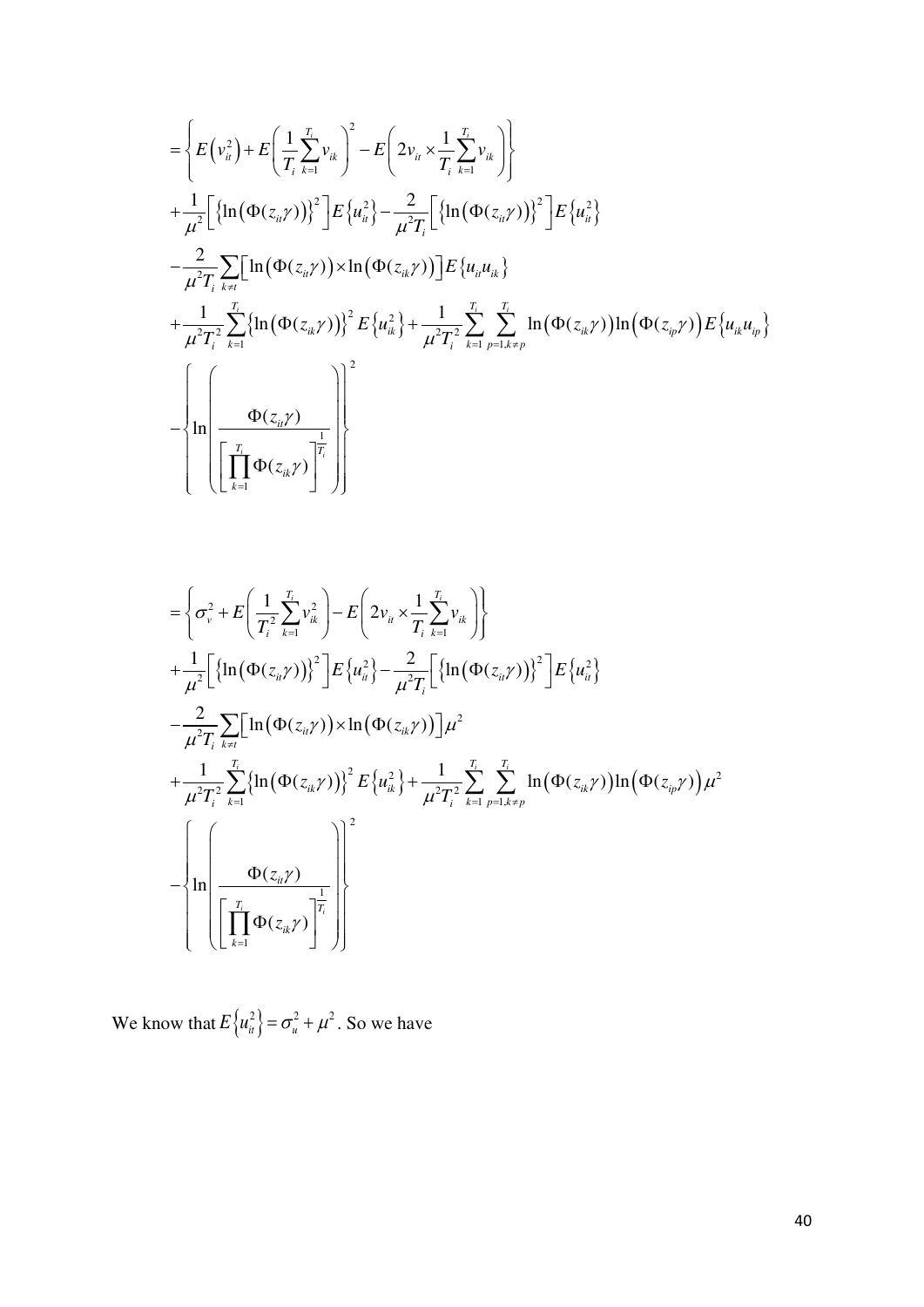$$
E(\tilde{\varepsilon}_{u}^{2}) = \sigma_{v}^{2} + \frac{1}{T_{i}^{2}} \sum_{k=1}^{T_{i}} E(v_{ik}^{2}) - \frac{2}{T_{i}} E(v_{ik} \times \sum_{k=1}^{T_{i}} v_{ik})
$$
  
+ 
$$
\frac{1}{\mu^{2}} \Big[ \{ \ln(\Phi(z_{ii}\gamma)) \}^{2} \Big] (\sigma_{u}^{2} + \mu^{2}) - \frac{2}{\mu^{2} T_{i}} \Big[ \{ \ln(\Phi(z_{ii}\gamma)) \}^{2} \Big] (\sigma_{u}^{2} + \mu^{2})
$$
  
- 
$$
\frac{2}{T_{i}} \sum_{k \neq i} \Big[ \ln(\Phi(z_{ii}\gamma)) \times \ln(\Phi(z_{ik}\gamma)) \Big]
$$
  
+ 
$$
\frac{1}{\mu^{2} T_{i}^{2}} \sum_{k=1}^{T_{i}} \{ \ln(\Phi(z_{ik}\gamma)) \}^{2} (\sigma_{u}^{2} + \mu^{2}) + \frac{1}{T_{i}^{2}} \sum_{k=1}^{T_{i}} \sum_{p=1, k \neq p}^{T_{i}} \ln(\Phi(z_{ik}\gamma)) \ln(\Phi(z_{ip}\gamma))
$$
  
- 
$$
\Bigg[ \ln \Bigg( \frac{\Phi(z_{ii}\gamma)}{\Big[ \prod_{k=1}^{T_{i}} \Phi(z_{ik}\gamma) \Big]^{1/2}} \Bigg) \Bigg]^{2}
$$

$$
= \sigma_v^2 + \frac{1}{T_i^2} \sum_{k=1}^{T_i} \sigma_v^2 - \frac{2}{T_i} E(v_i^2)
$$
  
+ 
$$
\frac{1}{\mu^2} \Big[ \{ \ln(\Phi(z_{ii}\gamma)) \}^2 \Big] \sigma_u^2 + \Big[ \{ \ln(\Phi(z_{ii}\gamma)) \}^2 \Big] - \frac{2}{\mu^2 T_i} \Big[ \{ \ln(\Phi(z_{ii}\gamma)) \}^2 \Big] \sigma_u^2 - \frac{2}{T_i} \Big[ \{ \ln(\Phi(z_{ii}\gamma)) \}^2 \Big] \sigma_u^2 - \frac{2}{T_i} \Big[ \{ \ln(\Phi(z_{ii}\gamma)) \}^2 \Big] \sigma_u^2 - \frac{2}{T_i} \Big[ \{ \ln(\Phi(z_{ii}\gamma)) \}^2 \Big] \sigma_u^2
$$
  
+ 
$$
\frac{1}{\mu^2 T_i^2} \sum_{k=1}^{T_i} \{ \ln(\Phi(z_{ik}\gamma)) \}^2 \sigma_u^2 + \frac{1}{T_i^2} \sum_{k=1}^{T_i} \{ \ln(\Phi(z_{ik}\gamma)) \}^2 + \frac{1}{T_i^2} \sum_{k=1}^{T_i} \sum_{p=1, k\neq p}^{T_i} \ln(\Phi(z_{ik}\gamma)) \ln(\Phi(z_{ip}\gamma))
$$
  
- 
$$
\left\{ \ln \left( \frac{\Phi(z_{ii}\gamma)}{\Big[ \prod_{k=1}^{T_i} \Phi(z_{ik}\gamma) \Big] \right]^{\frac{1}{T_i}} \right) \Bigg\}
$$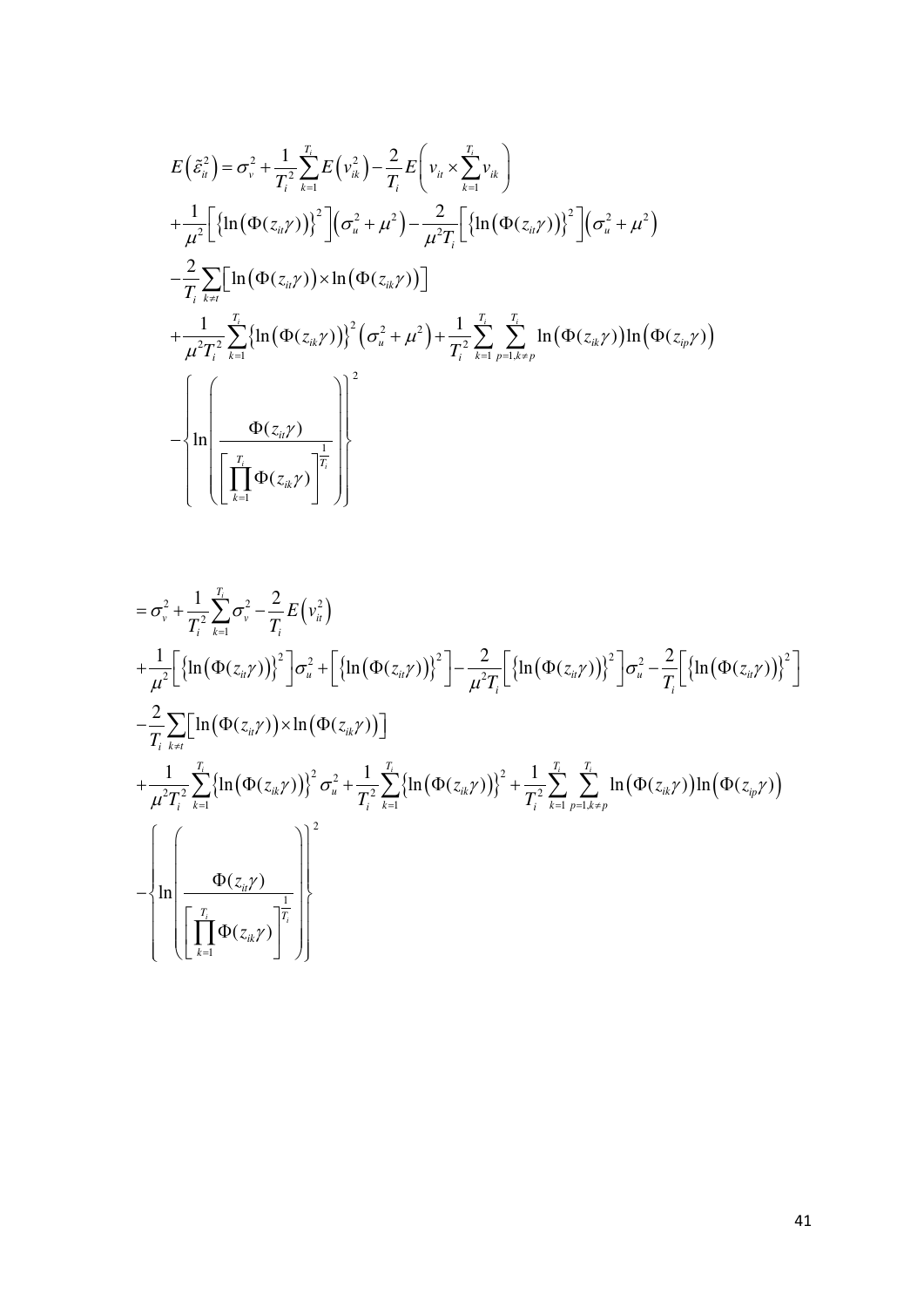$$
= \frac{T_{i}-1}{T_{i}}\sigma_{v}^{2} - \left\{\ln\left(\frac{\Phi(z_{i1}\gamma)}{\left[\prod_{k=1}^{T_{i}}\Phi(z_{ik}\gamma)\right]^{T_{i}}}\right)\right\}^{2}
$$
  
+ 
$$
\frac{1}{\mu^{2}}\left[\left\{\ln(\Phi(z_{i1}\gamma))\right\}^{2}\right]\sigma_{u}^{2} - \frac{2}{\mu^{2}T_{i}}\left[\left\{\ln(\Phi(z_{i1}\gamma))\right\}^{2}\right]\sigma_{u}^{2} + \frac{1}{\mu^{2}T_{i}^{2}}\sum_{k=1}^{T_{i}}\left\{\ln(\Phi(z_{i2}\gamma))\right\}^{2}\sigma_{u}^{2}
$$

$$
+ \left[\left\{\ln(\Phi(z_{i1}\gamma))\right\}^{2}\right] - \frac{1}{T_{i}}\ln(\Phi(z_{i1}\gamma))\sum_{k=1}^{T_{i}}\left[\ln(\Phi(z_{i2}\gamma))\right]
$$

$$
- \frac{1}{T_{i}}\ln(\Phi(z_{i1}\gamma))\sum_{k=1}^{T_{i}}\left[\ln(\Phi(z_{i2}\gamma))\right] + \frac{1}{T_{i}^{2}}\sum_{k=1}^{T_{i}}\sum_{p=1}^{T_{i}}\ln(\Phi(z_{i2}\gamma))\ln(\Phi(z_{i2}\gamma))
$$

$$
= \frac{T_{i}-1}{T_{i}}\sigma_{v}^{2} - \left\{\ln\left(\frac{\Phi(z_{ii}\gamma)}{\left[\prod_{k=1}^{T_{i}}\Phi(z_{ik}\gamma)\right]^{2}}\right)\right\}^{2}
$$
\n
$$
+ \frac{1}{\mu^{2}}\left[\left\{\ln(\Phi(z_{ii}\gamma))\right\}^{2}\right]\sigma_{u}^{2} - \frac{2}{\mu^{2}T_{i}}\left[\left\{\ln(\Phi(z_{ii}\gamma))\right\}^{2}\right]\sigma_{u}^{2} + \frac{1}{\mu^{2}T_{i}^{2}}\sum_{k=1}^{T_{i}}\left\{\ln(\Phi(z_{ik}\gamma))\right\}^{2}\sigma_{u}^{2}
$$
\n
$$
+ \ln(\Phi(z_{ii}\gamma))\left\{\ln(\Phi(z_{ii}\gamma)) - \frac{1}{T_{i}}\sum_{k=1}^{T_{i}}\left[\ln(\Phi(z_{ii}\gamma))\right]\right\}
$$
\n
$$
- \frac{1}{T_{i}}\ln(\Phi(z_{ii}\gamma))\sum_{k=1}^{T_{i}}\left[\ln(\Phi(z_{ii}\gamma))\right] + \frac{1}{T_{i}^{2}}\sum_{k=1}^{T_{i}}\left[\ln(\Phi(z_{ik}\gamma))\right] \times \sum_{p=1}^{T_{i}}\left[\ln(\Phi(z_{ip}\gamma))\right]
$$
\n
$$
= \frac{T_{i}-1}{T_{i}}\sigma_{v}^{2} - \left\{\ln\left(\frac{\Phi(z_{ii}\gamma)}{\left[\prod_{k=1}^{T_{i}}\Phi(z_{ik}\gamma)\right]^{2}}\right\}\right]^{2}
$$
\n
$$
+ \frac{1}{\mu^{2}}\left[\left\{\ln(\Phi(z_{ii}\gamma))\right\}^{2}\right]\sigma_{u}^{2} - \frac{2}{\mu^{2}T_{i}}\left[\left\{\ln(\Phi(z_{ii}\gamma))\right\}^{2}\right]\sigma_{u}^{2} + \frac{1}{\mu^{2}T_{i}^{2}}\sum_{k=1}^{T_{i}}\left\{\ln(\Phi(z_{ik}\gamma))\right\}^{2}\sigma_{u}^{2}
$$
\n
$$
+ \ln(\Phi(z_{ii}\gamma))\left\{\ln(\Phi(z_{ii}\gamma)) - \frac{1}{T_{i}}\sum_{k=1}^{T_{i}}\left[\ln(\Phi(z_{ii}\gamma))\right]\right\}
$$
\n
$$
- \frac{1}{T_{i}}\sum
$$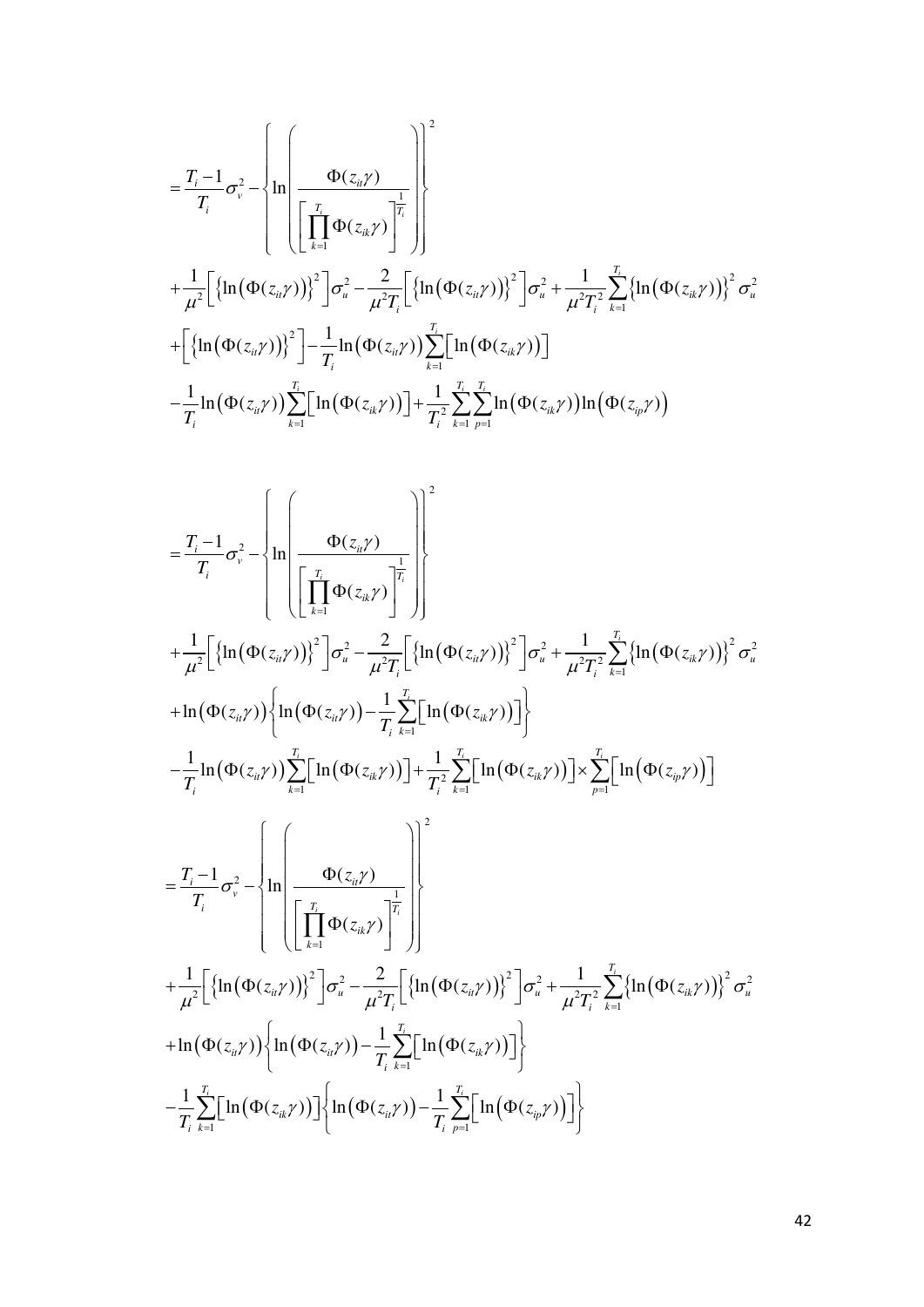$$
= \frac{T_i - 1}{T_i} \sigma_v^2 - \left\{ \ln \left( \frac{\Phi(z_{ii}\gamma)}{\left[ \prod_{k=1}^T \Phi(z_{ik}\gamma) \right]^{\frac{1}{T_i}}} \right) \right\}^2
$$
  
+ 
$$
\frac{1}{\mu^2} \left[ \left\{ \ln (\Phi(z_{ii}\gamma)) \right\}^2 \right] \sigma_u^2 - \frac{2}{\mu^2 T_i} \left[ \left\{ \ln (\Phi(z_{ii}\gamma)) \right\}^2 \right] \sigma_u^2 + \frac{1}{\mu^2 T_i^2} \sum_{k=1}^{T_i} \left\{ \ln (\Phi(z_{ik}\gamma)) \right\}^2 \sigma_u^2
$$
  
+ 
$$
\ln (\Phi(z_{ii}\gamma)) \left\{ \ln \left( \frac{\Phi(z_{ii}\gamma)}{\left[ \prod_{k=1}^{T_i} \Phi(z_{ik}\gamma) \right]^{\frac{1}{T_i}}} \right) \right\} - \frac{1}{T_i} \sum_{k=1}^{T_i} \left[ \ln (\Phi(z_{ik}\gamma)) \right] \left\{ \ln \left( \frac{\Phi(z_{ii}\gamma)}{\left[ \prod_{p=1}^{T_i} \Phi(z_{ip}\gamma) \right]^{\frac{1}{T_i}}} \right) \right\}
$$

$$
= \frac{T_i - 1}{T_i} \sigma_v^2 - \left\{ \ln \left( \frac{\Phi(z_{ii}\gamma)}{\left[ \prod_{k=1}^T \Phi(z_{ik}\gamma) \right]^{\frac{1}{T_i}}} \right) \right\}^2 + \frac{1}{\mu^2} \left[ \left\{ \ln \left( \Phi(z_{ii}\gamma) \right) \right\}^2 \right] \sigma_u^2 - \frac{2}{\mu^2 T_i} \left[ \left\{ \ln \left( \Phi(z_{ii}\gamma) \right) \right\}^2 \right] \sigma_u^2
$$
  
+ 
$$
\frac{1}{\mu^2 T_i^2} \sum_{k=1}^{T_i} \left\{ \ln \left( \Phi(z_{ik}\gamma) \right) \right\}^2 \sigma_u^2 + \left\{ \ln \left( \frac{\Phi(z_{ii}\gamma)}{\left[ \prod_{k=1}^{T_i} \Phi(z_{ik}\gamma) \right]^{\frac{1}{T_i}}} \right) \right\}^2
$$
  
= 
$$
\frac{T_i - 1}{T_i} \sigma_v^2 + \frac{\sigma_u^2}{\mu^2} \left\{ \left[ \ln \left( \Phi(z_{ii}\gamma) \right) \right]^2 \left( 1 - \frac{2}{T_i} \right) + \frac{1}{T_i^2} \sum_{k=1}^{T_i} \left\{ \ln \left( \Phi(z_{ik}\gamma) \right) \right\}^2 \right\}
$$
(B.8)

Case (ii): Again given (*B.7*), we have

*i i i k*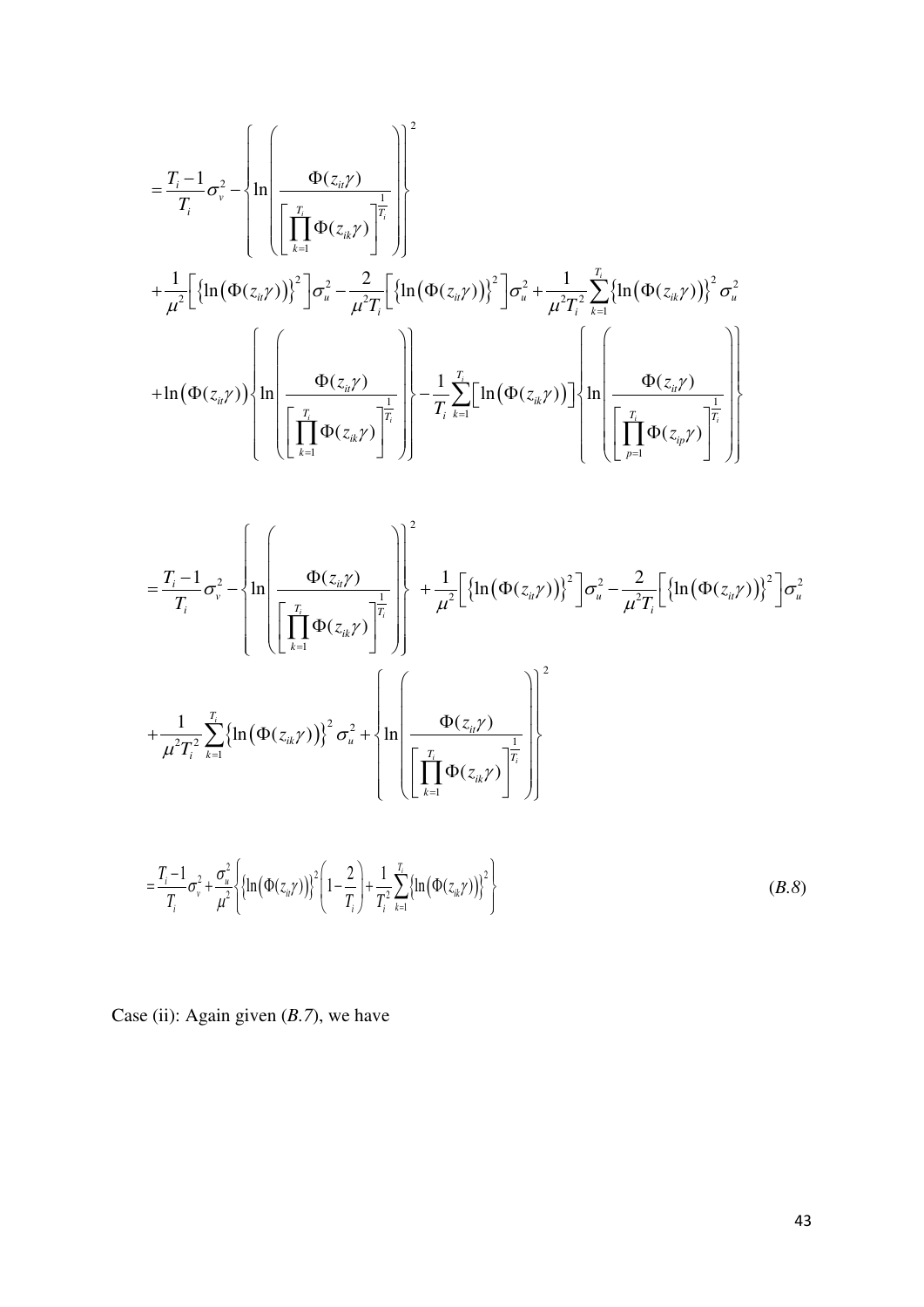$$
E\left\{\left(v_{u} - \frac{1}{T_{i}}\sum_{k=1}^{T_{i}}v_{ik}\right) \times \left(v_{is} - \frac{1}{T_{i}}\sum_{p=1}^{T_{i}}v_{ip}\right)\right\} - \left\{\left\{\ln\left(\frac{\Phi(z_{ii}\gamma)}{\prod_{k=1}^{T_{i}}\Phi(z_{ik}\gamma)}\right)\right\} \times \left\{\ln\left(\frac{\Phi(z_{ii}\gamma)}{\prod_{p=1}^{T_{i}}\Phi(z_{ik}\gamma)}\right)\right\}
$$

$$
+ E\left\{\left[\frac{1}{\mu}\left\{\ln\left(\Phi(z_{ii}\gamma)\right)u_{u} - \frac{1}{T_{i}}\sum_{k=1}^{T_{i}}\ln\left(\Phi(z_{ik}\gamma)\right)u_{ik}\right\}\right] \times \left\{\ln\left(\frac{\pi_{i}}{\prod_{p=1}^{T_{i}}\Phi(z_{ip}\gamma)}\right)\right\}
$$

$$
+ E\left\{\left[\frac{1}{\mu}\left\{\ln\left(\Phi(z_{is}\gamma)\right)u_{is} - \frac{1}{T_{i}}\sum_{p=1}^{T_{i}}\ln\left(\Phi(z_{ip}\gamma)\right)u_{ip}\right\}\right]\right\}
$$

$$
= E(v_{u}v_{is}) - E\left(v_{u}\frac{1}{T_{i}}\sum_{p=1}^{T_{i}}v_{ip}\right) - E\left(v_{is}\frac{1}{T_{i}}\sum_{k=1}^{T_{i}}v_{ik}\right) + E\left(\left(\frac{1}{T_{i}}\sum_{k=1}^{T_{i}}v_{ik}\right)\left(\frac{1}{T_{i}}\sum_{p=1}^{T_{i}}v_{ip}\right)\right)
$$
  

$$
- \left\{\left(\prod_{k=1}^{T_{i}}\Phi(z_{it}\gamma)\right) - \left(\prod_{k=1}^{T_{i}}\Phi(z_{it}\gamma)\right)\right\} \times \left\{\ln\left(\frac{\Phi(z_{is}\gamma)}{\prod_{p=1}^{T_{i}}\Phi(z_{ip}\gamma)}\right)\right\}
$$
  

$$
+ \frac{1}{\mu^{2}}\left[\ln\left(\Phi(z_{it}\gamma)\right) \times \ln\left(\Phi(z_{is}\gamma)\right)\right] E\left\{u_{it}u_{is}\right\} - \frac{1}{\mu^{2}T_{i}}\sum_{p=1}^{T_{i}}\left[\ln\left(\Phi(z_{it}\gamma)\right) \times \ln\left(\Phi(z_{it}\gamma)\right)\right] E\left\{u_{it}u_{ip}\right\}
$$
  

$$
- \frac{1}{\mu^{2}T_{i}}\sum_{k=1}^{T_{i}}\left[\ln\left(\Phi(z_{ik}\gamma)\right) \times \ln\left(\Phi(z_{is}\gamma)\right)\right] E\left\{u_{ik}u_{is}\right\} + \frac{1}{\mu^{2}T_{i}^{2}}\sum_{k=1}^{T_{i}}\sum_{p=1}^{T_{i}}\ln\left(\Phi(z_{it}\gamma)\right) \ln\left(\Phi(z_{ip}\gamma)\right) E\left\{u_{ik}u_{ip}\right\}
$$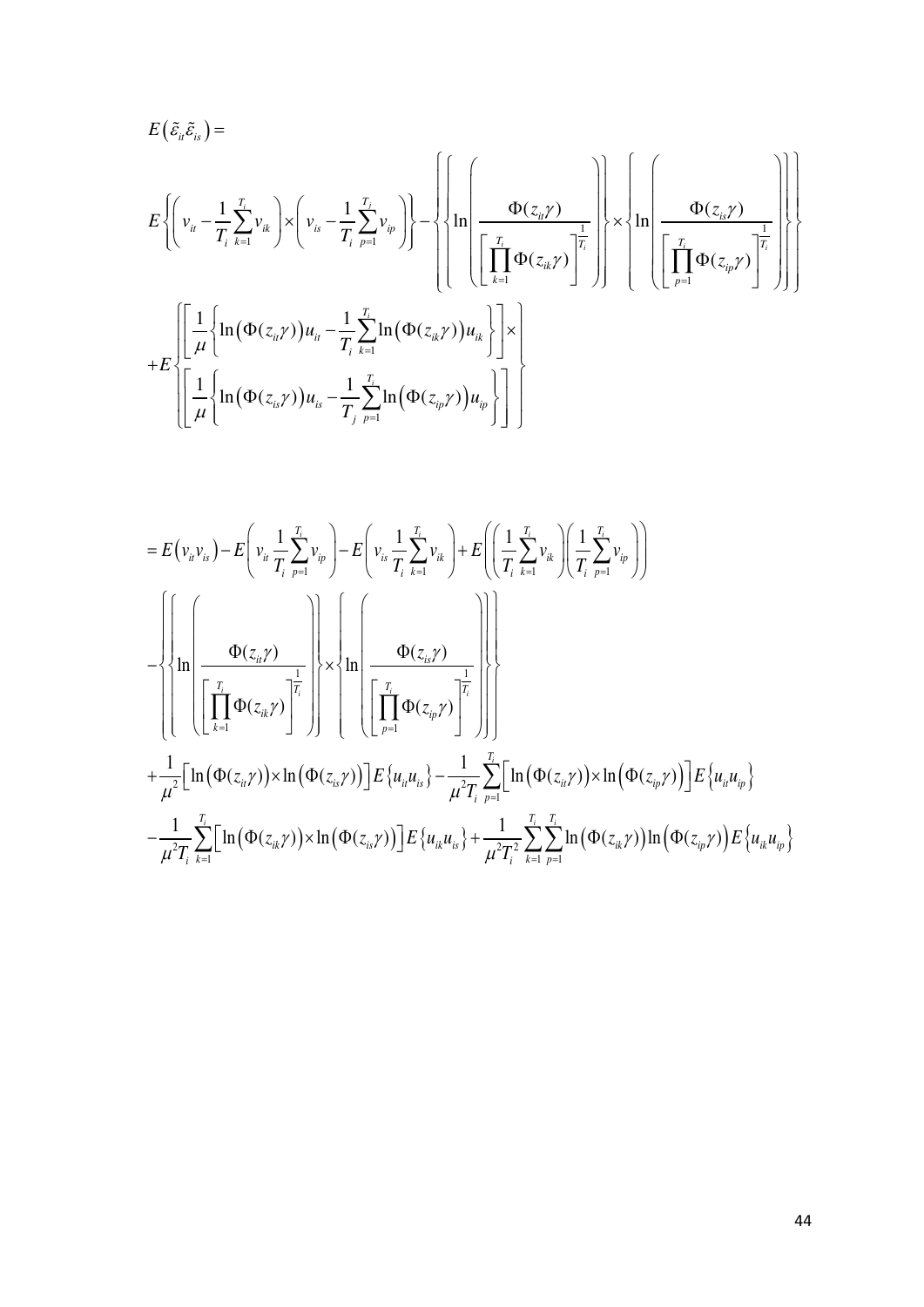$$
= 0 - \frac{1}{T_{i}} E(v_{ii}^{2}) - \frac{1}{T_{i}} E(v_{ii}^{2}) + \frac{1}{T_{i}^{2}} E\left(\left(\sum_{k=1}^{T_{i}} (v_{ik}^{2})\right)\right) - \left\{\left\{\ln \left(\frac{\Phi(z_{ii}\gamma)}{\left[\prod_{k=1}^{T_{i}} \Phi(z_{ik}\gamma)\right]^{\frac{1}{T_{i}}}}\right\}\right\} \times \left\{\ln \left(\frac{\Phi(z_{ii}\gamma)}{\left[\prod_{k=1}^{T_{i}} \Phi(z_{ik}\gamma)\right]^{\frac{1}{T_{i}}}}\right\}\right\}
$$
  
+ 
$$
\frac{1}{\mu^{2}} \left[\ln (\Phi(z_{ii}\gamma)) \times \ln (\Phi(z_{ii}\gamma))\right] \mu^{2} - \frac{1}{\mu^{2}T_{i}} \sum_{p \neq i} \left[\ln (\Phi(z_{ii}\gamma)) \times \ln (\Phi(z_{ip}\gamma))\right] \mu^{2}
$$
  
- 
$$
\frac{1}{\mu^{2}T_{i}} \left[\ln (\Phi(z_{ii}\gamma))\right]^{2} E\left\{\mu_{ii}^{2}\right\} - \frac{1}{\mu^{2}T_{i}} \sum_{k \neq s} \left[\ln (\Phi(z_{ik}\gamma)) \times \ln (\Phi(z_{ik}\gamma))\right] \mu^{2}
$$
  
- 
$$
\frac{1}{\mu^{2}T_{i}} \left[\ln (\Phi(z_{ii}\gamma))\right]^{2} E\left\{\mu_{is}^{2}\right\} + \frac{1}{\mu^{2}T_{i}} \sum_{k=1}^{T_{i}} \left\{\ln (\Phi(z_{ik}\gamma))\right\}^{2} E\left\{\mu_{ik}^{2}\right\}
$$
  
+ 
$$
\frac{1}{\mu^{2}T_{i}^{2}} \sum_{k=1}^{T_{i}} \sum_{p=1, k \neq p}^{T_{i}} \ln (\Phi(z_{ik}\gamma)) \ln (\Phi(z_{ip}\gamma)) \mu^{2}
$$

Since  $E\left\{u_{ii}^2\right\} = \sigma_u^2 + \mu^2$ , we have

$$
= -\frac{2}{T_i}\sigma_v^2 + \frac{1}{T_i^2}\sum_{k=1}^{T_i}\sigma_v^2 - \left\{\left\{\ln\left(\frac{\Phi(z_{ii}\gamma)}{\prod_{k=1}^{T_i}\Phi(z_{ik}\gamma)}\right)^{\frac{1}{T_i}}\right\} \times \left\{\ln\left(\frac{\Phi(z_{i3}\gamma)}{\prod_{p=1}^{T_i}\Phi(z_{ip}\gamma)}\right)^{\frac{1}{T_i}}\right\}\right\}
$$
  
+ 
$$
\left[\ln(\Phi(z_{ii}\gamma)) \times \ln(\Phi(z_{i3}\gamma))\right] - \frac{1}{T_i}\sum_{p=1}^{T_i}\left[\ln(\Phi(z_{i3}\gamma)) \times \ln(\Phi(z_{ip}\gamma))\right] - \frac{\sigma_u^2}{\mu^2 T_i}\left[\ln(\Phi(z_{i3}\gamma))\right]^2
$$

$$
-\frac{1}{T_i}\sum_{k=1}^{T_i}\left[\ln(\Phi(z_{i3}\gamma)) \times \ln(\Phi(z_{i3}\gamma))\right] - \frac{\sigma_u^2}{\mu^2 T_i}\left[\ln(\Phi(z_{i3}\gamma))\right]^2 + \frac{\sigma_u^2}{\mu^2 T_i^2}\sum_{k=1}^{T_i}\left\{\ln(\Phi(z_{i3}\gamma))\right\}^2
$$

$$
+\frac{1}{T_i^2}\sum_{k=1}^{T_i}\sum_{p=1}^{T_i}\ln(\Phi(z_{ik}\gamma))\ln(\Phi(z_{ip}\gamma))
$$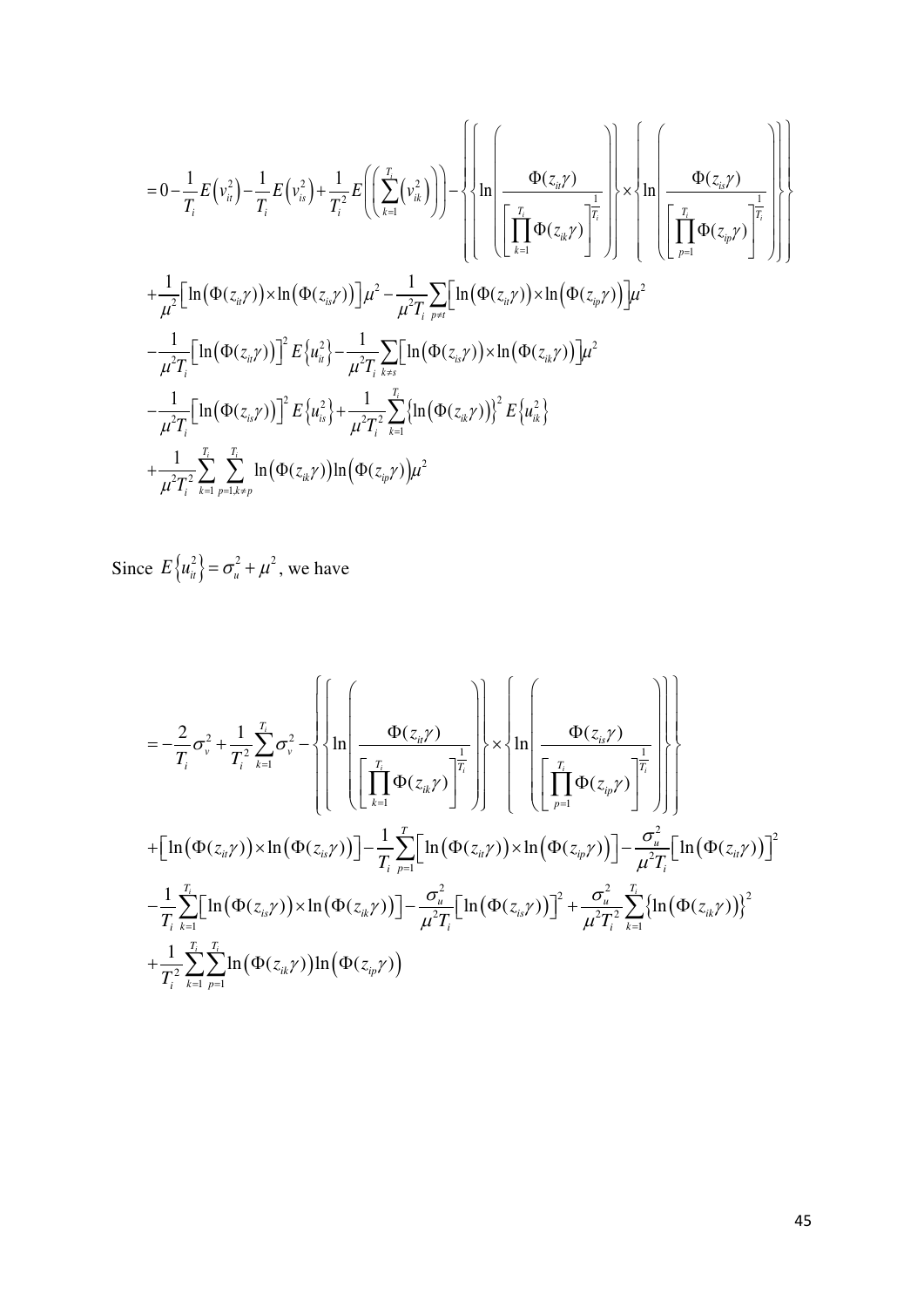$$
= -\frac{1}{T_i} \sigma_v^2 - \left\{ \left\{ \ln \left( \frac{\Phi(z_{ii}\gamma)}{\left[ \prod_{k=1}^T \Phi(z_{ik}\gamma) \right]^{\frac{1}{T_i}}} \right\} \times \left\{ \ln \left( \frac{\Phi(z_{i},\gamma)}{\left[ \prod_{p=1}^T \Phi(z_{ip}\gamma) \right]^{\frac{1}{T_i}}} \right) \right\} + \ln(\Phi(z_{ii}\gamma)) \times \ln \left( \frac{\Phi(z_{i},\gamma)}{\left[ \prod_{p=1}^T \Phi(z_{ip}\gamma) \right]^{\frac{1}{T_i}}} \right) \right\}
$$

$$
- \frac{1}{T_i} \sum_{k=1}^{T_i} \left[ \ln(\Phi(z_{i},\gamma)) \times \ln(\Phi(z_{ik}\gamma)) \right] + \frac{1}{T_i^2} \sum_{k=1}^{T_i} \sum_{p=1}^{T_i} \ln(\Phi(z_{ik}\gamma)) \ln(\Phi(z_{ip}\gamma))
$$

$$
- \frac{\sigma_u^2}{\mu^2 T_i} \left[ \ln(\Phi(z_{i},\gamma)) \right]^2 - \frac{\sigma_u^2}{\mu^2 T_i} \left[ \ln(\Phi(z_{i},\gamma)) \right]^2 + \frac{\sigma_u^2}{\mu^2 T_i^2} \sum_{k=1}^{T_i} \left\{ \ln(\Phi(z_{i},\gamma)) \right\}^2
$$

$$
= -\frac{1}{T_i} \sigma_v^2 - \left\{ \left\{ \ln \left( \frac{\Phi(z_{ii} \gamma)}{\left[ \prod_{k=1}^T \Phi(z_{ik} \gamma) \right]^{\frac{1}{T_i}}} \right) \times \left\{ \ln \left( \frac{\Phi(z_{i3} \gamma)}{\left[ \prod_{p=1}^T \Phi(z_{ip} \gamma) \right]^{\frac{1}{T_i}}} \right) \right\} + \ln(\Phi(z_{ii} \gamma)) \times \ln \left( \frac{\Phi(z_{i3} \gamma)}{\left[ \prod_{p=1}^T \Phi(z_{ip} \gamma) \right]^{\frac{1}{T_i}}} \right) \right\}
$$

$$
- \frac{1}{T_i} \sum_{k=1}^{T_i} \left[ \ln(\Phi(z_{ik} \gamma)) \right] \left[ \ln(\Phi(z_{is} \gamma)) - \frac{1}{T_i} \sum_{p=1}^{T_i} \left[ \ln(\Phi(z_{ip} \gamma)) \right] \right] - \frac{\sigma_u^2}{\mu^2 T_i} \left[ \ln(\Phi(z_{ii} \gamma)) \right]^2
$$

$$
- \frac{\sigma_u^2}{\mu^2 T_i} \left[ \ln(\Phi(z_{is} \gamma)) \right]^2 + \frac{\sigma_u^2}{\mu^2 T_i^2} \sum_{k=1}^{T_i} \left\{ \ln(\Phi(z_{ik} \gamma)) \right\}^2
$$

$$
= -\frac{1}{T_i} \sigma_v^2 - \left\{ \left\{ \ln \left( \frac{\Phi(z_{ii}\gamma)}{\left[ \prod_{k=1}^T \Phi(z_{ik}\gamma) \right]^{\frac{1}{T_i}}} \right) \right\} \times \left\{ \ln \left( \frac{\Phi(z_{i3}\gamma)}{\left[ \prod_{k=1}^T \Phi(z_{ik}\gamma) \right]^{\frac{1}{T_i}}} \right) \right\} + \ln(\Phi(z_{ii}\gamma)) \times \ln \left( \frac{\Phi(z_{i3}\gamma)}{\left[ \prod_{k=1}^T \Phi(z_{ik}\gamma) \right]^{\frac{1}{T_i}}} \right) \right\}
$$

$$
- \frac{1}{T_i} \sum_{k=1}^{T_i} \left[ \ln(\Phi(z_{ik}\gamma)) \right] \times \ln \left( \frac{\Phi(z_{i3}\gamma)}{\left[ \prod_{p=1}^T \Phi(z_{ip}\gamma) \right]^{\frac{1}{T_i}}} \right) - \frac{\sigma_u^2}{\mu^2 T_i} \left[ \ln(\Phi(z_{ii}\gamma)) \right]^2 - \frac{\sigma_u^2}{\mu^2 T_i} \left[ \ln(\Phi(z_{i3}\gamma)) \right]^2
$$

$$
+ \frac{\sigma_u^2}{\mu^2 T_i^2} \sum_{k=1}^{T_i} \left\{ \ln(\Phi(z_{ik}\gamma)) \right\}^2
$$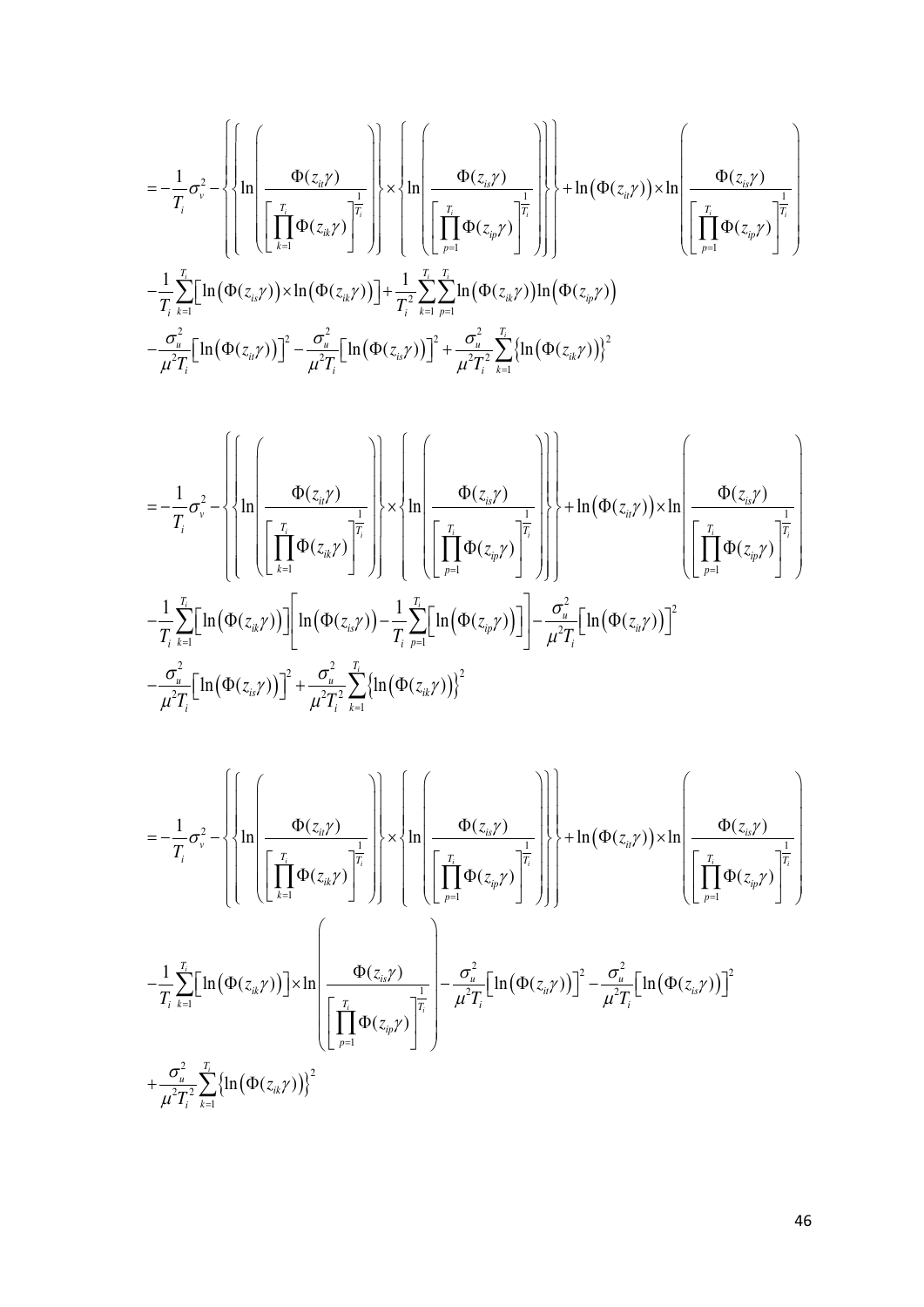$$
= -\frac{1}{T_i} \sigma_v^2 - \left\{ \left\{ \ln \left( \frac{\Phi(z_{ii}\gamma)}{\left[ \prod_{k=1}^{T_i} \Phi(z_{ik}\gamma) \right]^{\frac{1}{T_i}}}\right) \times \left\{ \ln \left( \frac{\Phi(z_{ij}\gamma)}{\left[ \prod_{p=1}^{T_i} \Phi(z_{ip}\gamma) \right]^{\frac{1}{T_i}}}\right) \right\} \right\}
$$
  
+ 
$$
\left\{ \left\{ \ln \left( \frac{\Phi(z_{ii}\gamma)}{\left[ \prod_{k=1}^{T_i} \Phi(z_{ik}\gamma) \right]^{\frac{1}{T_i}}}\right) \times \left\{ \ln \left( \frac{\Phi(z_{is}\gamma)}{\left[ \prod_{p=1}^{T_i} \Phi(z_{ip}\gamma) \right]^{\frac{1}{T_i}}}\right) \right\} \right\}
$$
  
- 
$$
\frac{\sigma_u^2}{\mu^2 T_i} \left[ \ln (\Phi(z_{ii}\gamma)) \right]^2 - \frac{\sigma_u^2}{\mu^2 T_i} \left[ \ln (\Phi(z_{is}\gamma)) \right]^2 + \frac{\sigma_u^2}{\mu^2 T_i^2} \sum_{k=1}^{T_i} \left\{ \ln (\Phi(z_{ik}\gamma)) \right\}^2
$$

We then have

$$
E(\tilde{\varepsilon}_u \tilde{\varepsilon}_s) = -\frac{1}{T_i} \sigma_v^2 + \frac{\sigma_u^2}{\mu^2} \left\{ \frac{1}{T_i^2} \sum_{k=1}^{T_i} \left\{ \ln \left( \Phi(z_{ik}\gamma) \right) \right\}^2 - \frac{1}{T_i} \left( \left[ \ln \left( \Phi(z_{ii}\gamma) \right) \right]^2 + \left[ \ln \left( \Phi(z_{is}\gamma) \right) \right]^2 \right) \right\} \quad (B.9)
$$

Case (iii): Again from (*B.7*), we have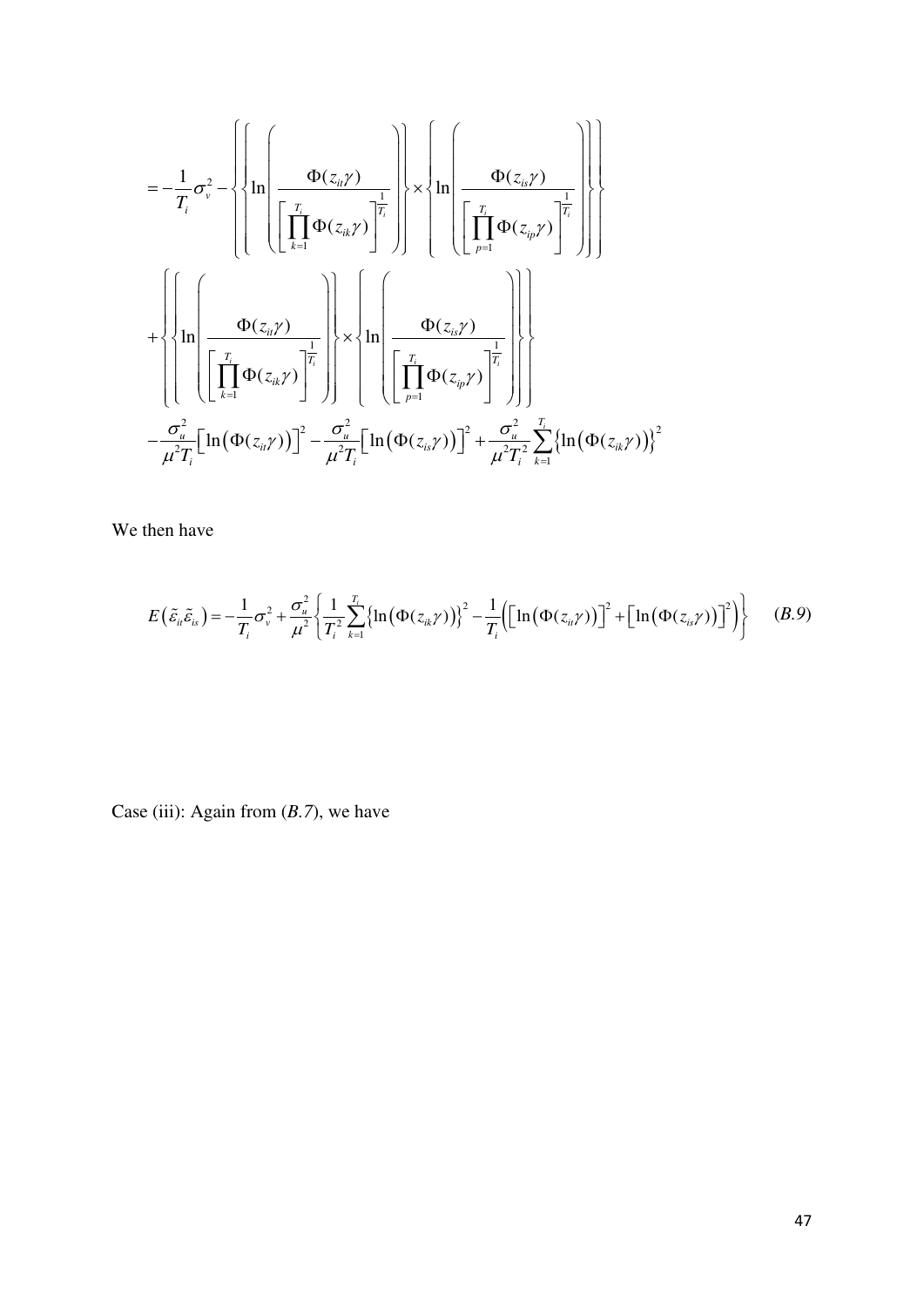$$
E(\tilde{\varepsilon}_{u}\tilde{\varepsilon}_{j_{l}}) = E\left(\left(v_{u} - \frac{1}{T_{i}}\sum_{k=1}^{T_{i}}v_{ik}\right) \times \left(v_{j_{l}} - \frac{1}{T_{j}}\sum_{p=1}^{T_{j}}v_{j_{p}}\right)\right)
$$
  

$$
- \left\{\left\{\ln\left(\frac{\Phi(z_{i_{l}}\gamma)}{\prod_{k=1}^{T_{i}}\Phi(z_{i_{k}}\gamma)}\right\}\right\} \times \left\{\ln\left(\frac{\Phi(z_{j_{l}}\gamma)}{\prod_{p=1}^{T_{j}}\Phi(z_{j_{p}}\gamma)}\right)\right\}
$$
  
+
$$
E\left\{\left[\frac{1}{\mu}\left\{\ln\left(\Phi(z_{i_{l}}\gamma)\right)u_{u} - \frac{1}{T_{i}}\sum_{k=1}^{T_{i}}\ln\left(\Phi(z_{i_{k}}\gamma)\right)u_{ik}\right\}\right] \times \left\{\ln\left(\frac{1}{\mu}\left\{\ln\left(\Phi(z_{j_{l}}\gamma)\right)u_{j} - \frac{1}{T_{j}}\sum_{p=1}^{T_{j}}\ln\left(\Phi(z_{j_{p}}\gamma)\right)u_{ip}\right\}\right\}\right\}
$$

$$
= E(v_{ii}v_{ji}) - E\left(v_{ii}\frac{1}{T_j}\sum_{p=1}^{T_j}v_{jp}\right) - E\left(v_{ji}\frac{1}{T_i}\sum_{k=1}^{T_i}v_{ik}\right) + E\left(\left(\frac{1}{T_i}\sum_{k=1}^{T_i}v_{ik}\right)\left(\frac{1}{T_j}\sum_{p=1}^{T_j}v_{jp}\right)\right)
$$
  

$$
- \left\{\left(\prod_{k=1}^{T_i}\Phi(z_{ii}\gamma)\right) - \left(\prod_{k=1}^{T_i}\Phi(z_{ii}\gamma)\right) - \left(\prod_{k=1}^{T_i}\Phi(z_{ii}\gamma)\right)\right\} \times \left\{\prod_{p=1}^{T_i}\Phi(z_{jp}\gamma)\right\} - \left(\prod_{p=1}^{T_j}\Phi(z_{ip}\gamma)\right) - \left(\prod_{p=1}^{T_i}\Phi(z_{ii}\gamma)\right)E(u_{ii})\right\} \times \left\{\left[\frac{1}{\mu}\left\{\ln\left(\Phi(z_{ii}\gamma)\right)E(u_{ii}\right) - \frac{1}{T_i}\sum_{k=1}^{T_i}\ln\left(\Phi(z_{ii}\gamma)\right)E(u_{ii})\right\}\right] \times \left[\frac{1}{\mu}\left\{\ln\left(\Phi(z_{ji}\gamma)\right)E(u_{ji}\right) - \frac{1}{T_j}\sum_{p=1}^{T_j}\ln\left(\Phi(z_{jp}\gamma)\right)E(u_{ip})\right\}\right]\right\}
$$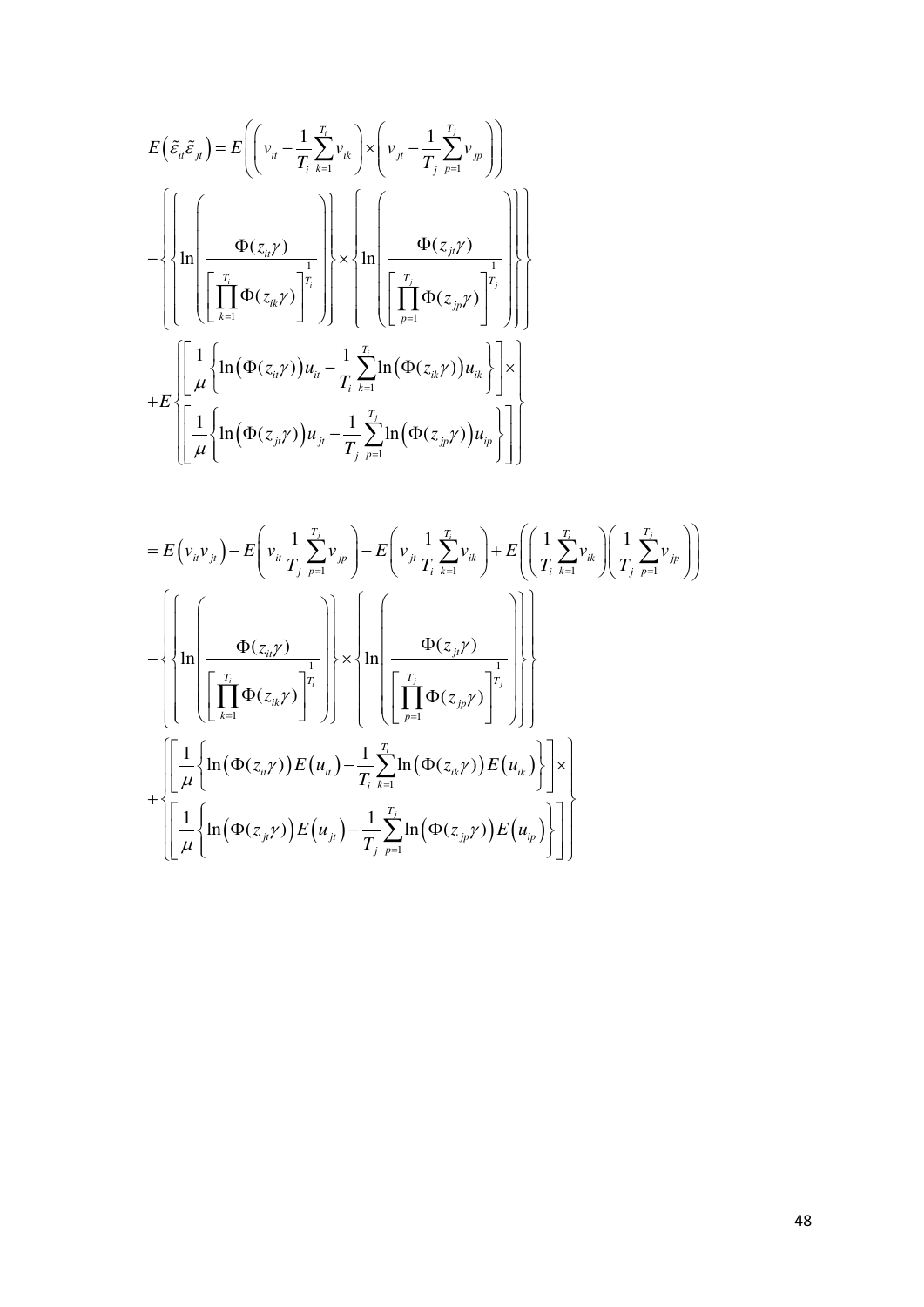$$
= E(v_n v_n) - \frac{1}{T_1} \sum_{p=1}^{T_2} E(v_n v_p) - \frac{1}{T_1} \sum_{k=1}^{T_2} E(v_p v_k) + \frac{1}{T_1 T_1} \left[ \sum_{k=1}^{T_2} E(v_k v_p) \right]
$$
\n
$$
- \left\{ \left\{ \ln \left( \frac{\Phi(z_n y)}{\left[ \prod_{k=1}^{T_1} \Phi(z_k y) \right]_1^{\frac{1}{T_1}}} \right) \right\} \times \left\{ \ln \left( \frac{\Phi(z_n y)}{\left[ \prod_{p=1}^{T_2} \Phi(z_p y) \right]_1^{\frac{1}{T_2}}} \right) \right\} \right\}
$$
\n
$$
+ \left\{ \left[ \frac{1}{\mu} \left\{ \ln (\Phi(z_n y)) \mu - \frac{1}{T_1} \sum_{k=1}^{T_2} \ln (\Phi(z_n y)) \mu \right\} \right] \times \left\{ \ln \left( \frac{\left[ \prod_{p=1}^{T_2} \Phi(z_p y) \right]_1^{\frac{1}{T_2}}}{\left[ \prod_{k=1}^{T_1} \ln (\Phi(z_n y)) \right] \right] \right\} \right\}
$$
\n
$$
= 0 - \left\{ \left\{ \ln \left( \frac{\Phi(z_n y)}{\left[ \prod_{k=1}^{T_2} \Phi(z_k y) \right]_1^{\frac{1}{T_1}}} \right\} \times \left\{ \ln \left( \frac{\Phi(z_n y)}{\left[ \prod_{p=1}^{T_2} \Phi(z_p y) \right]_1^{\frac{1}{T_2}}} \right) \right\} \right\}
$$
\n
$$
+ \left\{ \left\{ \ln \left( \frac{\Phi(z_n y)}{\left[ \prod_{k=1}^{T_2} \Phi(z_k y) \right]_1^{\frac{1}{T_2}}} \right\} \times \left\{ \ln \left( \frac{\Phi(z_n y)}{\left[ \prod_{p=1}^{T_2} \Phi(z_p y) \right]_1^{\frac{1}{T_2}}} \right) \right\} \right\}
$$
\n(B.10)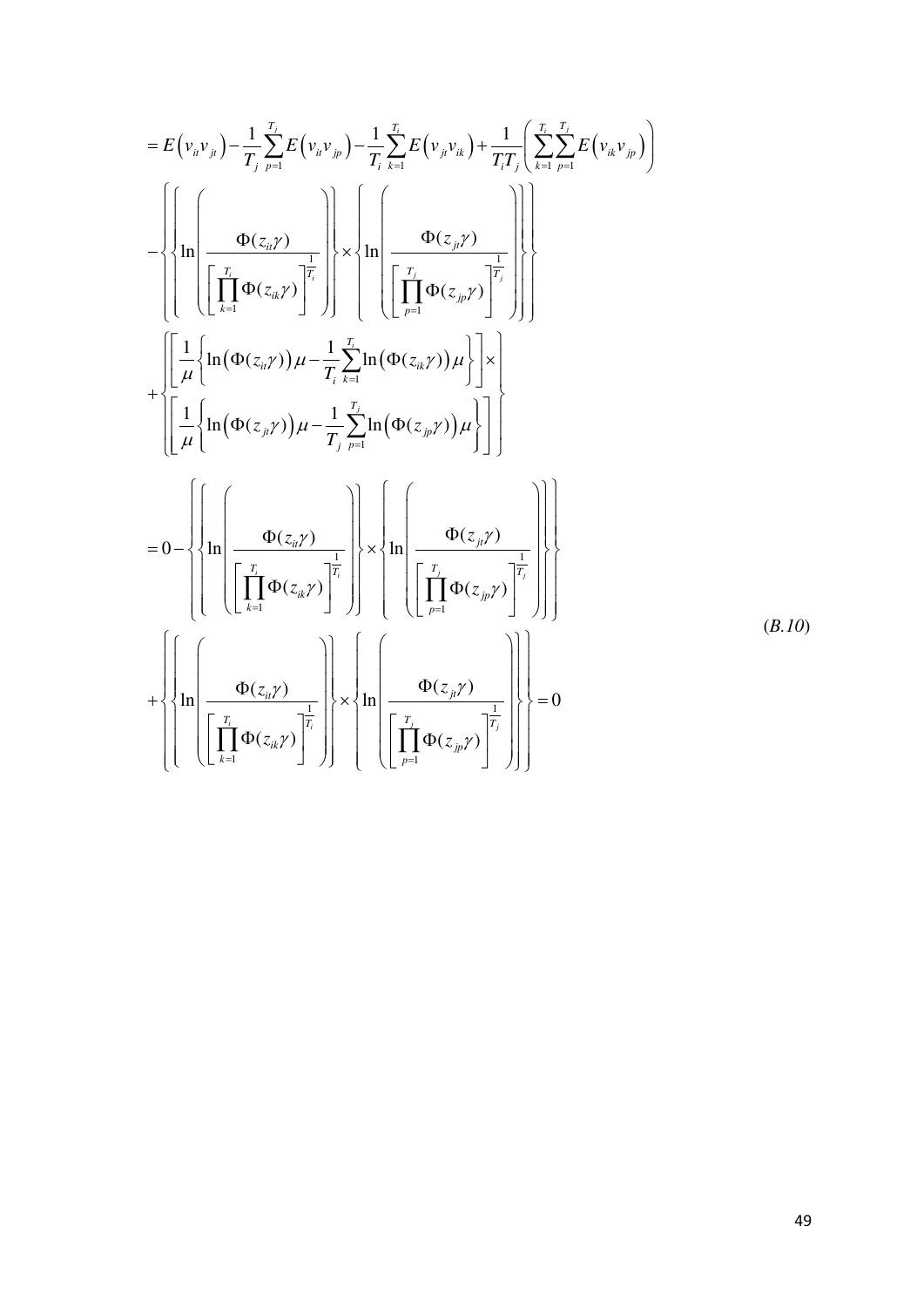Case (iv): Re-writing (*B.7*) we have

$$
E(\tilde{\varepsilon}_{ii}\tilde{\varepsilon}_{js}) = E\left(\left(v_{it} - \frac{1}{T_{i}}\sum_{k=1}^{T_{i}}v_{ik}\right) \times \left(v_{js} - \frac{1}{T_{j}}\sum_{p=1}^{T_{j}}v_{jp}\right)\right)
$$
  

$$
- \left\{\left\{\ln\left(\frac{\Phi(z_{it}\gamma)}{\left[\prod_{k=1}^{T_{i}}\Phi(z_{ik}\gamma)\right]^{\frac{1}{T_{i}}}}\right\} \times \left\{\ln\left(\frac{\Phi(z_{js}\gamma)}{\left[\prod_{p=1}^{T_{j}}\Phi(z_{jp}\gamma)\right]^{\frac{1}{T_{j}}}}\right)\right\}
$$
  

$$
+ E\left\{\left[\frac{1}{\mu}\left\{\ln\left(\Phi(z_{it}\gamma)\right)u_{it} - \frac{1}{T_{i}}\sum_{k=1}^{T_{i}}\ln\left(\Phi(z_{ik}\gamma)\right)u_{ik}\right\}\right] \times \left[\frac{1}{\mu}\left\{\ln\left(\Phi(z_{js}\gamma)\right)u_{jt} - \frac{1}{T_{j}}\sum_{p=1}^{T_{j}}\ln\left(\Phi(z_{jp}\gamma)\right)u_{ip}\right\}\right]\right\}
$$

$$
= E(v_{ii}v_{js}) - E\left(v_{ii}\frac{1}{T_j}\sum_{p=1}^{T_j}v_{jp}\right) - E\left(v_{js}\frac{1}{T_i}\sum_{k=1}^{T_i}v_{ik}\right) + E\left(\left(\frac{1}{T_i}\sum_{k=1}^{T_i}v_{ik}\right)\left(\frac{1}{T_j}\sum_{p=1}^{T_j}v_{jp}\right)\right)
$$
  

$$
- \left\{\left(\prod_{k=1}^{T_i}\left(\frac{\Phi(z_{ii}\gamma)}{\prod_{k=1}^{T_i}\Phi(z_{ik}\gamma)}\right)^{\frac{1}{T_i}}\right)\right\} \times \left\{\ln\left(\frac{\Phi(z_{js}\gamma)}{\prod_{p=1}^{T_j}\Phi(z_{jp}\gamma)}\right)^{\frac{1}{T_j}}\right\}\right\}
$$
  

$$
+ \left\{\left[\frac{1}{\mu}\left\{\ln\left(\Phi(z_{ii}\gamma)\right)E(u_{ii}\right) - \frac{1}{T_i}\sum_{k=1}^{T_i}\ln\left(\Phi(z_{ik}\gamma)\right)E(u_{ik})\right\}\right] \times \left[\frac{1}{\mu}\left\{\ln\left(\Phi(z_{js}\gamma)\right)E(u_{js}\right) - \frac{1}{T_j}\sum_{p=1}^{T_j}\ln\left(\Phi(z_{jp}\gamma)\right)E(u_{jp})\right\}\right]\right\}
$$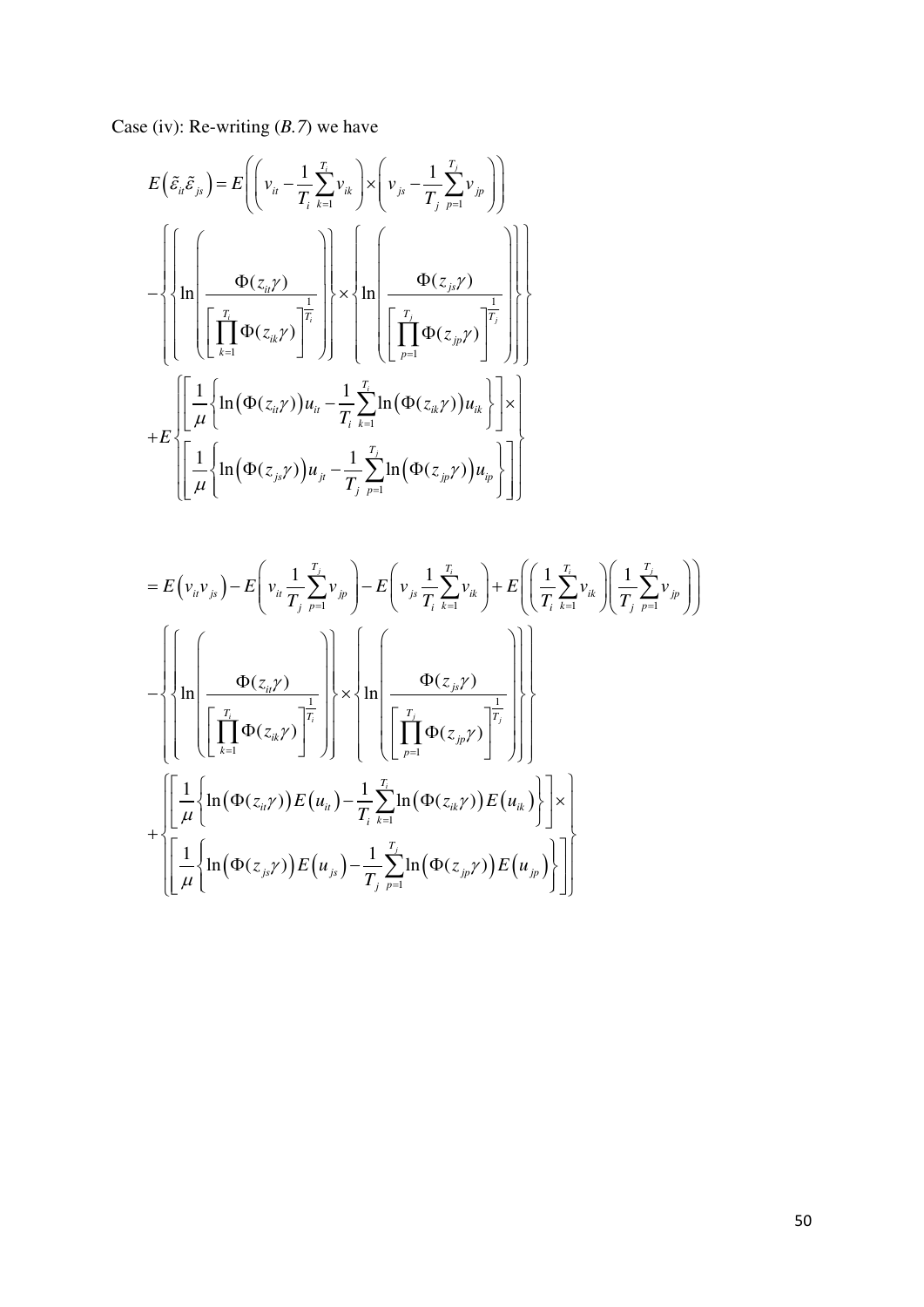$$
= E(v_n v_{jk}) - \frac{1}{T_j} \sum_{p=1}^{T_j} E(v_n v_{jk}) - \frac{1}{T_j} \sum_{k=1}^{T_j} E(v_{jk} v_{ik}) + \frac{1}{T_j T_j} \left( \sum_{k=1}^{T_j} E(v_{ik} v_{jk}) \right)
$$
\n
$$
- \left\{ \left\{ \ln \left( \frac{\Phi(z_{jk})}{\left[ \prod_{k=1}^{T_j} \Phi(z_{ik}) \right]^{\frac{1}{T_j}}} \right) \right\} \times \left\{ \ln \left( \frac{\Phi(z_{jk})}{\left[ \prod_{p=1}^{T_j} \Phi(z_{jk}) \right]^{\frac{1}{T_j}}} \right) \right\} \right\}
$$
\n
$$
+ \left\{ \left[ \frac{1}{\mu} \left\{ \ln (\Phi(z_{ik}) \right) \mu - \frac{1}{T_j} \sum_{k=1}^{T_j} \ln (\Phi(z_{ik}) \mu) \right\} \right] \times \left\{ \left[ \frac{1}{\mu} \left\{ \ln (\Phi(z_{jk})) \mu - \frac{1}{T_j} \sum_{p=1}^{T_j} \ln (\Phi(z_{jk})) \mu \right\} \right] \right\}
$$
\n
$$
= 0 - \left\{ \left\{ \ln \left( \frac{\Phi(z_{ik})}{\left[ \prod_{k=1}^{T_j} \Phi(z_{ik}) \right]^{\frac{1}{T_j}}} \right\} \times \left\{ \ln \left( \frac{\Phi(z_{jk})}{\left[ \prod_{p=1}^{T_j} \Phi(z_{jp}) \right]^{\frac{1}{T_j}}} \right) \right\} \right\}
$$
\n
$$
+ \left\{ \left\{ \ln \left( \frac{\Phi(z_{ik})}{\left[ \prod_{k=1}^{T_j} \Phi(z_{ik}) \right]^{\frac{1}{T_j}}} \right\} \times \left\{ \ln \left( \frac{\Phi(z_{jk})}{\left[ \prod_{p=1}^{T_j} \Phi(z_{jp}) \right]^{\frac{1}{T_j}}} \right) \right\} \right\}
$$
\n(B.11)

If we stack firm observations together then we have the following structure of covariance matrix.

$$
\Sigma = \begin{pmatrix} \Sigma_1 & 0 & \cdots & 0 & 0 \\ 0 & \vdots & \vdots & 0 & 0 \\ 0 & 0 & \Sigma_i & 0 & 0 \\ \vdots & \vdots & \vdots & \vdots & \vdots \\ 0 & 0 & \cdots & 0 & \Sigma_N \end{pmatrix}
$$
 (B.12)

which has a dimension of  $i=1$ *N N*  $\sum_{i=1}^{\ell} i \cap \sum_{i=1}^{\ell} i$  $T_i \times \sum T$  $\left(\sum_{i=1}^N T_i \times \sum_{i=1}^N T_i\right).$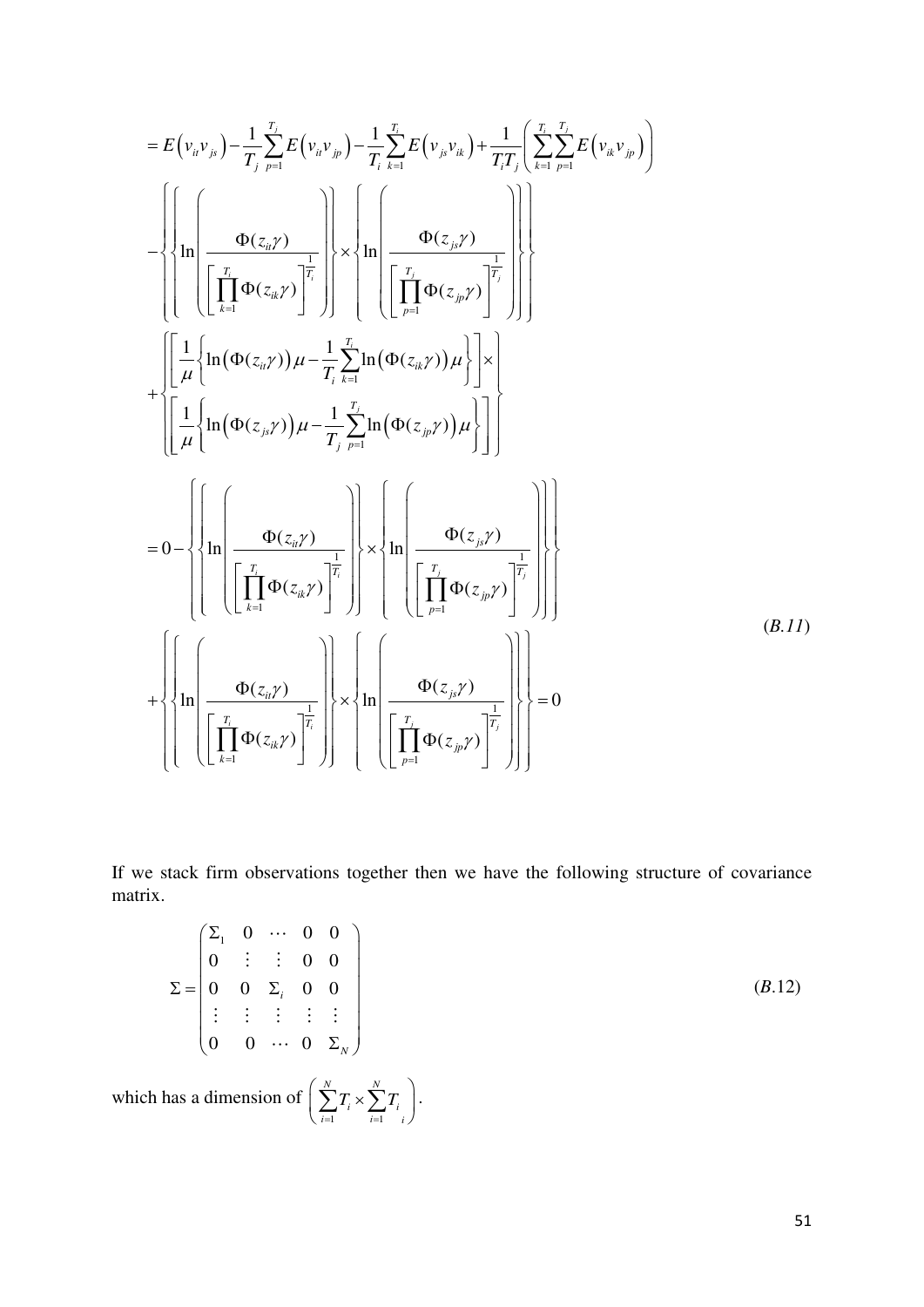$$
\Sigma_i = \Sigma_{Ai} + \Sigma_{Bi} + \Sigma_{Ci} \text{ has a dimension of } (T_i \times T_i). \tag{B.13}
$$

In the above equation,

$$
\Sigma_{Ai} = \sigma_v^2 \begin{pmatrix} \frac{T_i - 1}{T_i} & \frac{-1}{T_i} & \cdots & \frac{-1}{T_i} \\ \frac{-1}{T_i} & \frac{T_i - 1}{T_i} & \cdots & \frac{-1}{T_i} \\ \vdots & \vdots & \vdots & \vdots \\ \frac{-1}{T_i} & \cdots & \frac{T_i - 1}{T_i} \end{pmatrix},
$$

$$
\Sigma_{Bi} = \left\{ \left\{ \ln(\Phi(z_{i1}\gamma)) \right\}^2 \left( 1 - \frac{2}{T_i} \right) - \frac{1}{T_i} \left( \left[ \ln(\Phi(z_{i1}\gamma)) \right]^2 + \left[ \ln(\Phi(z_{i2}\gamma)) \right]^2 \right) \cdots - \frac{1}{T_i} \left( \left[ \ln(\Phi(z_{i1}\gamma)) \right]^2 + \left[ \ln(\Phi(z_{i1}\gamma)) \right]^2 \right) \right\}
$$
  
\n
$$
\frac{\sigma_u^2}{\mu^2} - \frac{1}{T_i} \left( \left[ \ln(\Phi(z_{i2}\gamma)) \right]^2 + \left[ \ln(\Phi(z_{i1}\gamma)) \right]^2 \right) \left\{ \ln(\Phi(z_{i2}\gamma)) \right\}^2 \left( 1 - \frac{2}{T_i} \right) \cdots - \frac{1}{T_i} \left( \left[ \ln(\Phi(z_{i2}\gamma)) \right]^2 + \left[ \ln(\Phi(z_{i1}\gamma)) \right]^2 \right) \right\}
$$
  
\n
$$
= \frac{1}{T_i} \left( \left[ \ln(\Phi(z_{i1}\gamma)) \right]^2 + \left[ \ln(\Phi(z_{i1}\gamma)) \right]^2 \right) - \frac{1}{T_i} \left( \left[ \ln(\Phi(z_{i1}\gamma)) \right]^2 + \left[ \ln(\Phi(z_{i2}\gamma)) \right]^2 \right) \cdots \left\{ \ln(\Phi(z_{i1}\gamma)) \right\}^2 \left( 1 - \frac{2}{T_i} \right)
$$
  
\n
$$
\Sigma_{Ci} = \frac{\sigma_u^2}{\mu^2 T_i^2} \sum_{k=1}^{T_i} \left\{ \ln(\Phi(z_{ik}\gamma)) \right\}^2 t_i t'_i, \text{ where } t_i \text{ is a } (T_i \times 1) \text{ vector of 1's.}
$$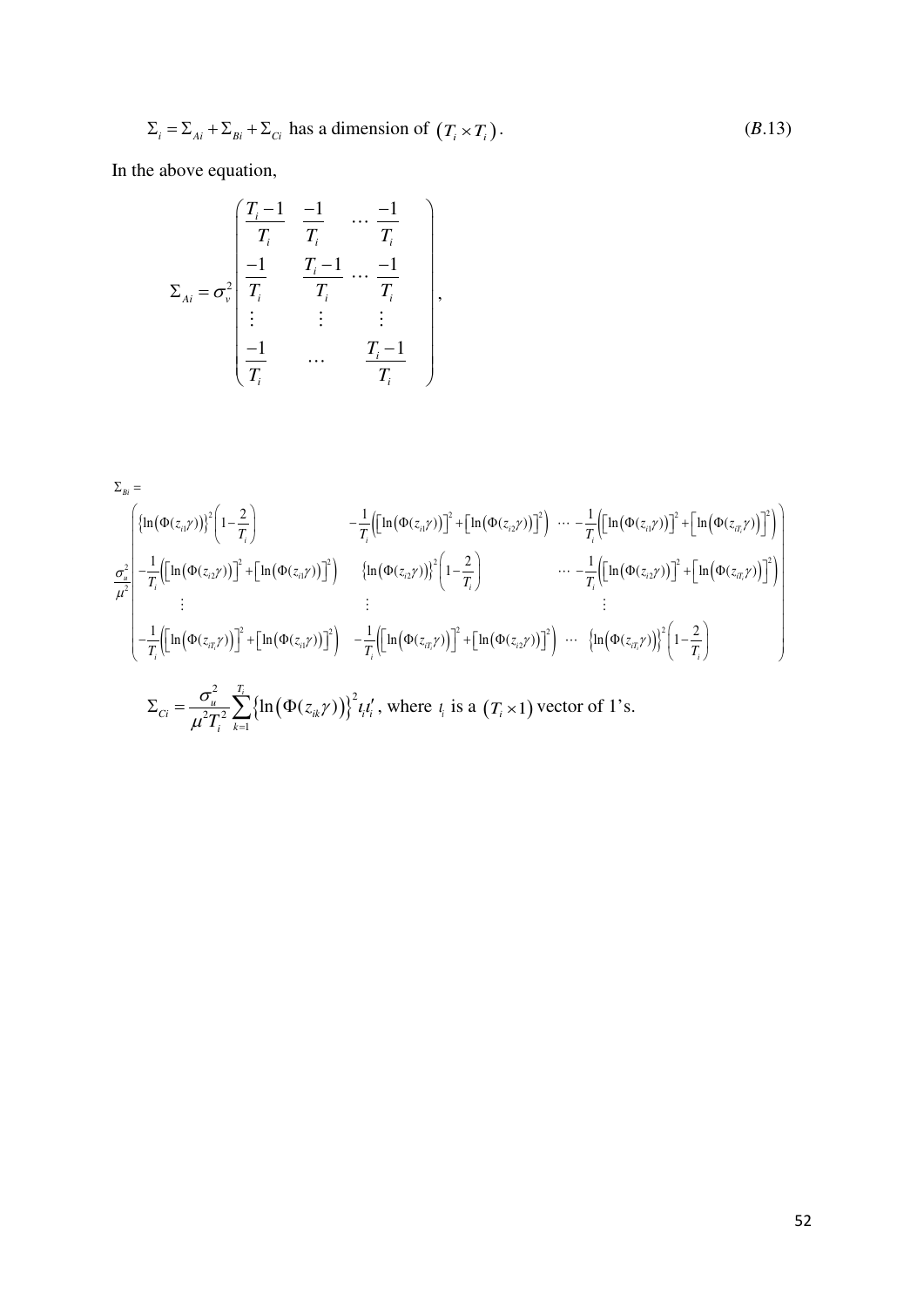# **References**

Aigner, D.J., Lovell, C.A.K., Schmidt, P., 1977. Formulation and estimation of stochastic frontier production function models. *Journal of Econometrics*. 6, 21-37.

Alvarez, A., Amsler, C., Orea, L., Schmidt, P., 2006. Interpreting and testing the scaling property in models where inefficiency depends on firm characteristics. *Journal of Productivity Analysis*. 25, 201–212.

Amemiya, T., 1985. Advanced Econometrics. Cambridge, MA: Harvard University Press.

Barrett, C.B., 1996. On price risk and the inverse farm size–productivity relationship. *Journal of Development Economics*. 51,193-215.

Battese, G., Coelli, T., Colby, T., 1989. Estimation of frontier production functions and the efficiencies of Indian farms using panel data from ICRISTAT's village level studies. *Journal of Quantitative Economics*. 5, 327-348.

Battese, G.E., Coelli, T.J., 1988. Prediction of firm-level technical efficiencies with a generalized frontier production function and panel data. *Journal of Econometrics*, 30, 387– 399.

Battese, G., Coelli, T., 1992. Frontier production functions, technical efficiency and panel data: with application to paddy farmers in India. *Journal of Productivity Analysis*. 3, 153-169.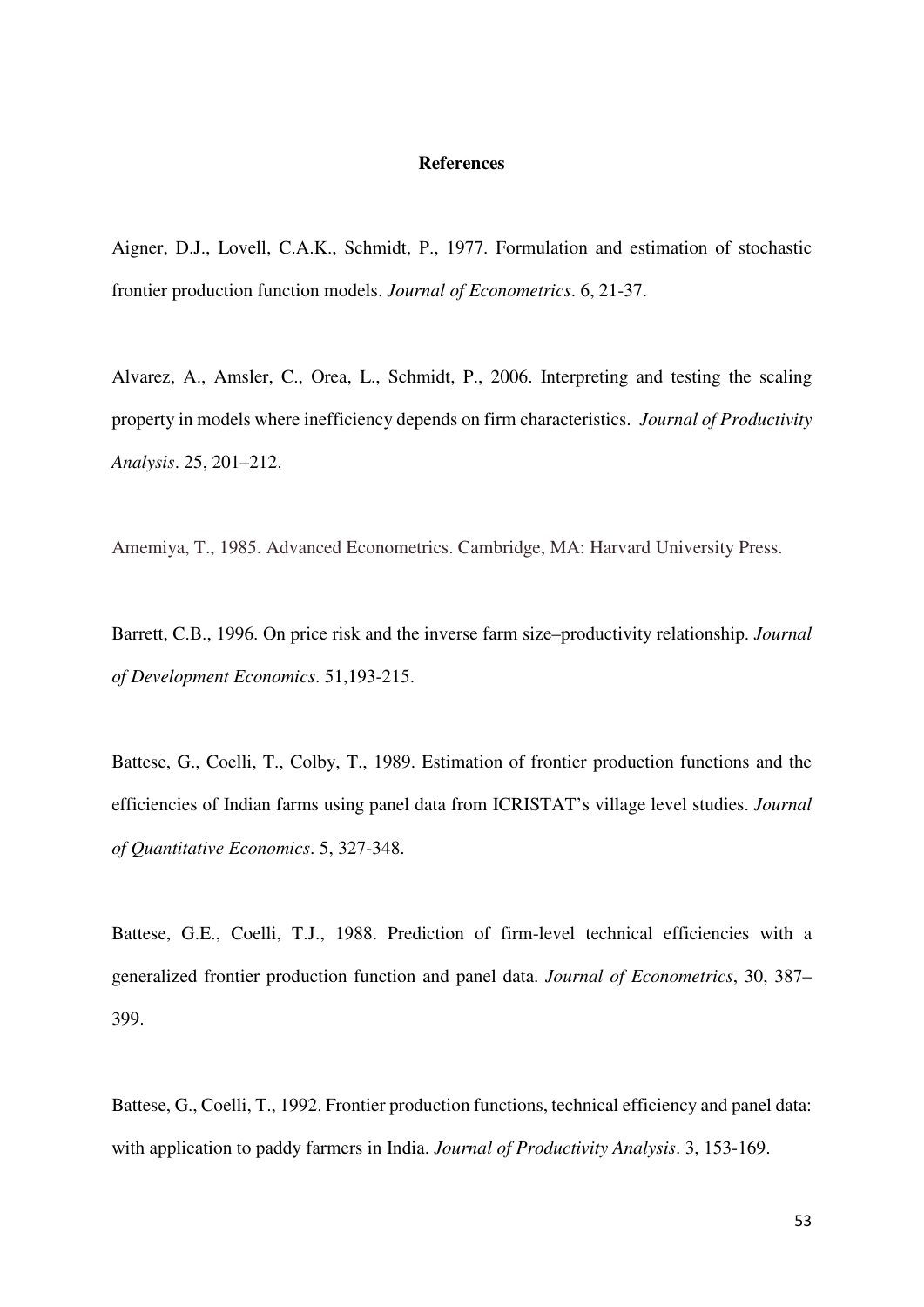Battese, G.E., Coelli, T.J., 1995. A model for technical inefficiency effects in a stochastic frontier production function for panel data. *Empirical Economics*. 20, 325-332.

Belotti, F., Ilardi, G., 2018. Consistent inference in fixed-effects stochastic frontier models. *Journal of Econometrics*. 202, 161-177.

Benjamin, D., 1995. Can unobserved land quality explain the inverse productivity relationship? *Journal of Development Economics*. 46, 51–84.

Bhalla, S. S., Roy, P., 1988. Mis-specification in farm productivity analysis: The role of land quality. *Oxford Economic Papers*. 40, 55-73.

Carter, M., 1984. Identification of the inverse relationship between farm size and productivity: An empirical analysis of peasant agricultural production. *Oxford Economic Papers*. 36, 131– 146.

Caudill, S.B., Ford, J.M., 1993. Biases in frontier estimation due to heteroscedasticity. *Economic Letters*. 41, 17–20.

Caudill, S.B., Ford, J.M., Gropper, D.M., 1995. Frontier estimation and firm-specific inefficiency measures in the presence of heteroscedasticity. *Journal of Business & Economic Statistics*. 13, 105–111.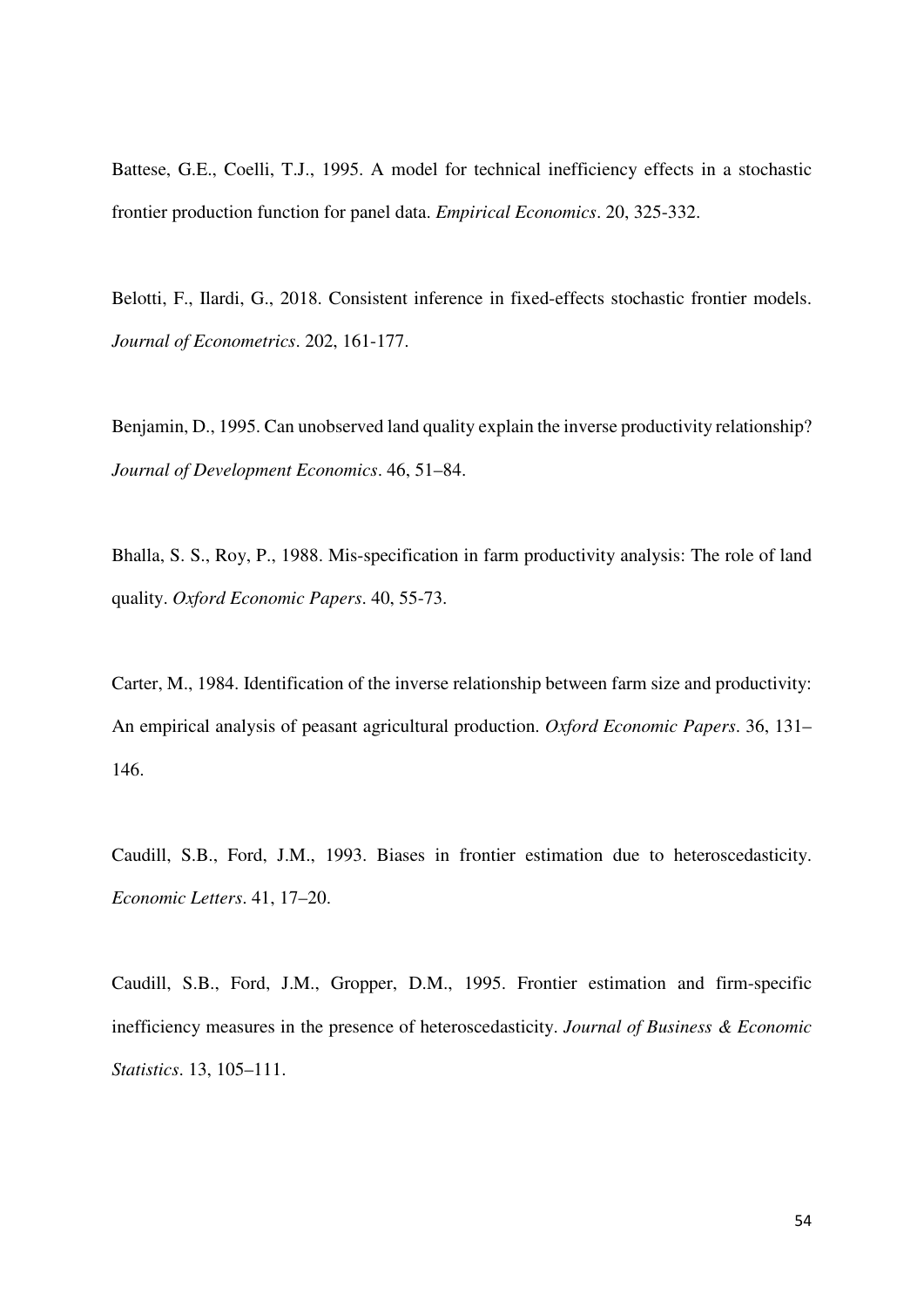Chen, Y., Schmidt, P., Wang, H., 2014. Consistent estimation of the fixed effects stochastic frontier model. *Journal of Econometrics*. 181, 65-76.

Coelli, T.J., Battese, G.E., 1996. Identification of factors which influence the technical inefficiency of Indian farmers. *Australian Journal of Agricultural Economics*. 40, 103-28.

Colombi, R., Kumbhakar, S.C., Martini, G., Vittadini, G., 2014. Closed-skew normality in stochastic frontiers with individual effects and long/short-run efficiency. *Journal of Productivity Analysis*. 42, 123-136.

Deprins, D., 1989. Estimation de frontieres de production et Mesures de l'Efficacite Technique. Louvain-la-Neuve, Belgium: CIACO.

Deprins, P., Simar, L., 1989a. Estimating technical efficiencies with corrections for environmental conditions with an application to railway companies. *Annals of Public and Cooperative Economics*. 60, 81-102.

Deprins, P., Simar, L., 1989b. Estimation de frontieres deterministes avec factuers exogenes d'inefficacite. *Annales d'Economie et de Statistique*. 14, 117–150.

Eswaran, M., Kotwal, A., 1986. Access to capital and agrarian production organization. *Economic Journal*. 96, 482-498.

Filippini, M., Greene, W., 2016. Persistent and transient productive inefficiency a maximum simulated likelihood approach. *Journal of Productivity Analysis*. 45, 187–196.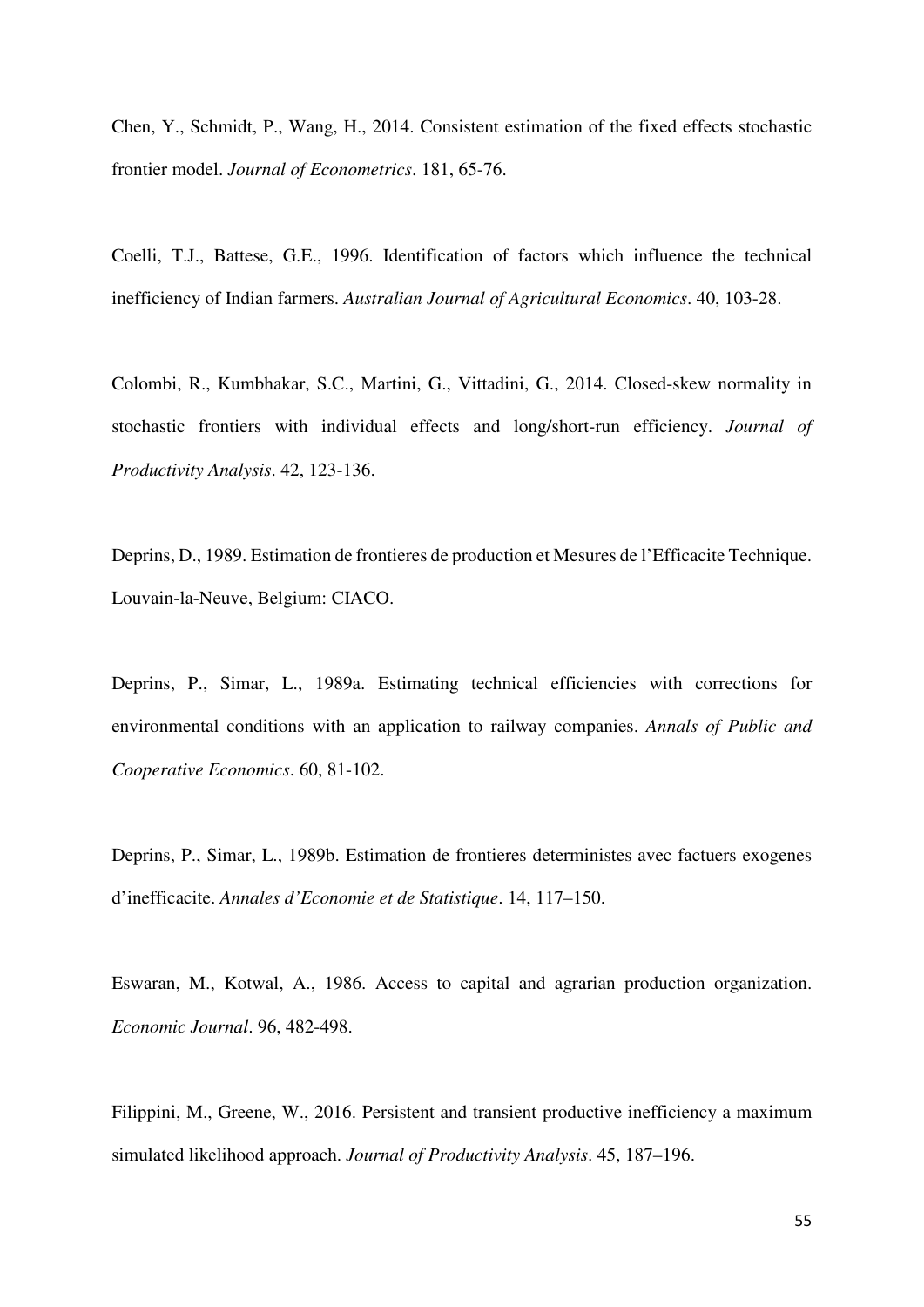Gonzalez-Farias, G., Dominguez-Molina, J., Gupta, A., 2004. Additive properties of skew normal random vectors. *Journal of Statistical Planning and Inference*. 126, 521-534.

Greene, W.H., 2005. Reconsidering heterogeneity in panel data estimators of the stochastic frontier model. *Journal of Econometrics.* 126, 269-303.

Hadri, K., 1999. Estimation of a doubly heteroskedastic stochastic frontier cost function. *Journal of Business & Economic Statistics.* 17, 359–363.

Hansson, H., 2008. Are larger farms more efficient? A farm level study of the relationships between efficiency and size on specialized dairy farms in Sweden. *Agricultural and Food Science*. 17, 325-337.

Helfand, S.M., Levine, E.S., 2004. Farm size and the determinants of productive efficiency in the Brazilian Center-West. *Agricultural Economics*. 31, 241-249.

Heltberg, R., 1998. Rural market imperfections and the farm-size productivity relationship: Evidence from Pakistan. *World Development*. 26, 1807-1826.

Horrace, W., Schmidt, P., 1996. Confidence statements for efficiency estimates from stochastic frontier models. *Journal of Productivity Analysis*, 7, 257-282.

Huang, C.J., Liu, J.T., 1994. Estimation of a non-neutral stochastic frontier production function. *Journal of Productivity Analysis*. 5, 171–180.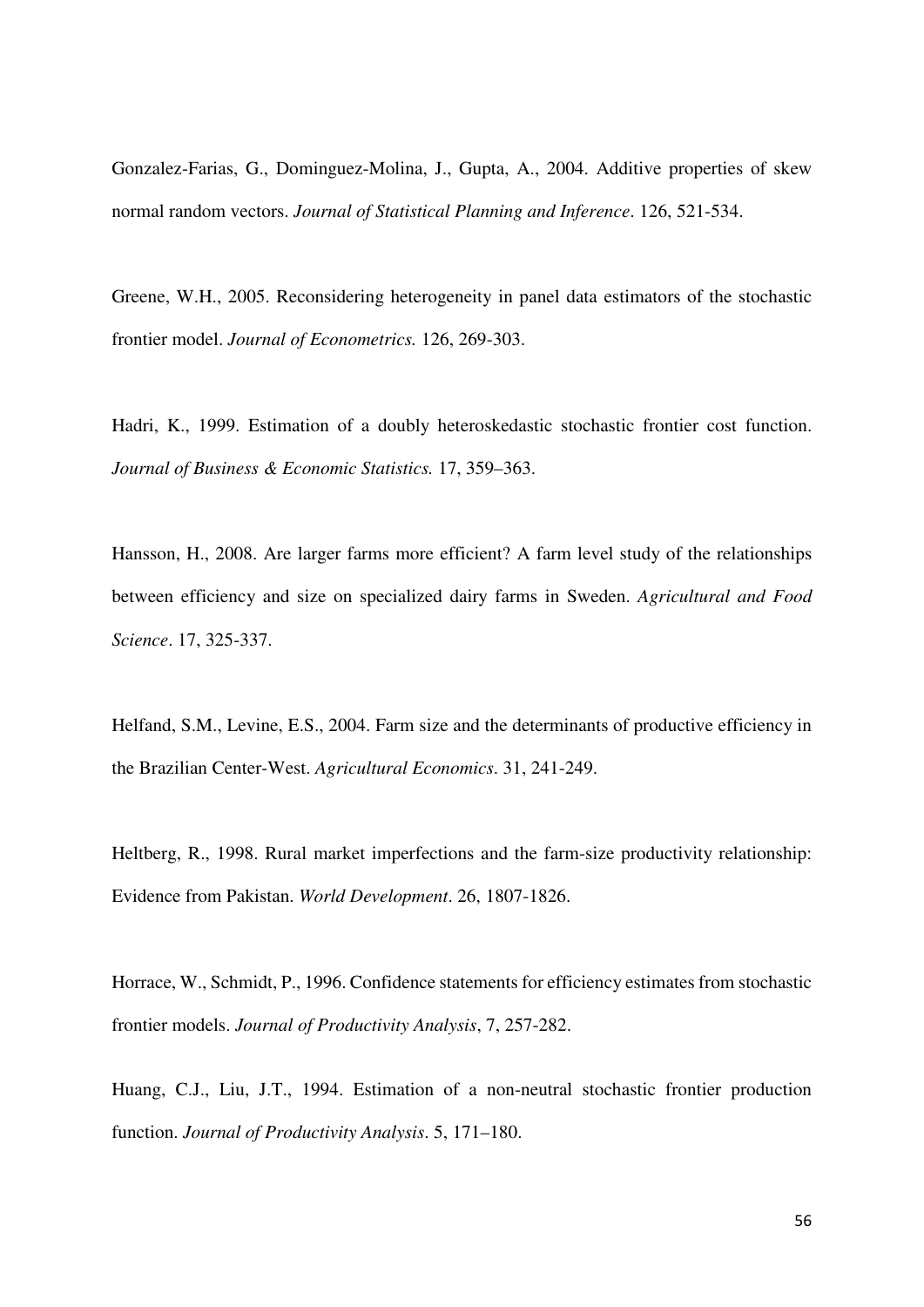Jondrow, J., Lovell, C.A.K., Materov, I.S., Schmidt P., 1982. On the estimation of technical inefficiency in stochastic frontier production function model. *Journal of Econometrics*. 19, 233–238.

Kagin, J., Taylor, J.E., Yúnez-Naude, A., 2016. Inverse productivity or inverse efficiency? Evidence from Mexico. *Journal of Development Studies*. 52, 396-411.

Kalirajan, K., 1981. An econometric analysis of yield variability in paddy production. *Canadian Journal of Agricultural Economics*. 29, 283-294.

Kumbhakar, S.C., 1990. Production frontiers, panel data, and time-varying technical inefficiency, *Journal of Econometrics*. 46, 201-212.

Kumbhakar, S.C., 1991. Estimation of technical inefficiency in panel data models with firm and time-specific effects. *Economics Letters*. 36, 43-48.

Kumbhakar, S.C., Ghosh, S., McGuckin, J.T., 1991. A generalized production frontier approach for estimating determinants of inefficiency in U.S. dairy farms. *Journal of Business & Economic Statistics*. 9, 279-286.

Kumbhakar, S.C., Heshmati, A., 1995. Efficiency measurement in Swedish dairy farms: An application of rotating panel data, 1976-88. *American Journal of Agricultural Economics*. 77, 660-674.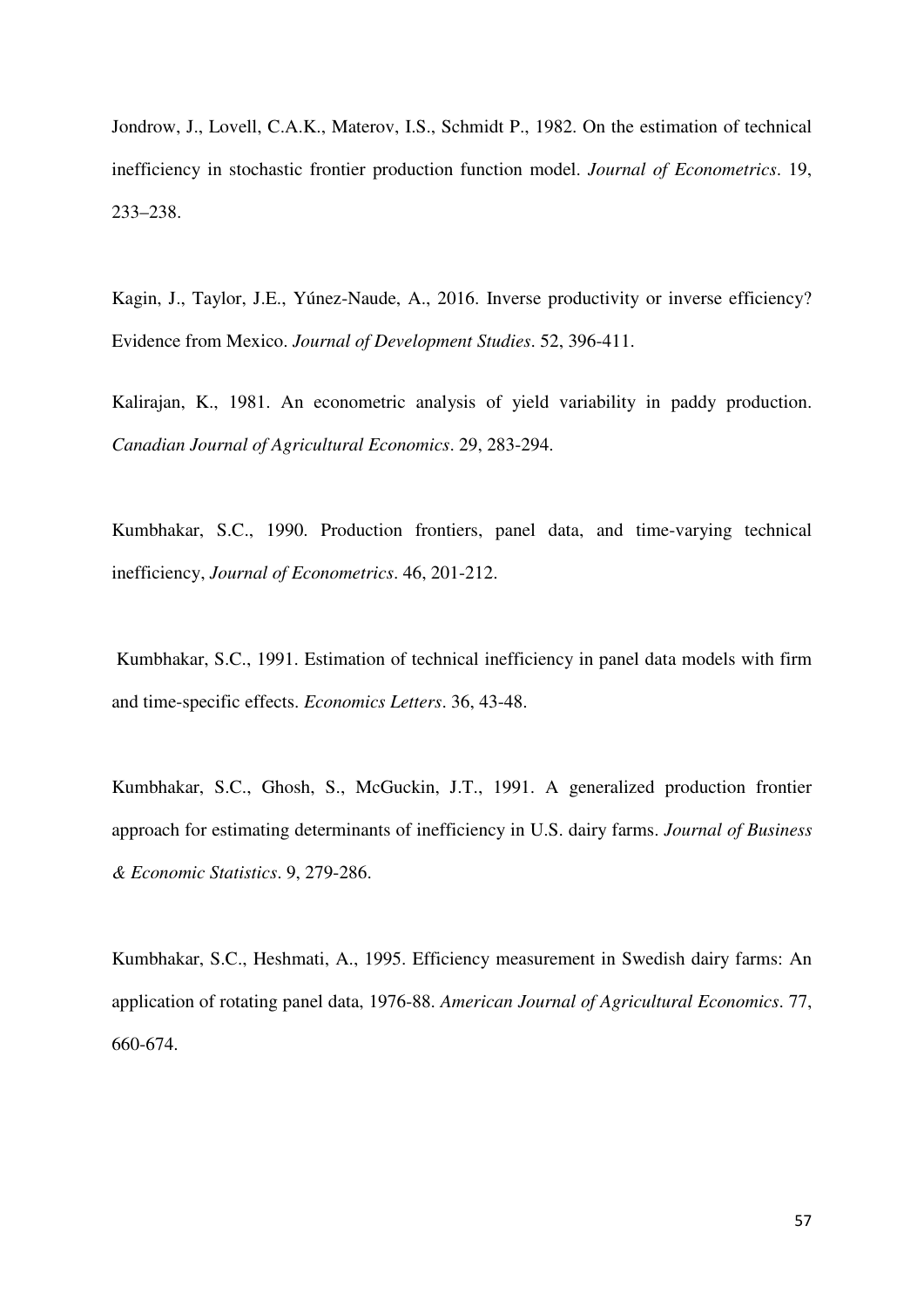Kumbhakar, S.C., Hjalmarsson L., 1993. Technical efficiency and technical progress in Swedish dairy farms. In: Fried HO, Lovell CAK, Schmidt SS (Eds) *The Measurement of Productive Efficiency-Techniques and Applications*, Oxford University Press. 256-270

Kumbhakar, S.C., Hjalmarsson, L., 1995. Labour-use efficiency in Swedish social insurance offices. Journal of Applied Econometrics. 10, 33-47.

Kumbhakar, S., Lovell, C.A.K., 2000. *Stochastic Frontier Analysis*, Cambridge University Press, Cambridge, UK*.*

Kumbhakar, S. C., Lien G., Hardaker J. B., 2012. Technical efficiency in competing panel data models: a study of Norwegian grain farming. *Journal of Productivity Analysis*. 41, 321-337.

Lancaster, T., 2000. The incidental parameters problem since 1948. *Journal of Econometrics*. 95, 391-414.

Meeusen, W., van den Broeck, J., 1977. Efficiency estimation from Cobb-Douglas production functions with composed error. *International Economic Review*. 18, 435-444.

Newey, W., McFadden, D., 1994. Large sample estimation and hypothesis testing. In: Engle, R.F., McFadden, D. (Eds.), *Handbook of Econometrics*, 4, 2111-2245.

Neyman, J., Scott, E., 1948. Consistent estimates based on partially consistent observations. *Econometrica*. 16, 1-32.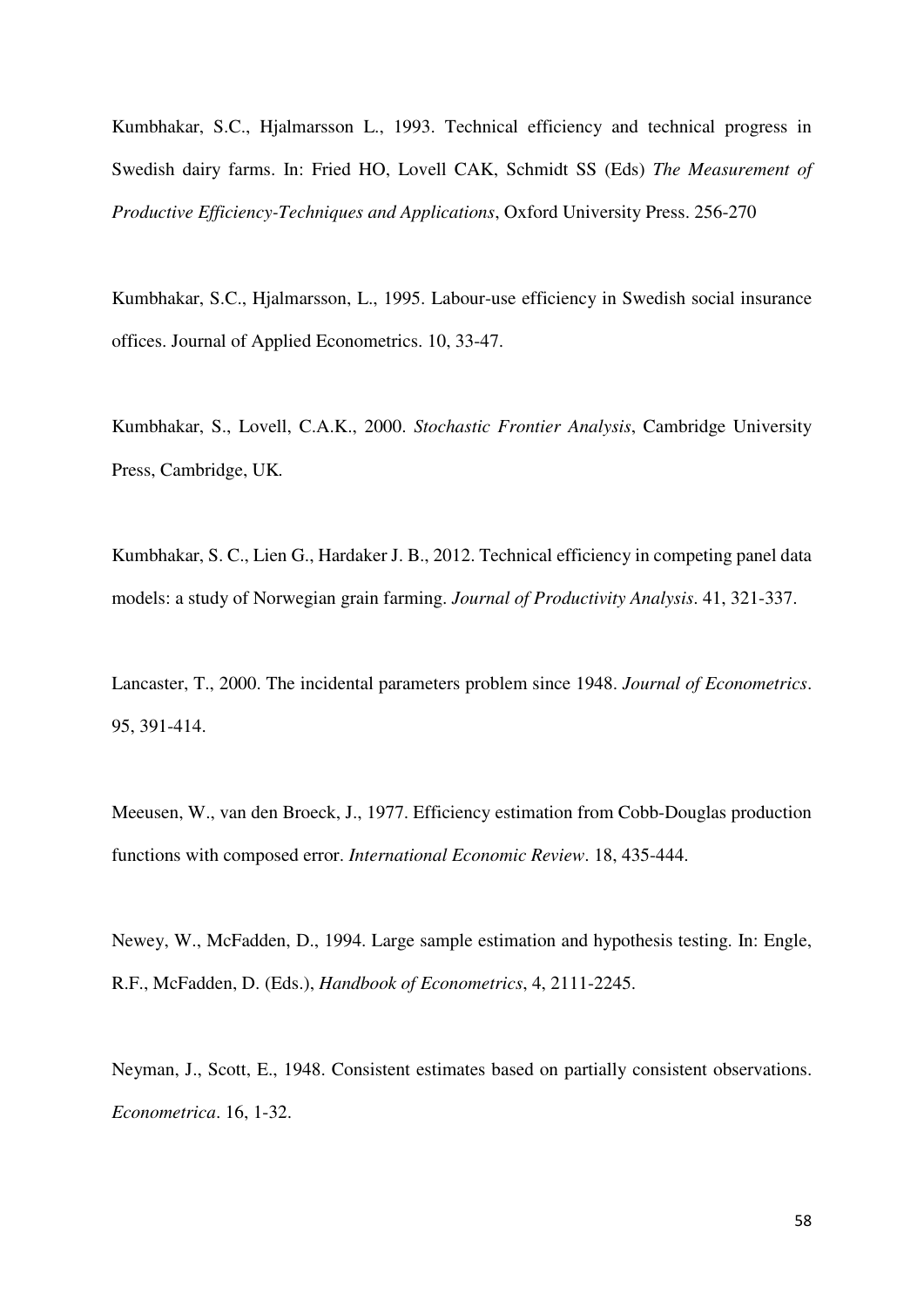Parmeter, C.F., Kumbhakar, S.C., 2014. Efficiency analysis: A primer on recent advances. *Foundations and Trends(R) in Econometrics,* Now publishers, 7, 191-385.

Parmeter, C.F., Wang, H.J., Kumbhakar, S.C., 2017. Nonparametric estimation of the determinants of inefficiency. *Journal of Productivity Analysis*, 47, 205-221.

Paul, S., Shankar, S., 2018. On estimating efficiency effects in a stochastic frontier model. *European Journal of Operational Research*, 271, 769-774.

Pitt, M.M., Lee, M.F., 1981. The measurement and sources of technical inefficiency in the Indonesian weaving industry. *Journal of Development Economics*. 9, 43-64.

Rao, C.R., 1973. Linear Statistical Inference and its Applications, Second edition, John Wiley & Sons, New York.

Robinson, P.M., 1988. Root-N-consistent semiparametric regression. *Econometrica*. 56, 931- 954.

Schmidt, P., Sickles, R.C., 1984. Production frontiers and panel data. *Journal of Business & Economic Statistics*. 2, 367–374.

Sen, A., 1966. Peasants and dualism with or without surplus labor. *The Journal of Political Economy*. 74, 425-450.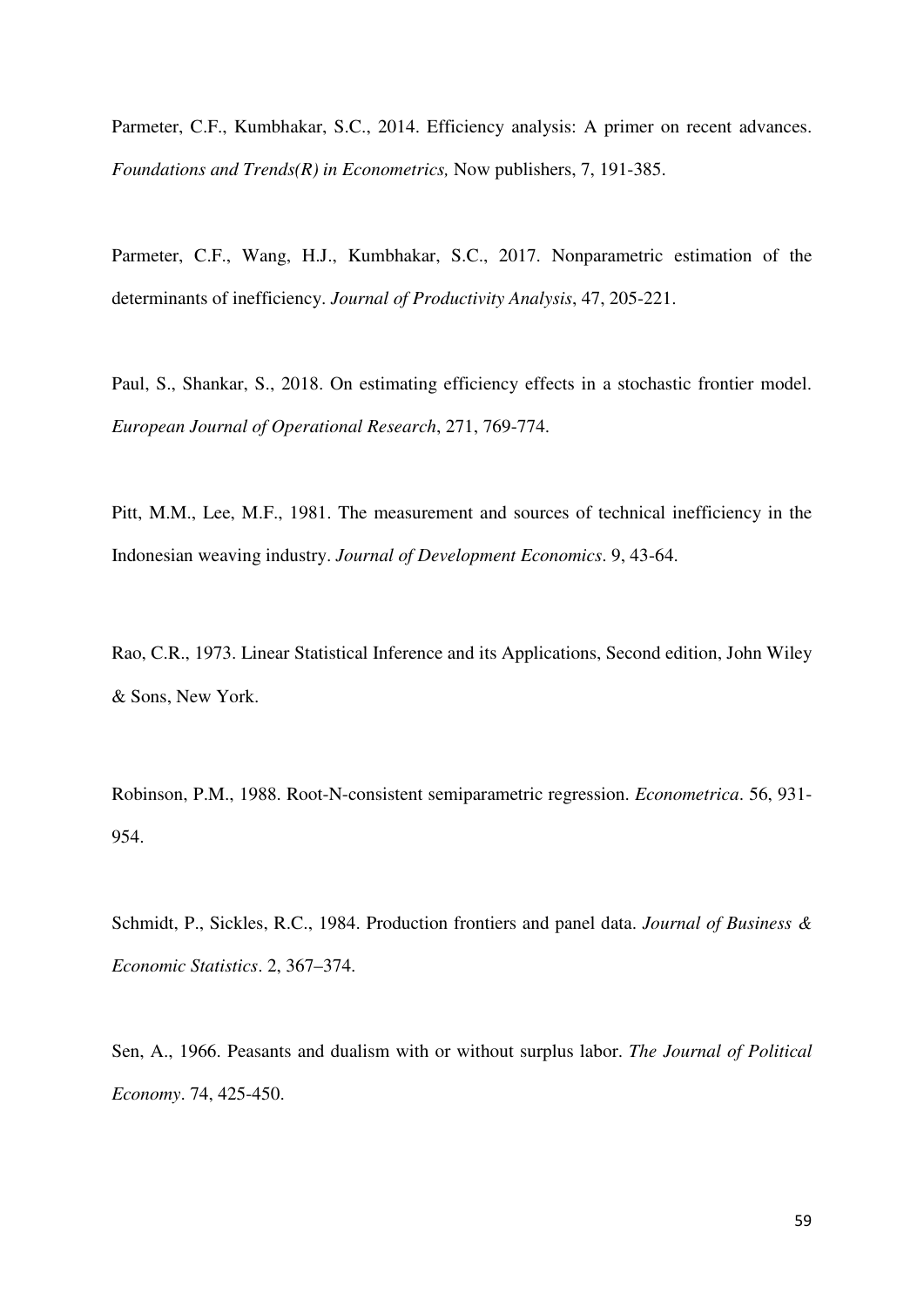Simar, L., Lovell, C.A.K., van den Eeckaut, P., 1994. Stochastic frontiers incorporating exogenous influences on efficiency. *Discussion Papers No. 9403*, Institut de Statistique, Universite de Louvain.

Simar, L., Wilson, P.W., 2007. Estimation and inference in two-stage, production processes. *Journal of Econometrics*. 136, 31-64.

Tsionas, E.G., Kumbhakar, S.C., 2012. Firm heterogeneity, persistent and transient technical inefficiency: a generalized true random-effects model. *Journal of Applied Econometrics*. 29, 110-132.

Wang, H.J., 2002. Heteroscedasticity and non-monotonic efficiency effects of a stochastic frontier model. *Journal of Productivity Analysis*. 18, 241-253.

Wang, H.J., Ho, C.W., 2010. Estimating fixed-effect panel stochastic frontier models by model transformation. *Journal of Econometrics*. 157, 286-296.

Wang, H.J., Schmidt, P., 2002. One-step and two-step estimation of the effects of exogenous variables on technical efficiency levels. *Journal of Productivity Analysis*. 18, 129-144.

Wikstrom, D., 2015. Consistent method of moments estimation of the true fixed effects model. *Economics Letters*. 137, 62–69.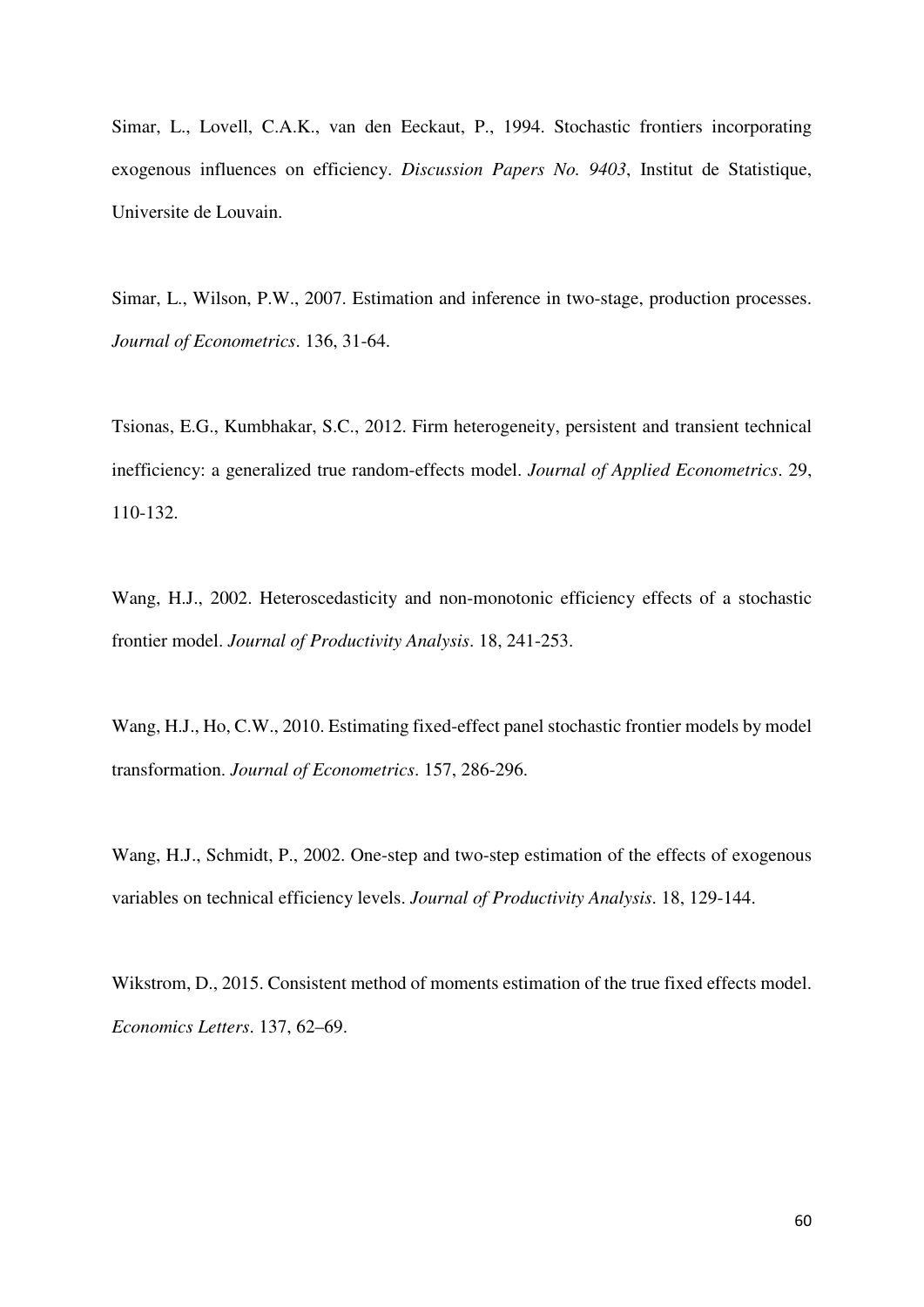|                               | Mean    | Maximum  | Minimum  | Std. Dev. | <b>Observations</b> |
|-------------------------------|---------|----------|----------|-----------|---------------------|
| Y: Value of output (Rupees)   | 3705.74 | 18094.19 | 36.1133  | 4565.74   | 271                 |
| Land (hectares)               | 4.31    | 20.97    | 0.20     | 3.87      | 271                 |
| Labor (hours)                 | 2217.97 | 12916.00 | 26.00    | 2750.50   | 271                 |
| Bullock (hours)               | 530.97  | 4316.00  | 8.00     | 606.00    | 271                 |
| Cost of other inputs (Rupees) | 655.23  | 6204.99  | $\Omega$ | 983.44    | 271                 |
| Age of farmer (years)         | 53.88   | 90.00    | 26.0     | 12.57     | 271                 |
| Schooling of farmer (years)   | 2.02    | 10.00    | $\theta$ | 2.88      | 271                 |
| PILand                        | 0.14    | 1.00     | $\theta$ | 0.21      | 271                 |

Table 1: Summary Statistics of Data

Table 2: Estimated Stochastic Frontiers and Technical Efficiency Effects

|                                | Model with Probit Efficiency |                    | Model with Logit Efficiency |                    |
|--------------------------------|------------------------------|--------------------|-----------------------------|--------------------|
|                                | Effects                      | Std.               | Effects                     | Std.               |
| Variable                       | Coefficient                  | Error <sup>a</sup> | Coefficient                 | Error <sup>a</sup> |
| (1)                            | (2)                          | (3)                | (4)                         | (5)                |
| <b>Frontier Function</b>       |                              |                    |                             |                    |
|                                |                              |                    |                             |                    |
| ln(Land)                       | $0.457***$                   | 0.055              | $0.468***$                  | 0.030              |
| ln(Labor)                      | $1.145***$                   | 0.063              | $1.145***$                  | 0.042              |
| ln(Bullock)                    | $-0.495***$                  | 0.051              | $-0.495***$                 | 0.050              |
| ln(Cost)                       | $-0.002$                     | 0.011              | $-0.002$                    | 0.010              |
| PILand                         | $0.264*$                     | 0.139              | $0.260**$                   | 0.116              |
| t                              | $0.036***$                   | 0.007              | $0.035***$                  | 0.007              |
|                                | <b>Efficiency Effects</b>    |                    | <b>Efficiency Effects</b>   |                    |
| Constant $(\gamma_0)$          | 0.730                        | 0.825              | $0.819***$                  | 0.274              |
| Age $(\gamma_1)$               | $0.015**$                    | 0.002              | $0.023***$                  | 0.007              |
| Schooling $(\gamma_2)$         | $0.125***$                   | 0.013              | $0.187***$                  | 0.043              |
| Land $(\gamma_3)$              | $-0.274***$                  | 0.094              | $-0.401***$                 | 0.093              |
| Land <sup>2</sup> $(\gamma_4)$ | $0.008*$                     | 0.005              | $0.012***$                  | 0.004              |
| Wald statistics <sup>a</sup> : | 269.9***                     |                    | $61.2***$                   |                    |
| $\sim$ 2<br>$\sigma_{v}$       | 0.088                        |                    | 0.083                       |                    |
| Observations                   | 271                          |                    | 271                         |                    |

<sup>a</sup> The Wald statistics has approximately chi-square distribution with degrees of freedom equal to the number of parameters assumed to be zero in the null hypothesis,  $H<sub>0</sub>$ . In the probit and logit models  $H_0: \gamma_0 = \gamma_1 = \gamma_2 = \gamma_3 = \gamma_4 = 0$ .

\*\*\*, \*\* and \* represents significance level at 1, 5 and 10 percent respectively.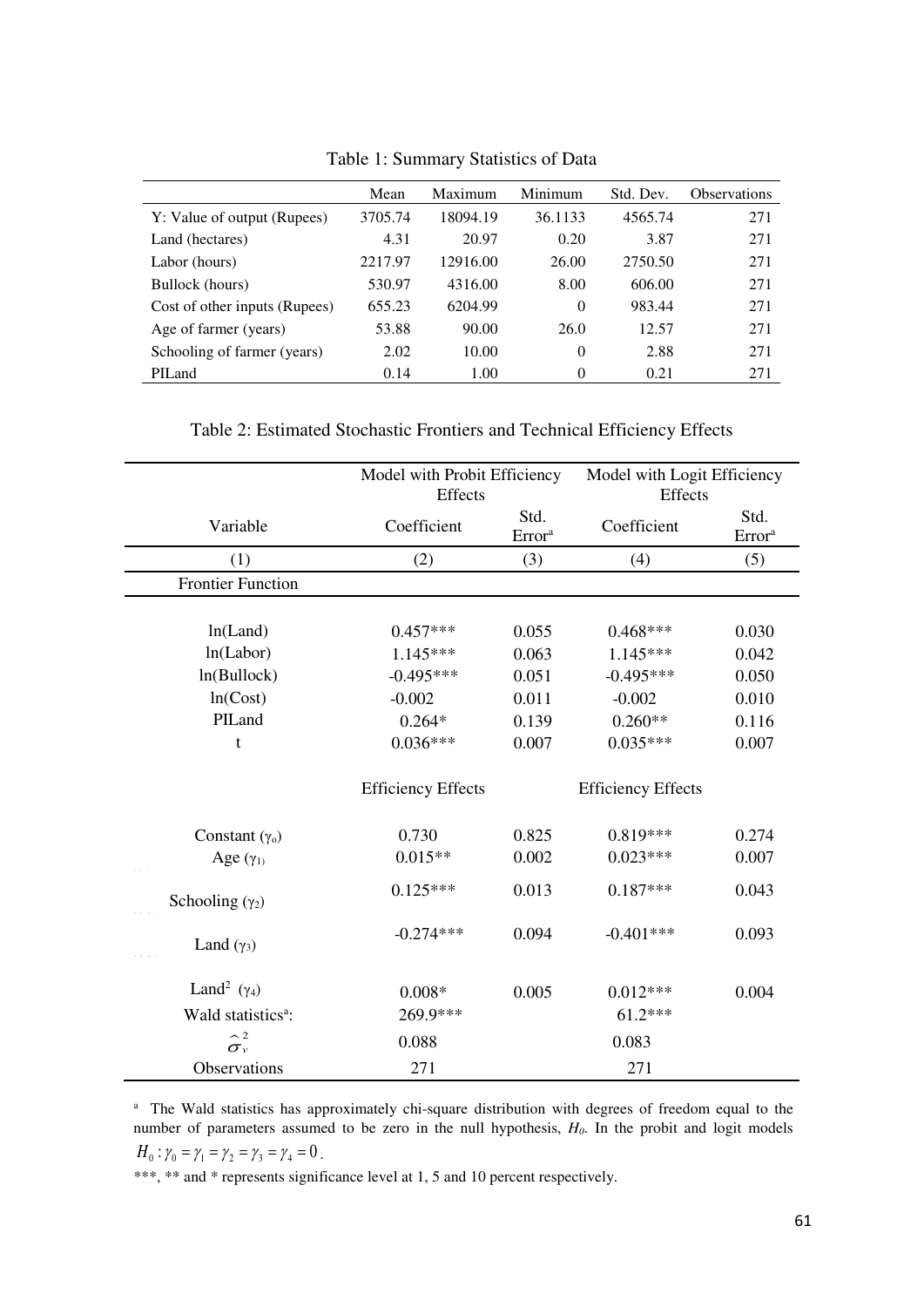|                     | <b>Probit Specification</b> | Logit Specification |
|---------------------|-----------------------------|---------------------|
| Mean                | 0.783                       | 0.818               |
| Median              | 0.815                       | 0.871               |
| Maximum             | 0.989                       | 0.999               |
| Minimum             | 0.344                       | 0.220               |
| Std. Dev.           | 0.131                       | 0.165               |
| <b>Skewness</b>     | $-1.027$                    | $-1.401$            |
| Kurtosis            | 3.798                       | 4.745               |
| <b>Observations</b> | 271                         | 271                 |

Table 3: Summary Statistics of Estimated Technical Efficiency

Table 4: Farm-Wise Estimates of Mean Technical Efficiency

| Farm<br>code   |          | Probit Specification |          | Logit Specification |  |
|----------------|----------|----------------------|----------|---------------------|--|
|                | Estimate | Ranking              | Estimate | Ranking             |  |
| (1)            | (2)      | (3)                  | (4)      | (5)                 |  |
| $\mathbf{1}$   | 0.899    | $\overline{7}$       | 0.955    | $\overline{7}$      |  |
| $\overline{c}$ | 0.858    | 12                   | 0.917    | 10                  |  |
| 3              | 0.918    | $\overline{4}$       | 0.969    | $\overline{4}$      |  |
| $\overline{4}$ | 0.899    | 6                    | 0.956    | 5                   |  |
| 5              | 0.691    | 28                   | 0.702    | 29                  |  |
| 6              | 0.766    | 25                   | 0.813    | 25                  |  |
| $\overline{7}$ | 0.853    | 14                   | 0.912    | 14                  |  |
| 8              | 0.846    | 16                   | 0.898    | 16                  |  |
| 9              | 0.890    | 9                    | 0.946    | 9                   |  |
| 10             | 0.846    | 15                   | 0.904    | 15                  |  |
| 11             | 0.820    | 21                   | 0.867    | 21                  |  |
| 12             | 0.858    | 11                   | 0.916    | 12                  |  |
| 13             | 0.901    | 5                    | 0.955    | 6                   |  |
| 14             | 0.839    | 18                   | 0.896    | 17                  |  |
| 15             | 0.926    | 3                    | 0.976    | 3                   |  |
| 16             | 0.855    | 13                   | 0.917    | 11                  |  |
| 17             | 0.960    | $\overline{2}$       | 0.991    | $\overline{2}$      |  |
| 18             | 0.893    | 8                    | 0.952    | 8                   |  |
| 19             | 0.837    | 19                   | 0.892    | 18                  |  |
| 20             | 0.522    | 34                   | 0.467    | 34                  |  |
| 21             | 0.788    | 24                   | 0.842    | 24                  |  |
| 22             | 0.726    | 26                   | 0.755    | 26                  |  |
| 23             | 0.810    | 22                   | 0.867    | 22                  |  |
| 24             | 0.589    | 32                   | 0.564    | 33                  |  |
| 25             | 0.841    | 17                   | 0.892    | 19                  |  |
| 26             | 0.688    | 29                   | 0.710    | 28                  |  |
| 27             | 0.820    | 20                   | 0.879    | 20                  |  |
| 28             | 0.810    | 23                   | 0.857    | 23                  |  |